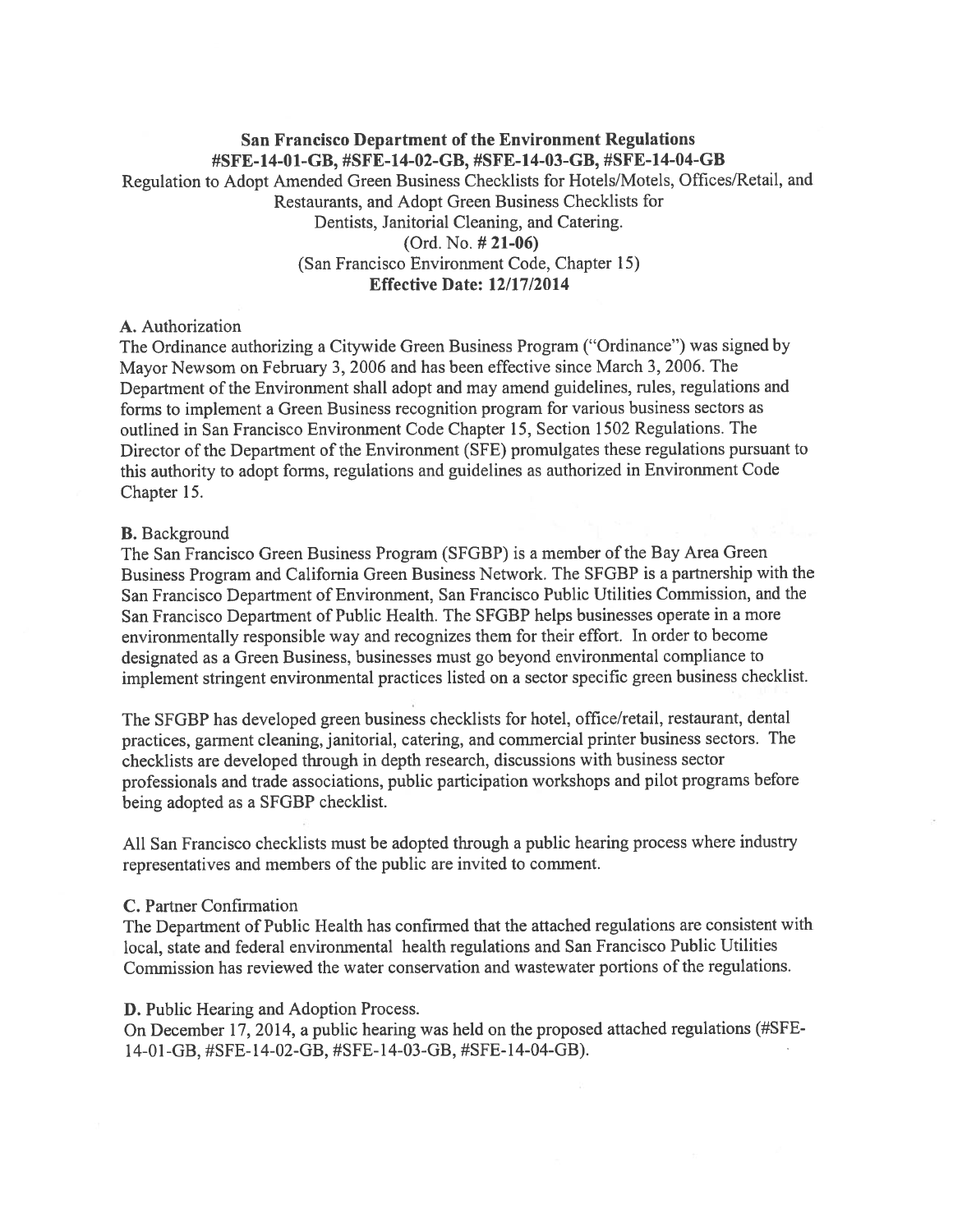E. Findings.

The adoption of these regulations is in compliance with the directives of the Ordinance.

### F. Scope.

The purpose of this regulation is to establish specific Green Business recognition criteria for hotel/motel, office/retail, restaurant, dentist, janitorial cleaning, and catering businesses.

### G. Requirements.

See Attached San Francisco Green Business Program checklists.

The Director of the Department of the Environment hereby adopts these regulations as of the date specified below.

Q. Rephart  $ab$ 

Deborah Raphael Director Department of the Environment

 $\frac{4|8|15}{\text{Approved Date}}$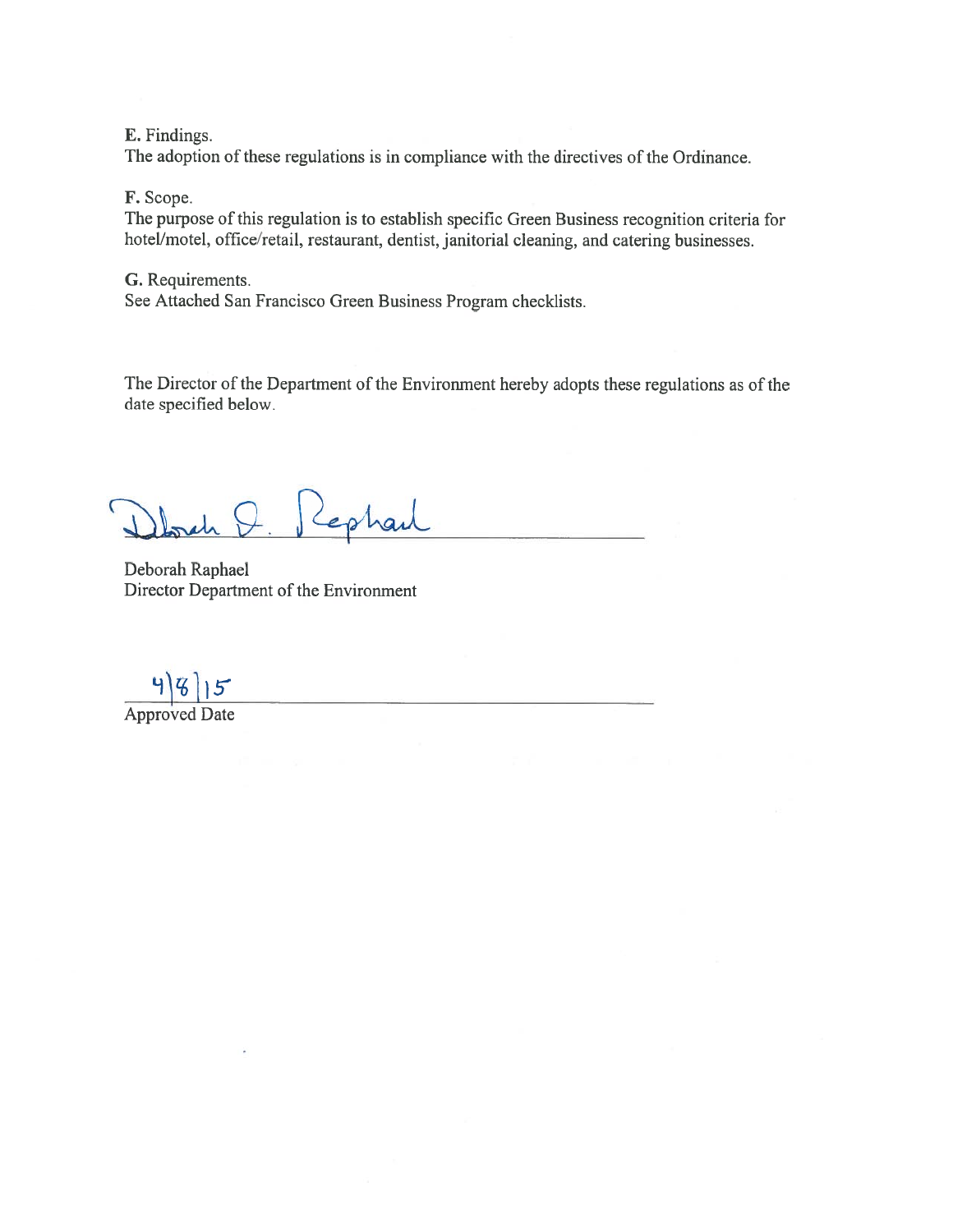## **Regulation adopting revised Green Business Checklist for Hotel/Motel, Offices/Retail, and Restaurants (San Francisco Environment Code, Chapter 15) Regulation #SFE-11-01-GB Amendments**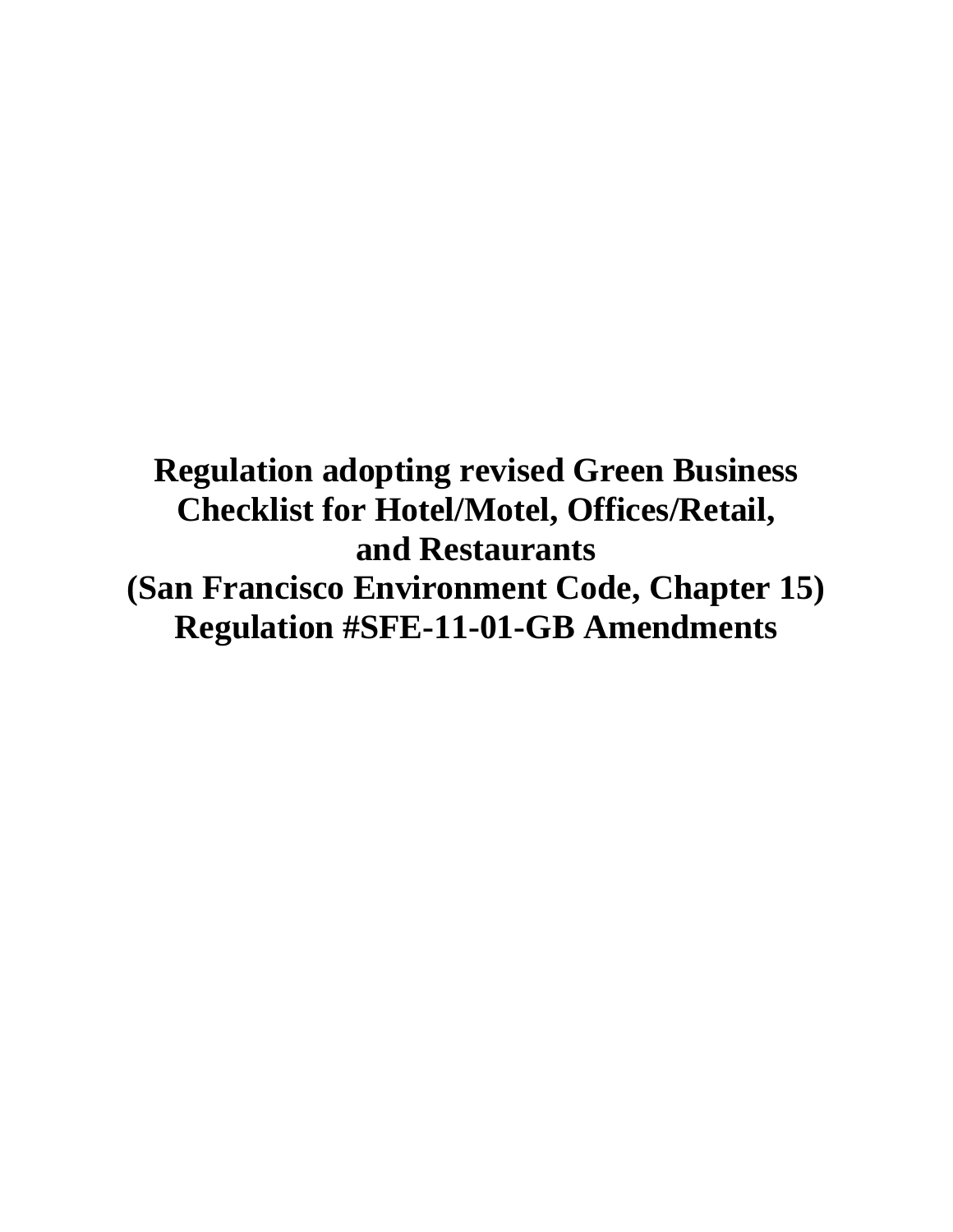

### FRANCISCO GREEN BUSINESS PROGRAM STANDA officers and the complete state SAN FRANCISCO GREEN BUSINESS PROGRAM STANDAR **HOTEL**

- In order to qualify as a San Francisco Green Business, you must be in compliance with environmental regulations and implement the minimum requirements of this checklist. **Instructions 1**
	- This checklist is for your review only. When you are ready to apply, please register at This checklist is for your review only. When you are ready to apply, please register at greenbusiness ca.org. Fill out the checklist as best you can and then email or phone your San Francisco coordinator directly. **2**
	- $\bullet$  In cases where the measures on this checklist are not entirely applicable, we may ask your business to implement additional practices customized for your business.

Mandatory Composting and Recycling Ordinance (www.sfenvironment.org/mandatory). ☛Do you pay your own garbage bill (yes or no)? If yes, please provide the level of service you recieve

A-02 Designate a recycling coordinator(s) to take responsibility for monitoring/maintaining proper waste diversion **General total measures needed: 7**

Solid Waste This hand icon indicates that you will need to provide additional information so we can compute the environmental savings of your business (GHG reduced, gallons of water saved, kWh saved, etc.) Items appear in green. **4**

**REQUIRED ITEMS**

and conducting ongoing education.

**REQUIRED ITEMS** Bold items indicate a required measure in SF and must be completed, if applicable.

#### $\mathsf{H}$  many employees does  $\mathsf{H}$  and the certified location? (Leave blank if already entered for already entered for already entered for already entered for already entered for already entered for already entered for previous measure.) **General**

**1-01**

**1-02**

**1-03**

**1-04**

**1-05**

**1-06**

**1-07**



A **General** 

**A**

**B**

B Energy Conservation

**[Energy](http://sfgreenbusiness.org/green-your-business/toolkit/energy-conservation-guide/)**

**[Waste](http://sfgreenbusiness.org/green-your-business/toolkit/recycling-waste-reduction-guide/)**

Click on links for helpful tips. **Click on links for helpful tips.**

. . . . . . . . . . . . . . . . . . .

**SAN FRANCISCO GREEN** 

**BUSINESS** 

Bold items indicate **Bold items indicate a required measure**  a required measure in September 111 in San Francisco and must be completed,<br><sup>if</sup> sanligable if applicable. **if applicable.** 

Website **Web site** sfgreenbusiness.org/toolkit **[sfgreenbusiness.org/toolkit](http://sfgreenbusiness.org/toolkit)**



Offer individual employee awards  $s$ uch as "zero waste hero of the month." Reward the winners with mand was the minimal was considered. visit www.recologysf.com. You can also call Sero call Sero call Sero call Sero call Sero call Sero call Sero call Sero call Sero call Sero call<br>Sero call Sero call Sero call Sero call Sero call Sero call Sero call Sero call Sero call Sero call Sero call

with the management to implement green business practices in the common spaces. In cases where the hotel co-owns **If you have a restaurant/bar onsite (or adjacent) to the hotel property that offers food service for the hotel guests, work the outlet, encourage management to pursue Green Business recognition for the restaurant/bar as well.**

 $1-02$  Provide 3 on-going incentives or training opportunities to encourage management and employee participation in the Green Business Program. For example, incorporate Green Business into performance appraisals, job descriptions, A-04 Make two sided printing and copying standard practice in your business (set printers and copiers to default to or bulletins and company suggestion and reward programs. **training programs, employee orientations, staff meeting discussions, employee reference material, company newsletter** 

standards. For example: Post the Green Business logo, certification and pledge in a visible location; Post reminders listing steps you are taking to be a Green Business; Offer tours that highlight your Green Business successes; Offer customers green service or amenities options; Highlight your Green Business efforts and/or certification on your<br>website, and light ideally 2DD have aggre website, and link it to the GBP home page. **Inform your customers about your business environmental efforts and what you are doing to meet the green business** 

**common spaces. In cases where the hotel co-owns the business(es), encourage management to pursue Green Business** a-08 Retailers -- offer durable, reusable bags at checkout. **If you have a gift shop or other outlets, work with the management to implement green business practices in the recognition.**

**but useful, or exchange under the include a detailed green purchasing policy. Adopt a written environmental policy statement stating your businesses commitment to operate as a green business,** 



1-07 **Post signage encouraging resource conservation (e.g. reminders to turn off lights, turn off faucets, recycling and composting, etc.)**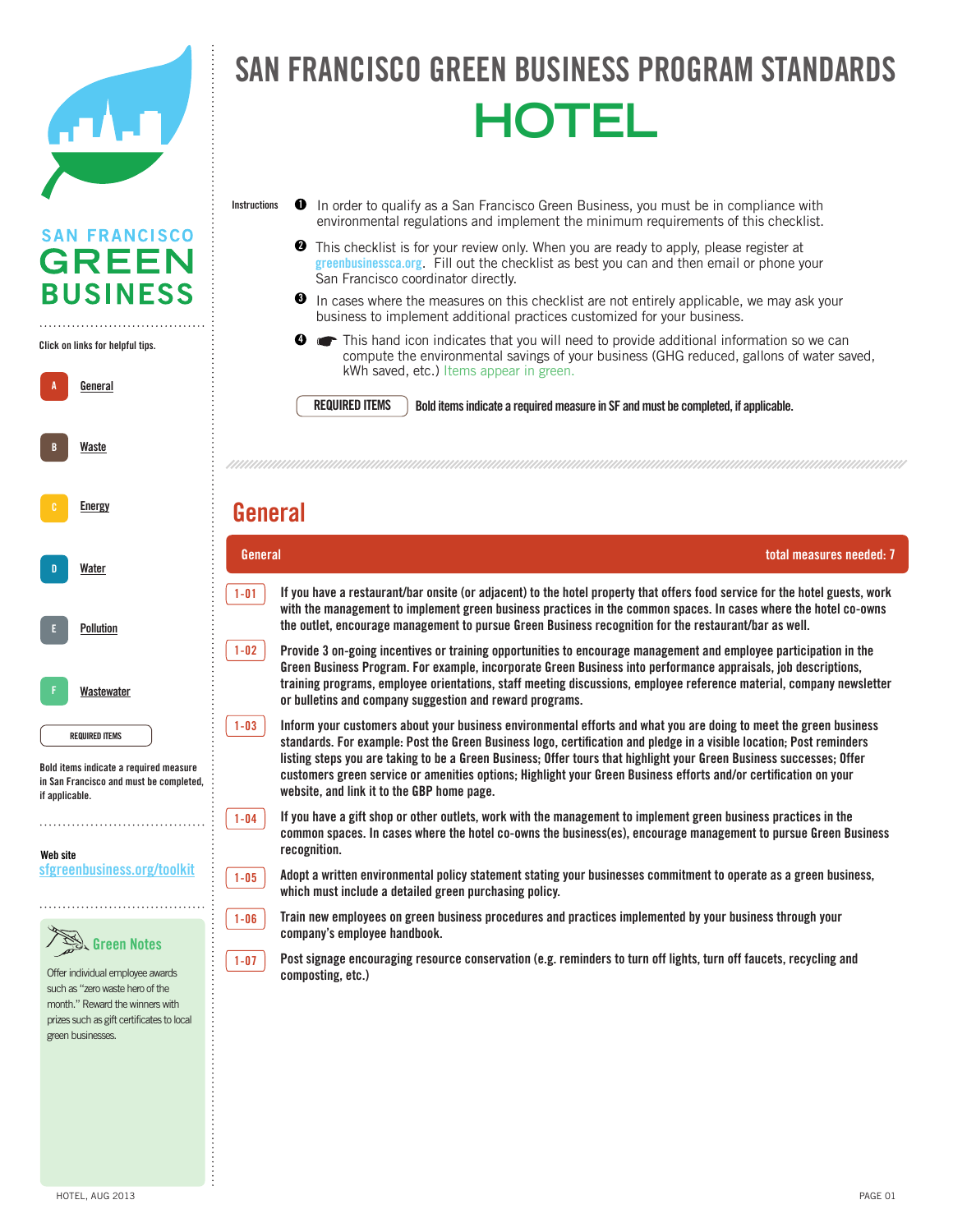| ATI LID |  |  |
|---------|--|--|
|         |  |  |
|         |  |  |

Click on links for helpful tips. **Click on links for helpful tips.**

| A | General               |
|---|-----------------------|
| B | Waste                 |
| c | <b>Energy</b>         |
| D | Water                 |
| E | Pollution             |
| F | Wastewater            |
|   | <b>REQUIRED ITEMS</b> |

Bold items indicate **Bold items indicate a required measure**  a required measured measured measured measured measured measured measured measured measured measured measured and must be completed, **in San Francisco and must be completed,**  if applicable. **if applicable.** 

#### Website **Web site** sfgreenbusiness.org/toolkit **[sfgreenbusiness.org/toolkit](http://sfgreenbusiness.org/toolkit)**

| Green Notes |
|-------------|
|-------------|

For information on setting up For information on setting up successful succession programs programs programs programs in the succession programs of the successive programs of the successive programs of the successive programs of the successive programs of the successive programs of the succes waste diversion programs and to learn achieved through waste diversion, waste diversion, visit **[recologysf.com](http://recologysf.com)**. was also call SF Environment's Zero volutions call of Environment's Zero<br>Waste program at (415) 355-3745 for maste program at 415-3555-3745. free technical assistance perfecting  $f$ recycling or composting program.. about the cost savings achieved through

**Waste**

**1-01**

**1-02**

**1-03**

**1-04**

#### **Environmentally Preferable Purchasing total measures needed: 4**

 $\overline{\phantom{a}}$  is called must contain a minimum of 20% PCW regulations and naner towels must contain a minimum of  $\overline{\phantom{a}}$  in compliance with environmental regulations and regulations and regulations and regulations and r tissues must contain a minimum of 20% PCW recycled content and paper towels must contain a minimum of 40% PCW<br>requeled eentent  $\mathcal{D}$  This checklist is for your area are ready to apply, please submit the enrollment form and checklist at enrollment form and checklist at enrollment form and checklist at enrollment form and checklist at  $\mathcal{D}$ **Purchase janitorial paper products with the highest post consumer waste (PCW) recycled content. Toilet paper and recycled content.**

Office/Retail

Print marketing materials on paper containing a minimum of 50% post consumer waste recycled content, ❸ In cases where the measures on this checklist are not entirely applicable, we may ask your business to implement additional **recommended 100%.** 

practices customized for your business. Purchase copy, computer and fax paper with minimum 50% post consumer waste (recommended 100%).<br>.

- How many reams of paper do you buy annually?
- What is the recycled content of the paper? (Options:  $30\%$ ,  $100\%$  and  $50\%$ , enter two digits)

**Use letterhead, envelopes and business cards containing a minimum of 50% post consumer waste recycled content, recommended 100%.**

| <b>Source Reduction</b><br>total measures needed: 8 |                                                                                                                                                                                                                                 |  |  |
|-----------------------------------------------------|---------------------------------------------------------------------------------------------------------------------------------------------------------------------------------------------------------------------------------|--|--|
| $2 - 01$                                            | Eliminate individual bottles of water for employees, common guest areas, continental breakfast, etc.                                                                                                                            |  |  |
| $2 - 02$                                            | In the employee cafeteria, kitchen or break room, replace disposables with permanent dishware and use bulk items<br>(snacks, condiments, salt/pepper, etc.).                                                                    |  |  |
| $2 - 03$                                            | Make two sided printing and copying standard practice in your business (set printers and copiers to default to duplex print-<br>ing). Make single-sided the exception instead of the rule.                                      |  |  |
| $2 - 04$                                            | Eliminate the use of plastic bags (Paper bags, preferably made with minimum 40% post consumer waste, or BPI certified<br>compostable bags are acceptable).                                                                      |  |  |
| $2 - 05$                                            | Keep a stack of previously used paper near printers to use for drafts or internal memos, or designate a draft tray on print-<br>ers with multiple trays.                                                                        |  |  |
| $3 - 01$                                            | For breakfast, wine reception, or other food service, use bulk packaged items rather than individually<br>wrapped pastries, crackers, etc.                                                                                      |  |  |
| $3 - 02$                                            | Reduce number of trash/compost/recycle bin liners by reusing bags or having unlined bins. If lining<br>compost bins, use BPI certified bags.                                                                                    |  |  |
| $3 - 03$                                            | For catered events (lunches, meetings, etc.) institute a zero waste policy. If disposable dishware<br>is necessary use recyclable/compostable options and have composting/recycling collection easily<br>accessible.            |  |  |
| $3 - 04$                                            | Use bulk-dispensed shampoo and other amenities in guest room.                                                                                                                                                                   |  |  |
| $3 - 05$                                            | Donate, sell, or exchange unwanted but usable items (furniture, supplies, electronics, office supplies,<br>etc.). Document donations and sales of materials. Use the RecycleWhere tool at <b>SFEnvironment.org</b><br>for help. |  |  |

**4-01 4-02** 

**4-03** 



4-01 **Have staff separate materials from guest rooms to aid in waste diversion.** 

a-10 Send and receive faxes directly from computers without printing.

a-08 Retailers -- offer durable, reusable bags at checkout.

**are increased and in a single schedule schedule in a single location (bulleting angoing education.** etc.) to reduce printed copies. **Designate a recycling coordinator(s) to take responsibility for monitoring/maintaining proper waste diversion and** 

**Composting and Recycling Ordinance [\(SFEnvironment.org/mandatory](http://SFEnvironment.org/mandatory)). Divert all compostable and recyclable materials from landfill to demonstrate compliance with San Francisco's Mandatory** 

**Compositions and have composed composed composed conditions and have consider** Do you pay your own garbage bill (yes or no)?

If yes, please provide the level of service you receive (number of bins, capacity, pickup frequency).

How many employees does your business have at the certified location? (Leave blank if already entered for previous measure.)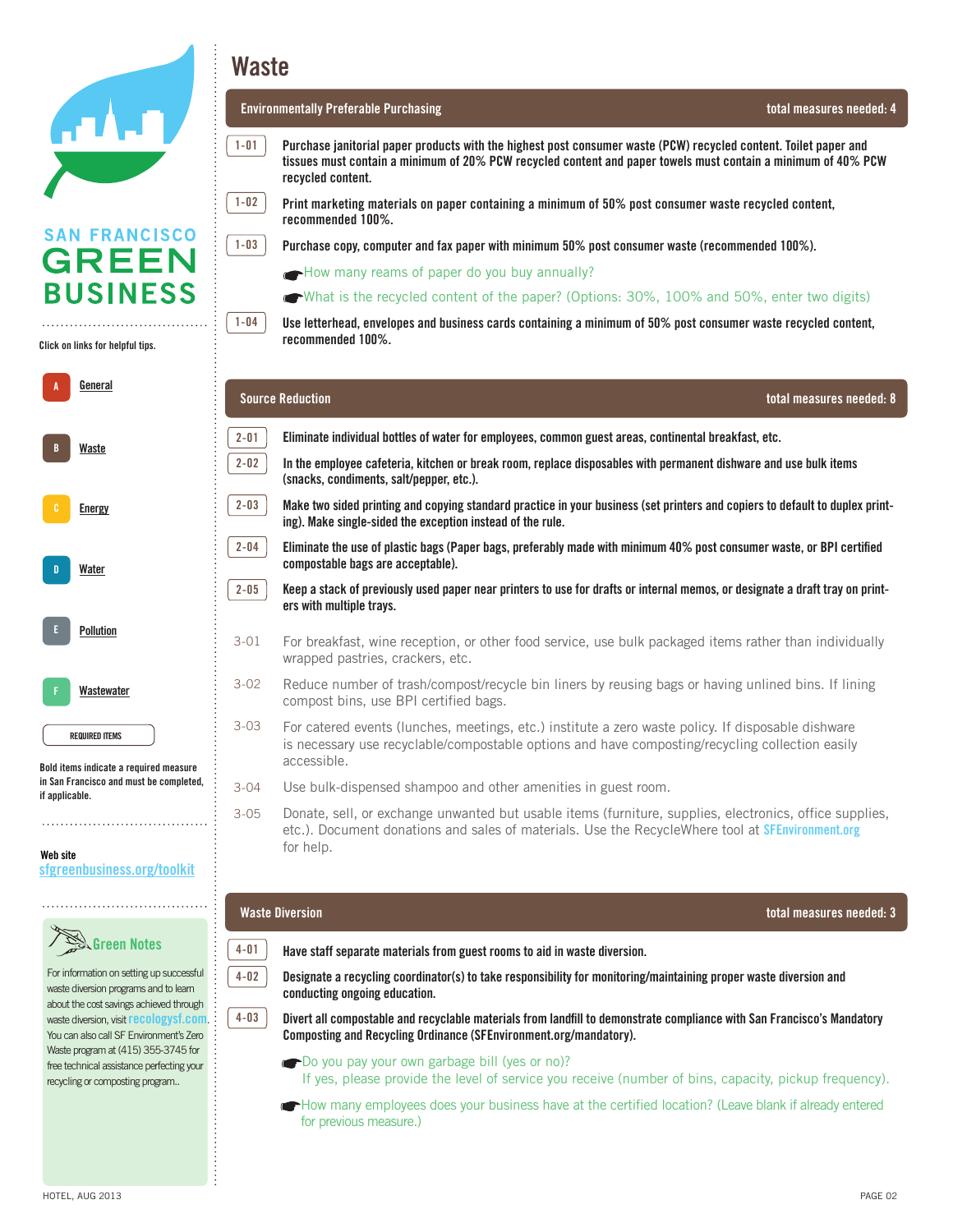| <b>ATALO</b> |  |
|--------------|--|
|              |  |
|              |  |

### San Francisco Green Business Program Standards **Energy**

|                                                                                                                                                 | <b>Energy Conservation</b>                                                                                                                                                                                                                                                                     | total measures needed: 8 |
|-------------------------------------------------------------------------------------------------------------------------------------------------|------------------------------------------------------------------------------------------------------------------------------------------------------------------------------------------------------------------------------------------------------------------------------------------------|--------------------------|
|                                                                                                                                                 | Use energy efficient cooking equipment.<br>$1 - 01$                                                                                                                                                                                                                                            |                          |
|                                                                                                                                                 | How many Energy Star electric steam cookers do you use?                                                                                                                                                                                                                                        |                          |
|                                                                                                                                                 | How many high efficiency electric combination ovens do you use?                                                                                                                                                                                                                                |                          |
|                                                                                                                                                 | How many Energy Star electric fryers do you use?                                                                                                                                                                                                                                               |                          |
| <b>SAN FRANCISCO</b>                                                                                                                            | How many insulated hot food holding cabinets do you employ?                                                                                                                                                                                                                                    |                          |
| <b>GREEN</b>                                                                                                                                    | $1 - 02$<br>Set refrigerator temperature between 38°F and 41°F and freezer between 10°F and 20°F.                                                                                                                                                                                              |                          |
| <b>BUSINESS</b>                                                                                                                                 | $1 - 03$<br>Set hot water heaters to standard 125-130° F.                                                                                                                                                                                                                                      |                          |
|                                                                                                                                                 | $1 - 04$<br>Use ENERGY STAR office equipment and enable energy saving features.                                                                                                                                                                                                                |                          |
| Click on links for helpful tips.                                                                                                                | How many ENERGY STAR rated copier/printer units does your business use?                                                                                                                                                                                                                        |                          |
| <u>General</u>                                                                                                                                  | How many ENERGY STAR rated LCD monitors does your business use?                                                                                                                                                                                                                                |                          |
|                                                                                                                                                 | $1 - 05$<br>If you are a large business or have a complex network, use power management software programs to<br>automatically activate power management settings in computers and printers<br>(see- www.energystar.gov/index.cfm?c=power_mgt.pr_power_mgt_enterprises).                        |                          |
| Waste                                                                                                                                           | How many monitors have power management software installed to automatically turn off<br>units when idle?                                                                                                                                                                                       |                          |
| Energy                                                                                                                                          | Use sensors on vending machines and place machines in shaded areas.<br>$1 - 06$                                                                                                                                                                                                                |                          |
|                                                                                                                                                 | $1 - 07$<br>Use ENERGY STAR qualified refrigerators (those over 10 years old should be replaced).                                                                                                                                                                                              |                          |
|                                                                                                                                                 | How many ENERGY STAR rated refrigerators does your business use?                                                                                                                                                                                                                               |                          |
| Water                                                                                                                                           | How many energy efficient minibars do you have?                                                                                                                                                                                                                                                |                          |
| Pollution                                                                                                                                       | $1 - 08$<br>Install programmable thermostat(s) and properly set cooling to 74°F and heating to 68°F. Program the<br>thermostats for unoccupied hours when the facility is closed with cooling set at $90^{\circ}$ F and heating at $55^{\circ}$ F.                                             |                          |
| Wastewater                                                                                                                                      | <b>Energy Management</b>                                                                                                                                                                                                                                                                       | total measures needed: 2 |
|                                                                                                                                                 | Use an energy management system to control lighting, kitchen exhaust, refrigeration and HVAC.<br>$2 - 01$                                                                                                                                                                                      |                          |
| <b>REQUIRED ITEMS</b><br>Bold items indicate a required measure                                                                                 | If you pay your energy bill, track monthly energy use using a spreadsheet or online tool (check with your utility provider<br>$2 - 02$<br>or try Energy Star's Portfolio Manager).                                                                                                             |                          |
| in San Francisco and must be completed,<br>if applicable.                                                                                       | <b>HVAC (Heating, Ventilation And Air Conditioning)</b>                                                                                                                                                                                                                                        | total measures needed: 3 |
|                                                                                                                                                 | $3 - 01$<br>Install occupancy-based room unit controllers, where applicable and with paybacks of less than 6 months.                                                                                                                                                                           |                          |
| Web site<br>sfgreenbusiness.org/toolkit                                                                                                         | $3 - 02$<br>Insulate all exposed hot water piping in mechanical rooms.                                                                                                                                                                                                                         |                          |
|                                                                                                                                                 | $3 - 03$<br>Complete regularly scheduled maintenance on your HVAC (heating, ventilation and air conditioning) system at                                                                                                                                                                        |                          |
| <b>Green Notes</b>                                                                                                                              | least twice a year which includes: Cleaning or replacing filters on heating and air-conditioning units; Performing<br>maintenance at least twice a year; Cleaning air-conditioning condenser coils four times a year. Maintaining proper<br>function of economizers on Air-Conditioning units. |                          |
| SF Environment in a partnership<br>with PG&E, provides free energy<br>audits, reports, technical assistance,<br>and rebates, for all commercial | <b>Lighting</b>                                                                                                                                                                                                                                                                                | total measures needed: 6 |
| and multifamily customers in San                                                                                                                | $4 - 01$<br>Require housekeeping staff to turn off non-emergency lighting when finished cleaning rooms.                                                                                                                                                                                        |                          |
| Francisco. Contact SF Environment's<br>SF Energy Watch program and we will<br>refer you to PG&E's Express Efficiency                            | $4 - 02$<br>Replace all T-12 fluorescent lighting with energy-efficient T-8 or T-5 fixtures with electronic ballasts or other equivalent<br>efficacy lighting.                                                                                                                                 |                          |
| program for efficiency rebates not<br>covered in our programs.                                                                                  | How many T-12 lamps have you replaced with T-8s (in electronic ballasts)?                                                                                                                                                                                                                      |                          |
| SF Energy Watch:<br><b>SFEnergyWatch.org</b>                                                                                                    | Use energy efficient exit signs, such as LEDs.<br>$4 - 03$                                                                                                                                                                                                                                     |                          |
|                                                                                                                                                 | How many LED exit signs does your business use?                                                                                                                                                                                                                                                |                          |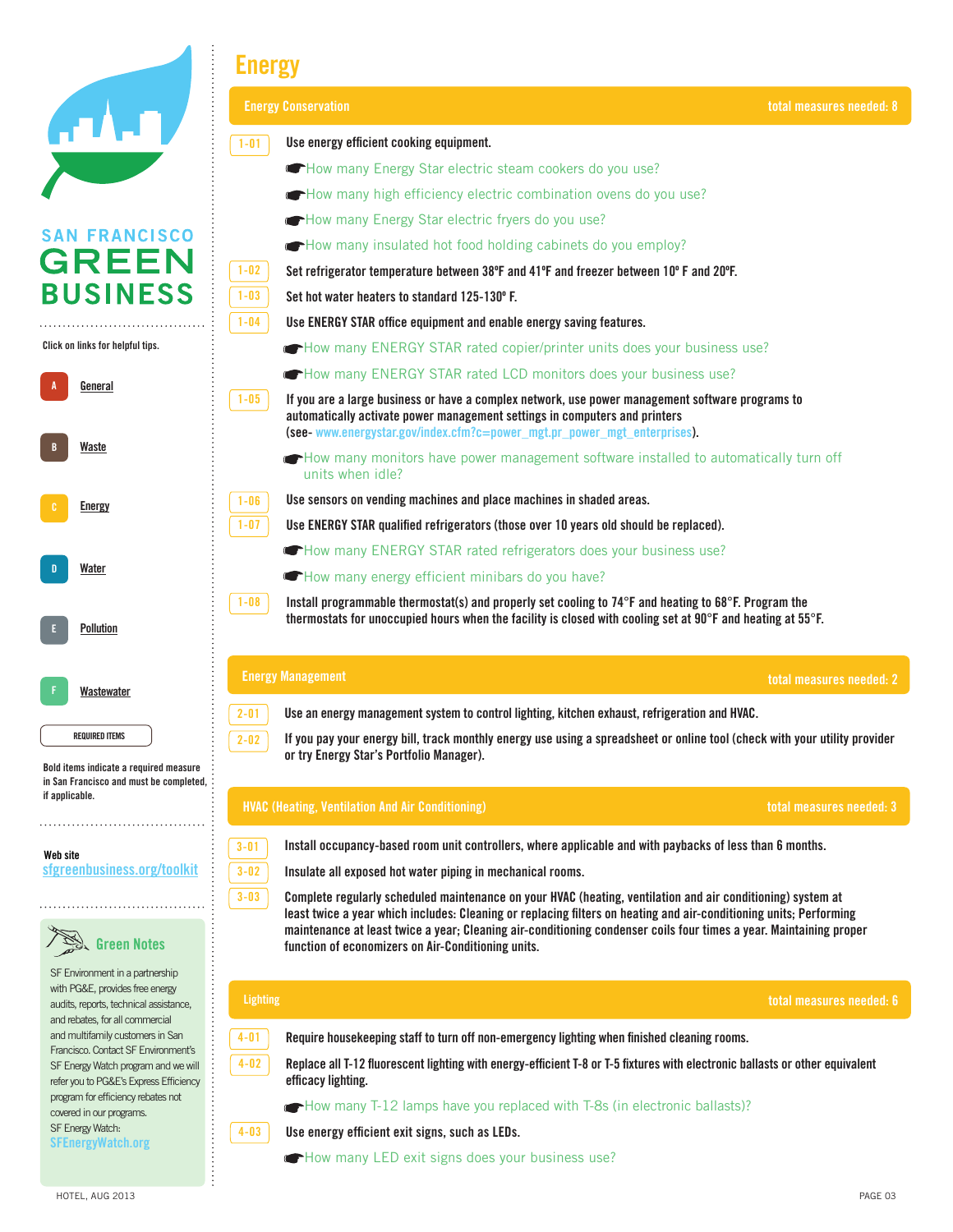

### Click on links for helpful tips. **Click on links for helpful tips.**



#### Website **Web site** sfgreenbusiness.org/toolkit **[sfgreenbusiness.org/toolkit](http://sfgreenbusiness.org/toolkit)**



use lighting controls such as dual technology occupancy sensors, bypass/delay timers, photocells or time clocks.<br>المواجه

- How many rooms are on occupancy sensors (usually in infrequently occupied areas such as restrooms, private offices, locker rooms, conference spaces)?
- instructions  $\mathcal{L}$  as a San Francisco Green Business, you must be in compliance with environmental regulations and  $\mathcal{L}$  and  $\mathcal{L}$  and  $\mathcal{L}$  and  $\mathcal{L}$  and  $\mathcal{L}$  and  $\mathcal{L}$  and  $\mathcal{L}$  and  $\mathcal{L}$  and How many rooms have photo cells (usually for exterior lighting or areas with significant natural light)?
	- implement the minimum requirements of this checklist. How many rooms have time clocks (for large banks of lights on circuit breaker that generally operate during off hours)?

How many ice, vending, and snack machines have motion sensors and are placed in shaded areas? practices customized for your business.

Replace high wattage MR-16 halogen lamps with LEDs.

Replace non-dimming incandescent bulbs with LEDs.

### Solid Waste **Water**

**4-05**

**4-06**

**4-04**

|                                                                                                                                 | total measures needed: 6<br>Landscaping                                                                                                                                                                      |
|---------------------------------------------------------------------------------------------------------------------------------|--------------------------------------------------------------------------------------------------------------------------------------------------------------------------------------------------------------|
| Waste                                                                                                                           | $1 - 01$<br>Apply two to three inches of mulch in all non-turf planting areas.                                                                                                                               |
|                                                                                                                                 | $1 - 02$<br>Match sprinklers with same precipitation rates.                                                                                                                                                  |
| $1 - 03$<br>Repair all broken or defective sprinkler heads/nozzles, drip meters, water pipe, lines and valves.<br><b>Energy</b> |                                                                                                                                                                                                              |
|                                                                                                                                 | Water during early morning, pre-dawn hours.<br>$1 - 04$                                                                                                                                                      |
| Water                                                                                                                           | Install rain shut-off devices or moisture sensors that turn off the irrigation during rain.<br>$1 - 05$                                                                                                      |
|                                                                                                                                 | Install check valves to eliminate low head drainage.<br>$1 - 06$                                                                                                                                             |
| <b>Pollution</b>                                                                                                                | <b>Water Conservation</b><br>total measures needed: 9                                                                                                                                                        |
| Wastewater                                                                                                                      | $2 - 01$<br>Use 1.28 gpm or less pre-rinse spray valves to rinse dishes.                                                                                                                                     |
| <b>REQUIRED ITEMS</b>                                                                                                           | $2 - 02$<br>When purchasing new clothes washers choose energy and water efficient versions, such as those rated by CEE or<br><b>ENERGY STAR.</b>                                                             |
|                                                                                                                                 | Install low flow aerators with flow rates not to exceed 0.5 gpm on lavatory sinks.<br>$2 - 03$                                                                                                               |
| Bold items indicate a required measure<br>in San Francisco and must be completed,                                               | How many faucets do you have with low flow aerators installed?                                                                                                                                               |
| if applicable.                                                                                                                  | ← What is the flow rate of the aerator (it only qualifies as a low flow aerator if the flow rate is below<br>the federal standard of 2.2 gpm)?                                                               |
| Web site<br>sfgreenbusiness.org/toolkit                                                                                         | How many employees does your business have at the certified location? (Leave blank if already<br>entered for previous measure.)                                                                              |
|                                                                                                                                 | Institute an optional towel and linen reuse policy for guests. Provide information in the guest rooms about this option.<br>$2 - 04$                                                                         |
|                                                                                                                                 | Clean surfaces using dry sweeping methods and/or pressure wash surfaces with $a \le 1.6$ gpm high velocity spray nozzle.<br>$2 - 05$<br>Use of a hose to spray down surfaces is prohibited.                  |
| <b>Green Notes</b>                                                                                                              | Install sink aerators that do not exceed 1.5 gpm flow in guest rooms.<br>$2 - 06$                                                                                                                            |
| San Francisco Public Utilities<br>Commission offers rebates for high                                                            | How many employees do you have?                                                                                                                                                                              |
| efficiency toilets and urinals. For<br>information on where you can buy                                                         | How many faucets do you have with low flow aerators installed?                                                                                                                                               |
| efficient fixtures and current rebates,                                                                                         | What is the flow rate of the aerator?                                                                                                                                                                        |
| contact the SFPUC:<br>SFWater.org. To schedule a free<br>water wise evaluation, contact                                         | $2 - 07$<br>Retrofit toilets flushing at higher than 1.6 gallons with high efficiency toilets (1.28 gallons or less per flush). Your water<br>utility may have a rebate program for high efficiency toilets. |
| SFPUC Water Conservation section<br>at (415) 551-4730 or email                                                                  | How many employees does your business employ?                                                                                                                                                                |
| waterconservation@sfwater.org                                                                                                   | How many visitors utilize your facility per day (use averages)?                                                                                                                                              |
| to make an appointment. Specify<br>you are currently enrolled in the<br>Green Business Program.                                 | How many customers utilize your facility per day (use averages)?                                                                                                                                             |
| HOTEL, AUG 2013                                                                                                                 | PAGE 04                                                                                                                                                                                                      |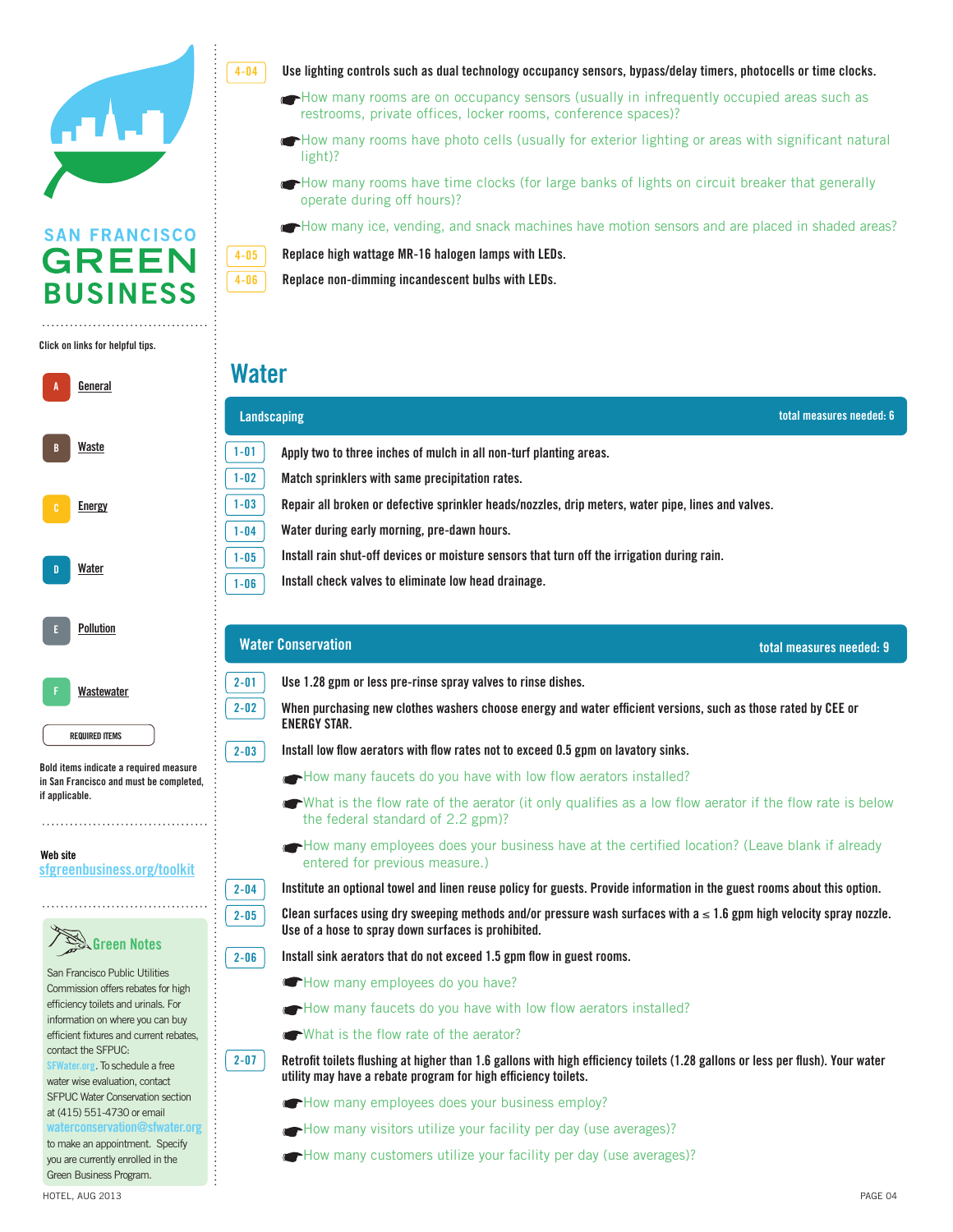

**2-08**

### **SAN FRANCISCO GREEN BUSINESS**

### Click on links for helpful tips. **Click on links for helpful tips.**

| A | General               |
|---|-----------------------|
| B | Waste                 |
| c | <b>Energy</b>         |
| D | Water                 |
| E | <b>Pollution</b>      |
| F | Wastewater            |
|   | <b>REQUIRED ITEMS</b> |

Bold items indicate **Bold items indicate a required measure**  a required measure in September 11 in San Francisco and must be completed, if applicable. **if applicable.** 

#### Website **Web site** sfgreenbusiness.org/toolkit **[sfgreenbusiness.org/toolkit](http://sfgreenbusiness.org/toolkit)**



Safely dispose of all unwanted chemical products by using the and to learn about the cost savings City's VSQG program  $\frac{1}{3}$  contact 415-330-1425) or find a recycling/disposal facility by using RecycleWhere at: **[SFEnvironment.org/recyclewhere](http://SFEnvironment.org/recyclewhere)** 

### Office/Retail What is the flush volume of your OLD toilet?

#### What is the flush volume of your NEW toilet?

hotel's published minimum shower head flow rate policy, not to exceed the federal code of 2.5 gpm. **San Francisco Hotels: Install shower heads that meet federal EPA WaterSense criteria of 2.0 gpm or less, or meet the** 

Replace all urinals flushing at 1.0 gallons or greater with high efficiency urinals, flushing at less than 0.5 gallons, or prove the checklist is for your review of the check limit of the enroller in the enrollowing the enrollowing the enrollowing the enrollowing form and checklist at the enrollowing and checklist at the enrollowing at the enr waterless urinals. Your water utility may have a rebate program for high efficiency urinals.<br> **2-09**

#### $\sigma$  This hand is hand indicates that you will need to provide a ditional information so we can compute the environmental information so we can compute the environmental information so we can compute the environmental inf **Water Management** savings of  $\zeta$  and  $\zeta$  and  $\zeta$  and  $\zeta$  and  $\zeta$  and  $\zeta$  and  $\zeta$  and  $\zeta$  and  $\zeta$  and  $\zeta$  and  $\zeta$ **total measures needed: 2 3-01 Track monthly water use and monitor bills for leaks. 3-02 Regularly check for and repair all leaks in your facility (toilet leaks can be detected in tank toilets with leak detecting**  tablets, which may be available from your local water provider, or use food coloring). **Pollution** A-01 Divert all compostable and recyclable materials from landfill to demonstrate compliance with San Francisco's Mandatory Composting and Recycling Ordinance (www.sfenvironment.org/mandatory). ☛Do you pay your own garbage bill (yes or no)? If yes, please provide the level of service you recieve **total measures needed: 4 Clean Air**  $\mathcal{L}(\mathcal{L})$  (number of bins, capacity, pickup frequency), pickup frequency),  $\mathcal{L}(\mathcal{L})$ Sign up for Emergency Ride Home (S<mark>FERH.org</mark>) that provides a free or low-cost ride home in cases of emergencies for **1-01** employees who use alternative transportation. **1-02**  $1-02$  Join the Air Districts Spare the Air program and notify employees and customers of Spare the Air days. and conducting ongoing education. **([EmployersSpareTheAir.org\)](http://employerssparetheair.org) Set-up a Commuter Benefits Program to enable employees to use pre-tax deduction under IRS code 132(f) for transit, 1-03 share Communist measures needed:**  $\mathbf{CommuterBenefits.org}$  $\mathbf{CommuterBenefits.org}$  $\mathbf{CommuterBenefits.org}$ What is the total distance (in miles) that all your employees commute per day? A-03 Keep a stack of previously used paper near printers. Use it for script paper or internal memory into the memory into the state it in the state it is into the state it in the state it is into the state it in the state Reduce fuel usage through promotion of transit (post maps), biking (provide bike parking and 2-01 maintenance stipends), and rideshare (use [511.org](http://511.org)). Offset your company's CO2 emissions through purchase of renewable energy credits or installation of 2-02 renewable energy sources. Use paper bags containing a minimum of 40% poster receptions and 40% posteriors recep A-06 In the employee cafeteria, kitchen or break room, replace disposables with permanent dishware and use bulk items (snacks, condiments, salt/pepper, etc.). **Environmentally Preferable Purchasing total measures needed: 10 3-01** 3-01 **When sourcing with a commercial printer, request vegetable or other low-VOC inks. 3-02** 3-02 **If you have a spa onsite, work with the spa management to stock at least 50% of personal care products that rank 6 or lower on EWG's ranking ([CosmeticsDatabase.com](http://cosmeticsdatabase.com)).**  $\overline{3-03}$  Collect items that are prohibited from the garbage (batteries, CFL's, cell phones and other electronics, etc.) and institute **3-03 a program for their safe disposal. OR Educate employees about disposal options for prohibited items.**<br>a program for their safe disposal. OR Educate employees about disposal options for prohibited items. **Replace standard fluorescent lights with low mercury fluorescent lights. Approved models can be found at** *SF***[approved.org](http://SFapproved.org). 3-04 •How many low mercury T8 lamps do you use in your facility?**  $3-05$  Use unbleached and/or chlorine-free paper products (copy paper, paper towels, napkins, coffee filters, etc.). **3-05** How many reams of PCF paper do you buy annually? **B**  $\overline{3-06}$  **Use refilled or remanufactured laser and copier toner cartridges. 3-06** recyclable/compostable options and have composting/recycling collection easily accessible. How many remanufactured toner cartridges do you purchase for use every year? free technical assistance perfection assistance perfection  $\mathbf{r}$ a-14 Reduce number of trash/composition bins. If lines by reusing unline distribution bins. If  $\alpha$ Purchase EPEAT certified (**EPEAT.net**) computers, laptops and monitors. **3-07 A-How many EPEAT CPUs does your business use? A-16 Retailers - offer an increase muss, containers who business use?** Allow many EPEAT CRTs does your business use? How many EPEAT LCDs does your business use?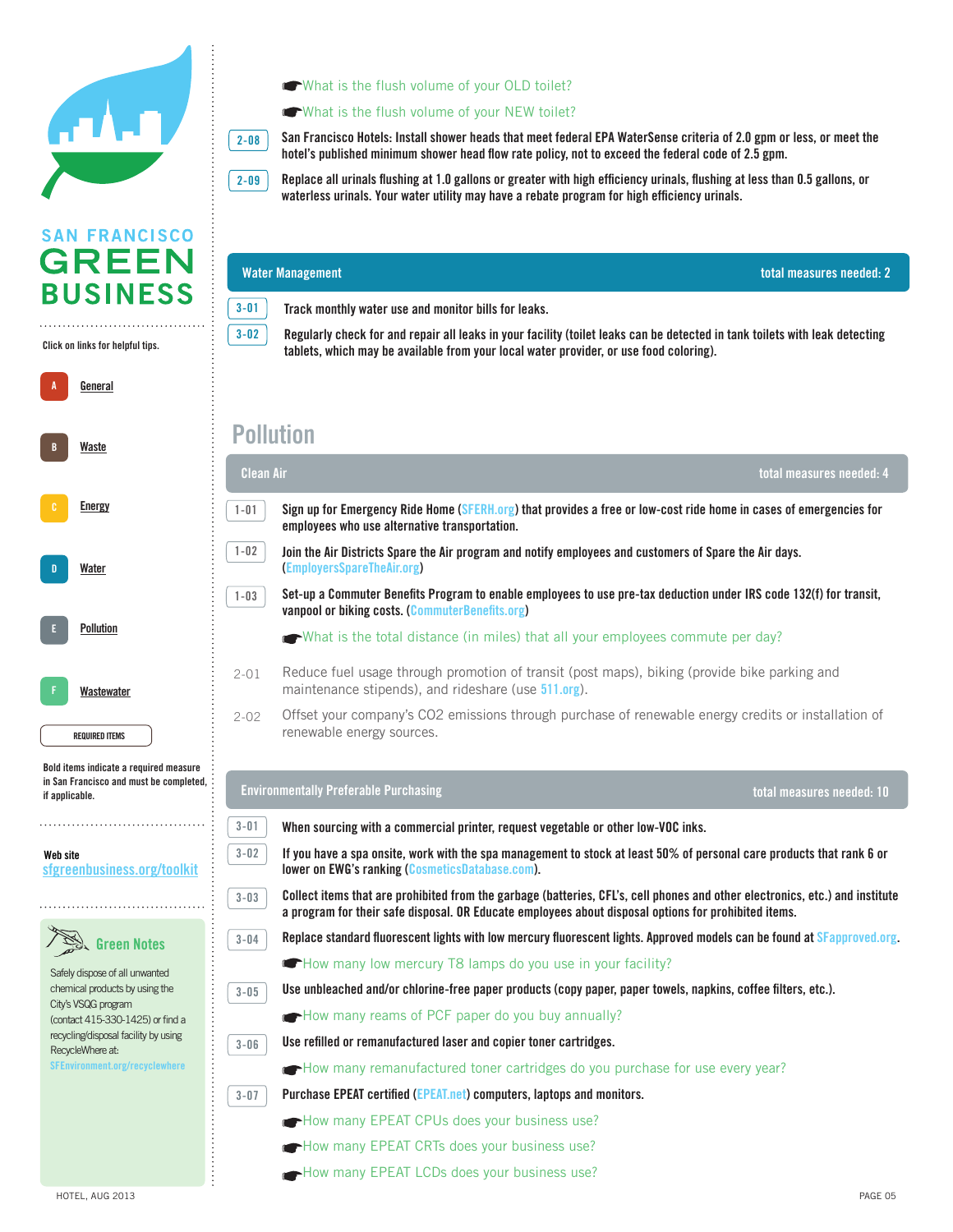

### Click on links for helpful tips. **Click on links for helpful tips.**



Bold items indicate **Bold items indicate a required measure**  a required measured measured measured measured measured measured measured measured measured measured measured and must be completed, **in San Francisco and must be completed,**  if applicable. **if applicable.** 

Website **Web site** sfgreenbusiness.org/toolkit **[sfgreenbusiness.org/toolkit](http://sfgreenbusiness.org/toolkit)**



Please visit the website of the successful was also constant to the constant of the constant of the constant of the constant of the constant of the constant of the constant of the constant of the constant of the constant of the constant of the constant o **[sfwater.org](http://sfwater.org)** to learn more about the achieved the through waste diversion, the contract of the second through waste diversion, the contract of the contract of the contract of the contract of the contract of the contract of the contract of the contract of the City's Fats, Oils and Grease (FOG)<br>also call SF Environment's Zero call SF Environment's Zero call SF Environment's Zero call SF Environment and Program.

For at least 25% of guest room food and beverage options, use certified organic, fair trade, sustainably harvested and/or<br>locally grown food products and beverages. **locally grown food products and beverages. 3-08**

- Do business with other green businesses (**[GreenBusinessCA.org](http://greenbusinessca.org)**). 4-01
- 4-02 Use an environmentally friendly garment cleaner. Visit [SFEnvironment.org](http://SFEnvironment.org) for a list of local CO2 dry cleaners and professional wet cleaners. 4-02
- ❷ This checklist is for your review only. When you are ready to apply, please submit the enrollment form and checklist at When remodeling, use natural or low emissions building materials, carpets, or furniture. 4-03
- Purchase organically or locally grown foods and beverages for the office kitchen. practices customized for your business. 4-04

#### REQUIRED ITEM Bold items indicate a required measure in SF and must be completed, if applicable. **total measures needed: 4 RecycleWhere [SFEnvironment.org/recyclewhere\)](http://SFEnvironment.org/recyclewhere).**  $\bar{a}$  Use low toxic cleaning products such as those that are SF Approved (SFa[pproved.org](http://sfapproved.org)), Green Seal certified A-01 Divert all compostable and recyclable materials from landfill to demonstrate compliance with San Francisco's What is the area (square footage) of your facility? Please include the sq ft of the space you occupy **Janitorial Cleaning Safely dispose of unwanted or old chemicals (using the City's VSQG program or find a service through [SFEnvironment.org'](http://SFEnvironment.org)s Replace all aerosols with pump dispensers. (G[reenSeal.org\)](http://greenseal.org), or receive at least an 8.1 rating on the GoodGuide ([GoodGuide.com\)](http://goodguide.com), in non-aerosol containers.**  only. **5-01 5-02 5-03**

 $\mathcal{O}$  pay you pay you recieve bill (yes or no)? If  $\mathcal{O}$  if  $\mathcal{O}$  if  $\mathcal{O}$  if  $\mathcal{O}$  if  $\mathcal{O}$  if  $\mathcal{O}$  if  $\mathcal{O}$  if  $\mathcal{O}$  if  $\mathcal{O}$  if  $\mathcal{O}$  if  $\mathcal{O}$  if  $\mathcal{O}$  if  $\mathcal{O}$  if  $\mathcal{O}$  if Become a fragrance free or chemical free facility by eliminating chemical and aerosolized air fresheners/deodorizers. To **Freshen air, open windows or adjust fan speed in restrooms and kitchens.**<br>freshen air, open windows or adjust fan speed in restrooms and kitchens.

A-02 Designation a recycling coordinator (s) to take responsibility for monitoring  $\alpha$  maintaining proper waste diversion of  $\alpha$ 

### and conducting ongoing education. **Pest Management**

**5-04**

**6-01**

Fig. 1  $\,$  Contract with a PCO certified to practice Integrated Pest Management or request your PCO to implement an IPM Program. **Use SF Approved ([SFEnvironment.org/toxics-health/safer-practices/pest-management](http://SFEnvironment.org/toxics-health/safer-practices/pest-management)) pesticides only.** 

#### duplex printing). Make single-sided the exception instead of the rule. **Wastewater**

| sure<br>leted, |          | <b>Storm Water Pollution Prevention</b><br>total measures needed: 7                                                                                                                                                        |  |  |  |
|----------------|----------|----------------------------------------------------------------------------------------------------------------------------------------------------------------------------------------------------------------------------|--|--|--|
|                | $1 - 01$ | Do not wash cars, equipment, floor mats or other items where run-off water flows straight to the storm drain.                                                                                                              |  |  |  |
|                | $1 - 02$ | Regularly check and maintain storm drain openings and basins. Keep litter, debris and soil away from storm drains.                                                                                                         |  |  |  |
| <u>kit</u>     | $1 - 03$ | Keep a spill kit handy to catch/collect spills from hazardous materials, grease, or leaking company, employee, or guest<br>vehicles. Make sure there is adequate absorbent material to contain the largest possible spill. |  |  |  |
|                | $1 - 04$ | Clean private catch basins annually (by October 15th), before the first rain and as needed thereafter.                                                                                                                     |  |  |  |
|                | $1 - 05$ | Keep dumpsters covered and impermeable to rainwater. Keep them from overflowing and keep dumpster/parking areas<br>clean.                                                                                                  |  |  |  |
|                | $2 - 01$ | Clean parking lots by sweeping or using equipment that collects dirty water (which must be disposed<br>of to sanitary sewer).                                                                                              |  |  |  |
| è              | $2 - 02$ | Have an outdoor ashtray or cigarette butt can for smokers.                                                                                                                                                                 |  |  |  |
|                | $2 - 03$ | Mulch, use ground cover, or use a barrier to prevent exposed soil from washing landscaped areas into<br>storm drain.                                                                                                       |  |  |  |
|                | $2 - 04$ | Label all storm water drains with "No dumping, Drains to Bay" message. Please contact the SFPUC<br>Collection System Division (415) 695-7339 to receive a storm drain label and instructions.                              |  |  |  |
|                |          |                                                                                                                                                                                                                            |  |  |  |

**total measures needed: 1**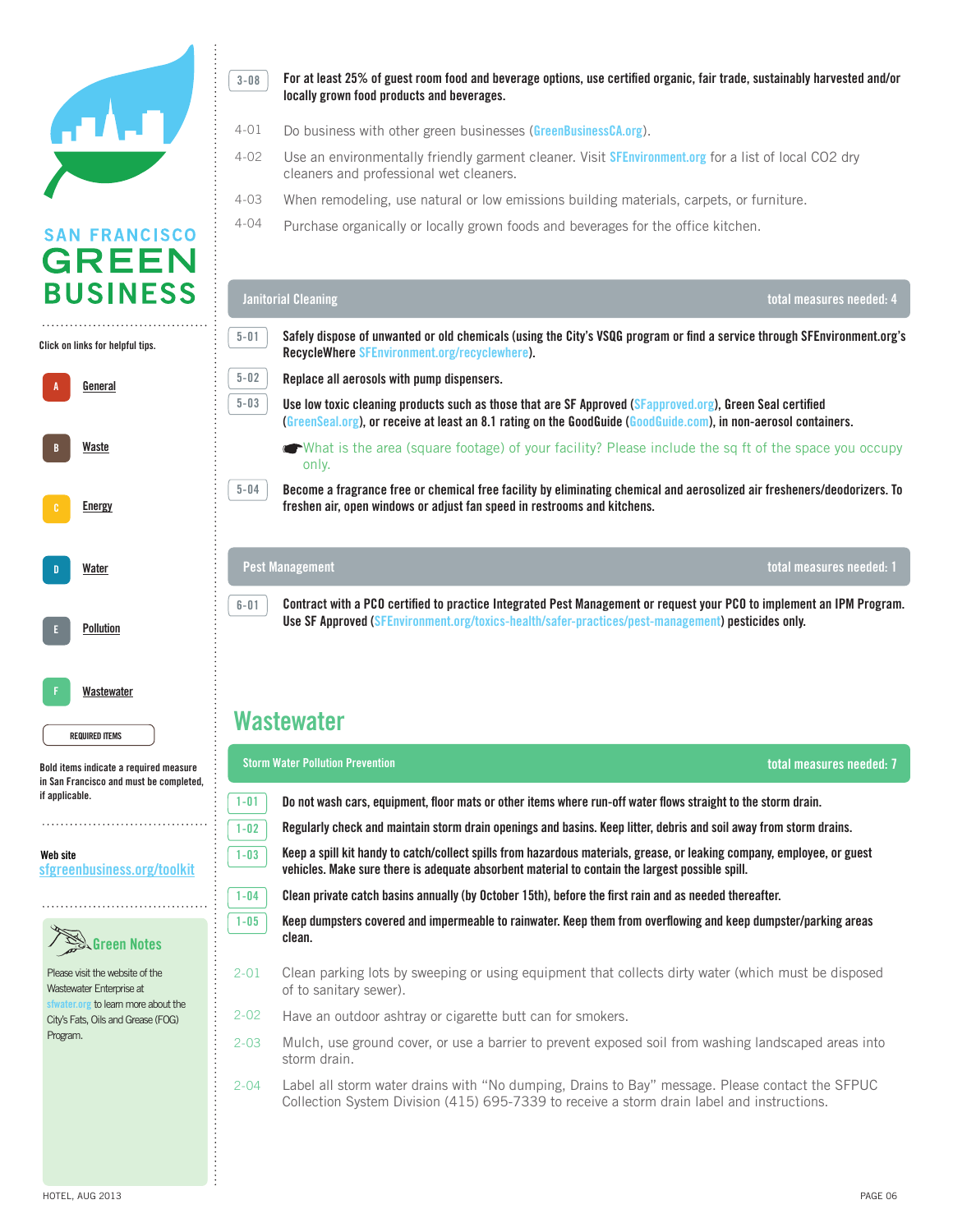| $\blacksquare$ |  |  |
|----------------|--|--|
|                |  |  |
|                |  |  |

A **General** 

**A**

**B**

B Energy Conservation

**[Energy](http://sfgreenbusiness.org/green-your-business/toolkit/energy-conservation-guide/)**

**[Waste](http://sfgreenbusiness.org/green-your-business/toolkit/recycling-waste-reduction-guide/)**

Click on links for helpful tips. **Click on links for helpful tips.**

### FRANCISCO GREEN BUSINESS PROGRAM STANDA officers and the second control of the second second control of the second second second second second second <br>Property and the second second second second second second second second second second second second second se SAN FRANCISCO GREEN BUSINESS PROGRAM STANDAR **OFFICE/RETAIL**

- In order to qualify as a San Francisco Green Business, you must be in compliance with environmental regulations and implement the minimum requirements of this checklist. **Instructions 1**
	- **2** This checklist is for your review only. When you are ready to apply, please register at This checklist is for your review only. When you are ready to apply, please register at greenbusiness ca.org. Fill out the checklist as best you can and then email or phone your San Francisco coordinator directly.
	- $\bullet$  In cases where the measures on this checklist are not entirely applicable, we may ask your business to implement additional practices customized for your business.

☛Do you pay your own garbage bill (yes or no)? If yes, please provide the level of service you recieve

Solid Waste This hand icon indicates that you will need to provide additional information so we can compute the environmental savings of your business (GHG reduced, gallons of water saved, kWh saved, etc.) Items appear in green. **4**

**REQUIRED ITEMS**

**REQUIRED ITEMS** Bold items indicate a required measure in SF and must be completed, if applicable.

#### $\mathsf{H}$  many employees does  $\mathsf{H}$  and the certified location? (Leave blank if already entered for already entered for already entered for already entered for already entered for already entered for already entered for previous measure.) **General**

| Water                                                           | General  | total measures needed: 5                                                                                                                                                                                                                                                                                                                                                                                                                                                              |
|-----------------------------------------------------------------|----------|---------------------------------------------------------------------------------------------------------------------------------------------------------------------------------------------------------------------------------------------------------------------------------------------------------------------------------------------------------------------------------------------------------------------------------------------------------------------------------------|
|                                                                 | 1-01     | Post signage encouraging resource conservation (e.g. reminders to turn off lights, turn off faucets, recycling and<br>composting, etc.)                                                                                                                                                                                                                                                                                                                                               |
| <b>Pollution</b>                                                | $1 - 02$ | Train new employees on green business procedures and practices implemented by your business through your<br>company's employee handbook.                                                                                                                                                                                                                                                                                                                                              |
|                                                                 | $1 - 03$ | Adopt a written environmental policy statement stating your business's commitment to operate as a green business,<br>which must include a detailed green purchasing policy.                                                                                                                                                                                                                                                                                                           |
| <b>REQUIRED ITEMS</b><br>Bold items indicate a required measure | $1 - 04$ | Inform your customers about your business environmental efforts and what you are doing to meet the green business<br>standards. For example: Post the Green Business logo, certification and pledge in a visible location; Post reminders<br>listing steps you are taking to be a Green Business; Offer tours that highlight your Green Business successes; Offer<br>customers green service or amenities options; Highlight your Green Business efforts and/or certification on your |

a required measure in SF **in San Francisco and must be completed,**  m can rrancisco ana mast so co<br>if conlineble if applicable. **if applicable.** 

Website **Web site** sfgreenbusiness.org/toolkit **[sfgreenbusiness.org/toolkit](http://sfgreenbusiness.org/toolkit)**



Offer individual employee awards  $s$ uch as "zero waste hero of the month." Reward the winners with mand was the minimal was considered. visit www.recologysf.com. You can also call Sero call Sero call Sero call Sero call Sero call Sero call Sero call Sero call Sero call Sero call<br>Sero call Sero call Sero call Sero call Sero call Sero call Sero call Sero call Sero call Sero call Sero call

website, and link it to the Green Business Program home page. Provide 3 on-going incentives or training opportunities to encourage management and employee participation in the **Green Business Program. For example, incorporate Green Business into performance appraisals,job descriptions,** or bulletins and company suggestion and reward programs **training programs, employee orientations, staff meeting discussions, employee reference material, company newsletter** 

### a-10 Send and receive faxes directly from computers without printing. **Waste**

**1-04**

**1-05**

etc.) to reduce printed copies. contain a minimum of 20% PCW recycled content and paper towels must contain a minimum of 40% PCW recycled content. **Purchase janitorial paper products with the highest postconsumer waste (PCW) recycled content. Toilet paper and tissues must 1-01 1-02**

a-12 Centralize employee schedules, meeting and journals in a single location (bulletin board, whiteboard, whiteboard, whiteboard, whiteboard, email, email, email, email, email, email, email, email, email, email, email, em

Print marketing materials on paper containing a minimum of 50% post consumer waste recycled content, **recommended 100%.** *recommended 100%***.** *recommended bins, use BPI*  $\alpha$  *BPI*  $\alpha$  *BPI*  $\alpha$  *BPI*  $\alpha$  *BPI*  $\alpha$  *BPI*  $\alpha$  *BPI*  $\alpha$  *BPI*  $\alpha$  *BPI*  $\alpha$  *BPI*  $\alpha$  *BPI*  $\alpha$  *BPI*  $\alpha$  *BPI*  $\alpha$  *BPI*  $\alpha$  *BPI*  $\alpha$  *BPI*  $\alpha$  *BPI*  $\alpha$  *BPI* 

Use letterhead, envelopes and business cards containing a minimum of 50% post consumer waste recycled content, **recommended 100%. 1-03**

 $1-04$  Purchase large format or plotter paper with a minimum 30% recycled content, or higher recycled content if available.

List of measures is continued on the following page...

a-11 Reuse paper or plastic packaging materials in your own shipments.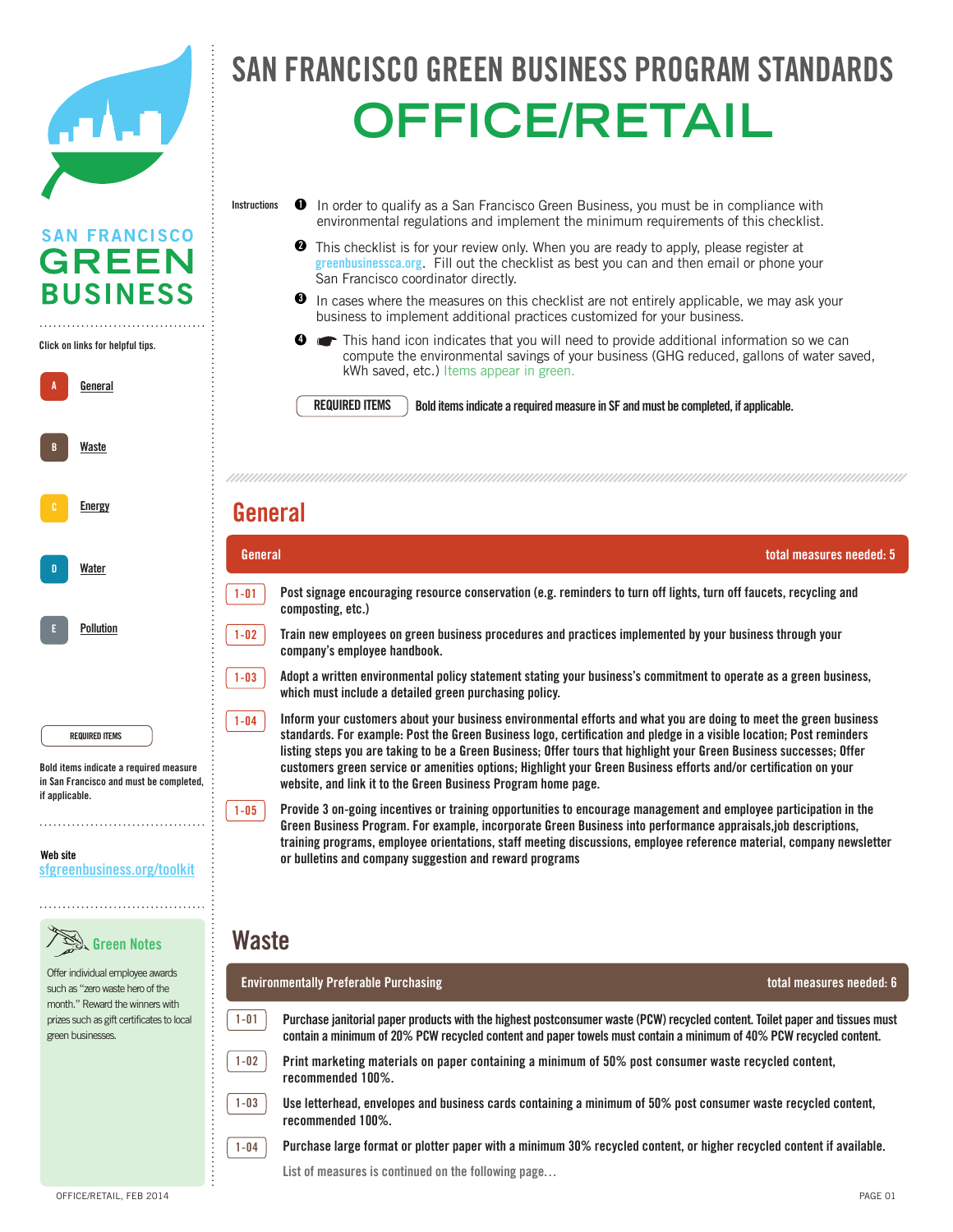

## **San Francisco Green Business Program Standards Program Standards Program Standards**

**1-06**

officers and the contract of the contract of the contract of the contract of the contract of the contract of t<br>Contract of the contract of the contract of the contract of the contract of the contract of the contract of th **Environmentally Preferable Purchasing, continued total measures needed: 6**

**inclust 2** In our order to a San Francisco Green Business, you with environmental regulations and regulations a<br>**1**-05 Juse a corrugated or recyclable board in place of foam core boards. **1-05**

Purchase copy, computer and fax paper with minimum 50% post consumer waste (recommended 100%).

 $\Theta$  The checklist is for your review only. When you are ready to apply, please submit the enroller  $\alpha$ How many reams of paper do you buy annually?

What is the recycled content of the paper? (Options: 30%, 100% and 50%, enter two digits)

| <b>BUSINESS</b>                                                                                                             |          | <b>Source Reduction</b>                                                                                                                                                                                                         | total measures needed: 9 |
|-----------------------------------------------------------------------------------------------------------------------------|----------|---------------------------------------------------------------------------------------------------------------------------------------------------------------------------------------------------------------------------------|--------------------------|
| Click on links for helpful tips.                                                                                            | $2 - 01$ | Eliminate individual bottles of water for employees and guests.                                                                                                                                                                 |                          |
| General                                                                                                                     | $2 - 02$ | In the employee cafeteria, kitchen or break room, replace disposables with permanent dishware and use bulk items<br>(snacks, condiments, salt/pepper, etc.).                                                                    |                          |
|                                                                                                                             | $2 - 03$ | Eliminate the use of plastic bags. Use paper bags containing a minimum of 40% post consumer waste recycled content or<br><b>BPI certified compostable bags.</b>                                                                 |                          |
| <b>Waste</b>                                                                                                                | $2 - 04$ | Make two sided printing and copying standard practice in your business (set printers and copiers to default to duplex<br>printing). Make single-sided the exception instead of the rule.                                        |                          |
| <b>Energy</b>                                                                                                               | $2 - 05$ | Keep a stack of previously used paper near printers to use for drafts or internal memos, or designate a draft tray on<br>printers with multiple trays.                                                                          |                          |
|                                                                                                                             | $3 - 01$ | Reuse paper or plastic packaging materials in your own shipments.                                                                                                                                                               |                          |
| <u>Water</u>                                                                                                                | $3 - 02$ | Retailers - offer an incentive to customers who bring their own shopping bags, coffee mugs, etc. and/<br>or use a disincentive such as charging a fee for disposable containers and bag.                                        |                          |
|                                                                                                                             | $3 - 03$ | Reducejunk mail. See StoplunkMail.org for tips.                                                                                                                                                                                 |                          |
| Pollution                                                                                                                   | $3 - 04$ | Reduce number of trash/compost/recycle bin liners by reusing bags or having unlined bins. If lining<br>compost bins, use BPI certified bags.                                                                                    |                          |
|                                                                                                                             | $3 - 05$ | For catered events (lunches, meetings, etc.) institute a zero waste policy. If disposable dishware is<br>necessary use recyclable/compostable options and have composting/recycling collection easily accessible.               |                          |
| <b>REQUIRED ITEMS</b><br>Bold items indicate a required measure                                                             | $3 - 06$ | Donate, sell, or exchange unwanted but usable items (furniture, supplies, electronics, office<br>supplies, etc.). Document donations and sales of materials. Use the RecycleWhere tool at<br><b>SFEnvironment.org</b> for help. |                          |
| in San Francisco and must be completed,<br>if applicable.                                                                   | $3 - 07$ | Retailers- offer durable, reusable bags at checkout.                                                                                                                                                                            |                          |
|                                                                                                                             |          |                                                                                                                                                                                                                                 |                          |
| Web site<br>sfgreenbusiness.org/toolkit                                                                                     |          | <b>Waste Diversion</b>                                                                                                                                                                                                          | total measures needed: 2 |
|                                                                                                                             | $4 - 01$ | Divert all compostable and recyclable materials from landfill to demonstrate compliance with San Francisco's Mandatory<br>Composting and Recycling Ordinance (SFEnvironment.org/mandatory).                                     |                          |
| <b>Green Notes</b><br>For information on setting up successful                                                              |          | Do you pay your own garbage bill (yes or no)?<br>If yes, please provide the level of service you receive (number of bins, capacity, pickup frequency).                                                                          |                          |
| waste diversion programs and to learn<br>about the cost savings achieved through<br>waste diversion, visit recologysf.com   |          | How many employees does your business have at the certified location? (Leave blank if already entered<br>for previous measure.)                                                                                                 |                          |
| You can also call SF Environment's Zero<br>Waste program at (415) 355-3745 for<br>free technical assistance perfecting your | $4 - 02$ | Designate a recycling coordinator(s) to take responsibility for monitoring/maintaining proper waste diversion and<br>conducting ongoing education.                                                                              |                          |

### **SAN FRANCISCO GREEN BUSIN**

OFFICE/RETAIL, FEB 2014 PAGE 02 PAGE 1 PAGE 202

recycling or composting program..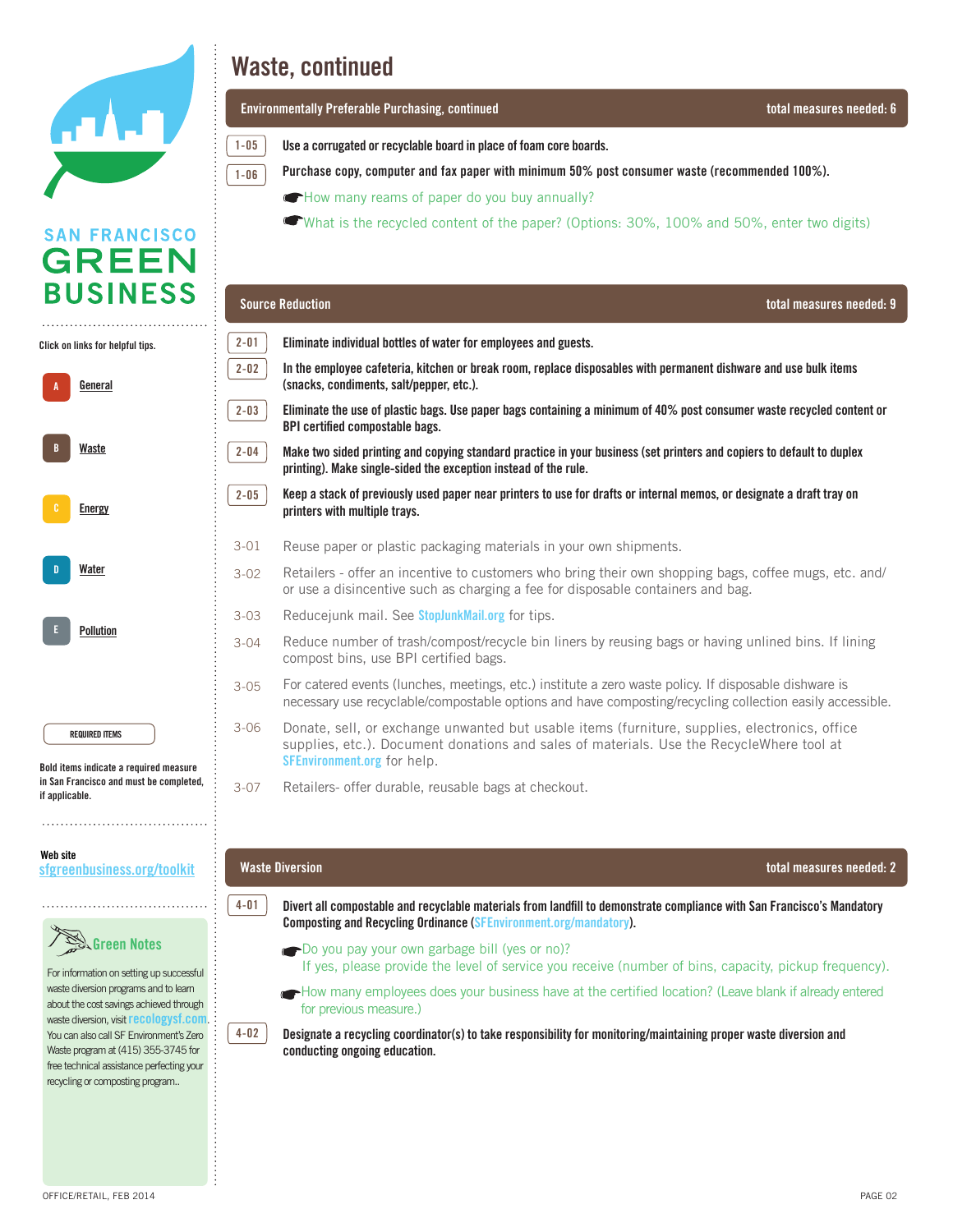|                                                                                                              | <b>Energy</b>                                                                                                                                                                                                                                                                 |  |
|--------------------------------------------------------------------------------------------------------------|-------------------------------------------------------------------------------------------------------------------------------------------------------------------------------------------------------------------------------------------------------------------------------|--|
|                                                                                                              | <b>Energy Conservation</b><br>total measures needed: 6                                                                                                                                                                                                                        |  |
|                                                                                                              | $1 - 01$<br>Use small fans OR space heater during off hours instead of conditioning entire office.                                                                                                                                                                            |  |
|                                                                                                              | $1 - 02$<br>Use ENERGY STAR® office equipment and enable energy saving features.                                                                                                                                                                                              |  |
|                                                                                                              | How many ENERGY STAR rated LCD monitors does your business use?                                                                                                                                                                                                               |  |
|                                                                                                              | How many ENERGY STAR rated copier/printer units does your business use?                                                                                                                                                                                                       |  |
| <b>SAN FRANCISCO</b><br><b>GREEN</b>                                                                         | $1 - 03$<br>If you are a large business or have a complex network, use power management software programs to<br>automatically activate power management settings in computers and printers<br>(see-http://www.energystar.gov/index.cfm?c=power_mgt.pr_power_mgt_enterprises). |  |
| <b>BUSINESS</b>                                                                                              | How many monitors have power management software installed to automatically turn off<br>units when idle?                                                                                                                                                                      |  |
| Click on links for helpful tips.                                                                             | Use ENERGY STAR qualified refrigerators (those over 10 years old should be replaced).<br>$1 - 04$                                                                                                                                                                             |  |
|                                                                                                              | How many energy efficient minibars do you have?                                                                                                                                                                                                                               |  |
| <u>General</u>                                                                                               | How many ENERGY STAR rated refrigerators does your business use?                                                                                                                                                                                                              |  |
|                                                                                                              | Set refrigerator temperature between 38°F and 41°F and freezer between 10°F and 20°F.<br>$1 - 05$                                                                                                                                                                             |  |
| Waste                                                                                                        | Install programmable thermostat(s) and properly set cooling to 74°F and heating to 68°F. Program the<br>$1 - 06$<br>thermostats for unoccupied hours when the facility is closed with cooling set at 90°F and heating at 55°F.                                                |  |
| Energy                                                                                                       |                                                                                                                                                                                                                                                                               |  |
|                                                                                                              | <b>Energy Management</b><br>total measures needed: 1                                                                                                                                                                                                                          |  |
| Water                                                                                                        | If you pay your energy bill, track monthly energy use using a spreadsheet or online tool (check with your utility provider or<br>$2 - 01$<br>try Energy Star's Portfolio Manager).                                                                                            |  |
| Pollution                                                                                                    |                                                                                                                                                                                                                                                                               |  |
|                                                                                                              | <b>Lighting</b><br>total measures needed: 5                                                                                                                                                                                                                                   |  |
|                                                                                                              | $3 - 01$<br>Replace non-dimming incandescent bulbs with LEDs.                                                                                                                                                                                                                 |  |
|                                                                                                              | $3 - 02$<br>Replace high wattage MR-16 halogen lamps with LEDs.                                                                                                                                                                                                               |  |
| <b>REQUIRED ITEMS</b>                                                                                        |                                                                                                                                                                                                                                                                               |  |
| Bold items indicate a required measure                                                                       | Replace all T-12 fluorescent lighting with energy-efficient T-8 or T-5 fixtures with electronic ballasts or other<br>$3 - 03$<br>equivalent efficacy lighting.                                                                                                                |  |
| in San Francisco and must be completed,<br>if applicable.                                                    | • How many T-12 lamps have you replaced with T-8s (in electronic ballasts)?                                                                                                                                                                                                   |  |
|                                                                                                              | $3 - 04$<br>Use energy efficient exit signs, such as LEDs.                                                                                                                                                                                                                    |  |
|                                                                                                              | How many LED exit signs does your business use?                                                                                                                                                                                                                               |  |
| Web site<br>sfgreenbusiness.org/toolkit                                                                      | $3 - 05$<br>Use lighting controls such as dual technology occupancy sensors, bypass/delay timers, photocells or time clocks.                                                                                                                                                  |  |
|                                                                                                              | How many ice, vending, and snack machines have motion sensors and are placed in shaded<br>areas?                                                                                                                                                                              |  |
| <b>Green Notes</b>                                                                                           | How many rooms have time clocks (for large banks of lights on circuit breaker that generally<br>operate during off hours)?                                                                                                                                                    |  |
| SF Environment in a partnership<br>with PG&E, provides free energy<br>audits, reports, technical assistance, | How many rooms have photo cells (usually for exterior lighting or areas with significant natural<br>light)?                                                                                                                                                                   |  |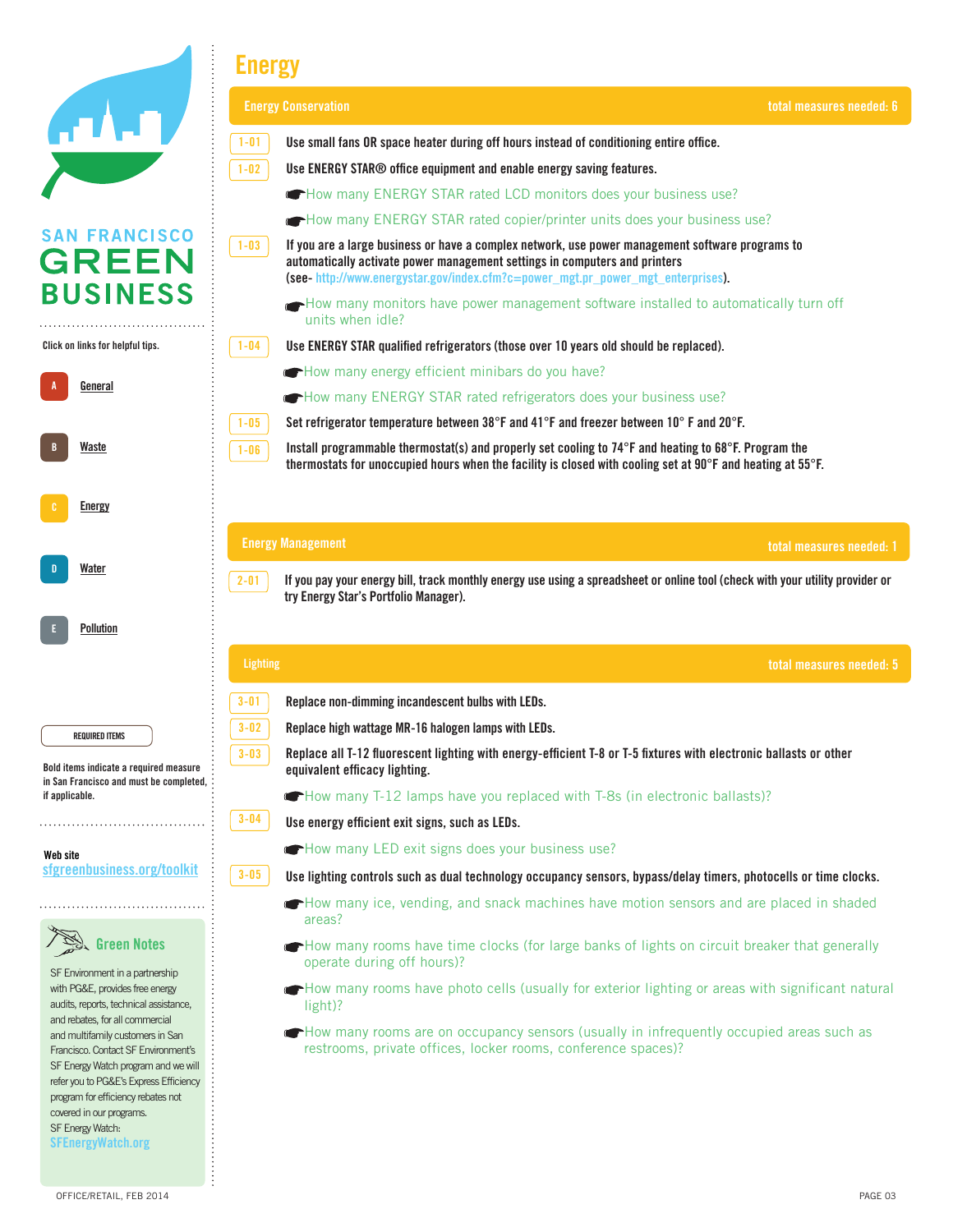

### **Water**

|                                                                         | Landscaping                                                                                                                                                                                                                              | total measures needed: 6 |
|-------------------------------------------------------------------------|------------------------------------------------------------------------------------------------------------------------------------------------------------------------------------------------------------------------------------------|--------------------------|
|                                                                         | $1 - 01$<br>Install check valves to eliminate low head drainage.                                                                                                                                                                         |                          |
|                                                                         | Install rain shut-off devices or moisture sensors that turn off the irrigation during rain.<br>$1 - 02$                                                                                                                                  |                          |
|                                                                         | $1 - 03$<br>Water during early morning, pre-dawn hours.                                                                                                                                                                                  |                          |
|                                                                         | $1 - 04$<br>Match sprinklers with same precipitation rates.                                                                                                                                                                              |                          |
| <b>SAN FRANCISCO</b>                                                    | Apply two to three inches of mulch in all non-turf planting areas.<br>$1 - 05$                                                                                                                                                           |                          |
| <b>GREEN</b>                                                            | $1 - 06$<br>Repair all broken or defective sprinkler heads/nozzles, drip meters, water pipe, lines and valves.                                                                                                                           |                          |
| <b>BUSINESS</b>                                                         |                                                                                                                                                                                                                                          |                          |
| Click on links for helpful tips.                                        | <b>Water Conservation</b>                                                                                                                                                                                                                | total measures needed: 4 |
| General                                                                 | $2 - 01$<br>Replace all urinals flushing at greater than 1.0 gallons with high efficiency urinals, flushing at less than 0.5 gallons, or<br>waterless urinals. Your water utility may have a rebate program for high efficiency urinals. |                          |
| Waste                                                                   | $2 - 02$<br>Retrofit toilets flushing at higher than 1.6 gallons with high efficiency toilets (1.28 gallons or less per flush). Your water<br>utility may have a rebate program for high efficiency toilets.                             |                          |
|                                                                         | How many employees does your business employ?                                                                                                                                                                                            |                          |
|                                                                         | How many visitors utilize your facility per day (use averages)?                                                                                                                                                                          |                          |
| <b>Energy</b>                                                           | How many customers utilize your facility per day (use averages)?                                                                                                                                                                         |                          |
|                                                                         | What is the flush volume of your OLD toilet?                                                                                                                                                                                             |                          |
| Water                                                                   | What is the flush volume of your NEW toilet?                                                                                                                                                                                             |                          |
|                                                                         | $2 - 03$<br>Install aerators on kitchen sinks (except fill sinks) and shower heads that do not exceed flow rates of 1.5 gpm.                                                                                                             |                          |
| Pollution                                                               | Install low flow aerators with flow rates not to exceed 0.5 gpm on lavatory sinks<br>$2 - 04$                                                                                                                                            |                          |
|                                                                         | How many employees does your business have at the certified location? (Leave blank if already<br>entered for previous measure.)                                                                                                          |                          |
|                                                                         | What is the flow rate of the aerator (it only qualifies as a low flow aerator if the flow rate is below<br>the federal standard of 2.2 gpm)?                                                                                             |                          |
| <b>REQUIRED ITEMS</b>                                                   | How many faucets do you have with low flow aerators installed)?                                                                                                                                                                          |                          |
| Bold items indicate a required measure                                  |                                                                                                                                                                                                                                          |                          |
| in San Francisco and must be completed,<br>if applicable.               |                                                                                                                                                                                                                                          |                          |
|                                                                         | <b>Water Management</b>                                                                                                                                                                                                                  | total measures needed: 2 |
| Web site                                                                | $3 - 01$<br>Regularly check for and repair all leaks in your facility (toilet leaks can be detected in tank toilets with leak detecting<br>tablets, which may be available from your local water provider, or use food coloring).        |                          |
| sfgreenbusiness.org/toolkit                                             | $3 - 02$<br>Track monthly water use and monitor bills for leaks.                                                                                                                                                                         |                          |
|                                                                         |                                                                                                                                                                                                                                          |                          |
| <b>Green Notes</b>                                                      |                                                                                                                                                                                                                                          |                          |
| San Francisco Public Utilities                                          | <b>Pollution</b>                                                                                                                                                                                                                         |                          |
| Commission offers rebates for high                                      |                                                                                                                                                                                                                                          |                          |
| efficiency toilets and urinals. For<br>information on where you can buy | Clean Air                                                                                                                                                                                                                                | total measures needed: 4 |

 $\overline{{\tt [-01]}}$  Sign up for Emergency Ride Home ([SFERH.org](http://sferh.org)) that provides a free or low-cost ride home in cases of emergencies for recyclable/compostable options and have composting/recycling collection easily accessible. **employees who use alternative transportation. 1-01**

 $1$ -02  $\parallel$  Join the Air Districts Spare the Air program and notify employees and customers of Spare the Air days. certified bags. **([EmployersSpareTheAir.org](http://employerssparetheair.org)) 1-02**

 $_{\rm I-03}$   $\,$  Set-up a Commuter Benefits Program to enable employees to use pre-tax deduction under IRS code 132(f) for transit, **vanpool or biking costs ([CommuterBenefits.org](http://www.CommuterBenefits.org)).**

What is the total distance (in miles) that all your employees commute per day?

Business Program.

emerent meaned and dament real<br>contact the SFPUC: **[SFWater.org](http://sfwater.org). To schedule a free** of materials assessed as a media assistance perfection. mater mee enalidation, compact program. at (415) 551-4730 or email **[water](mailto:waterconservation@sfwater.org)** 

**[conservation@sfwater.org](mailto:waterconservation@sfwater.org)** to make an appointment. Specify you are currently enrolled in the Green

**1-03**

efficient fixtures and current rebates,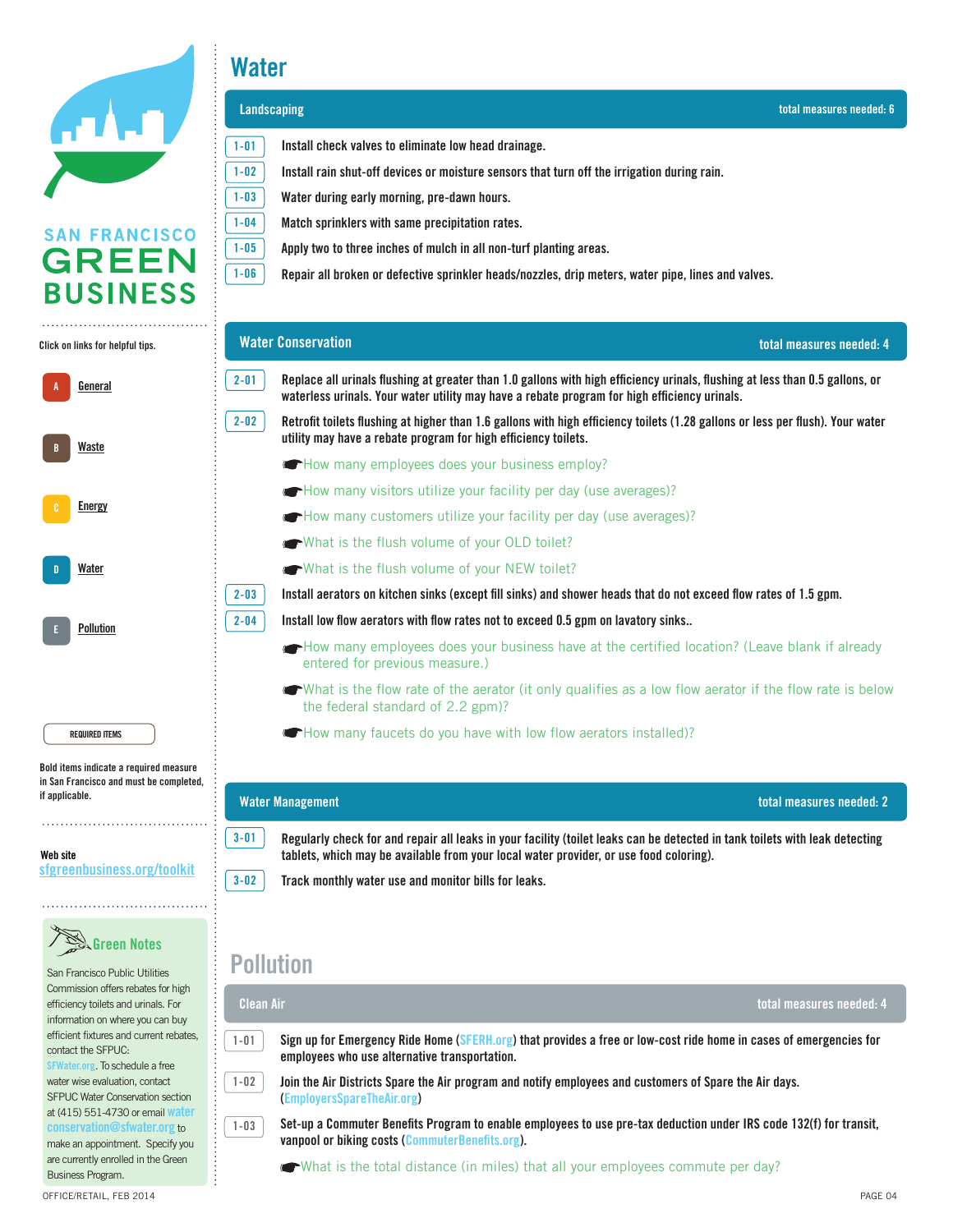

# **SAN FRANCISCO**  $\overline{1}$

Offset your company's CO2 emissions through purchase of renewable energy credits or installation of<br>renewable energy sources. renewable energy sources. 2-01

whed Vehicles **where the measures where the measures on this checklist are not entirely applicable, a** total measures needed: 3

Reduce fuel usage through promotion of transit (post maps), biking (provide bike parking and maintenance stipends), and rideshare (use **[511.org](http://www.511.org)**). 2-02

ww.greenbusinessca.org and remember to save your work regularly. The save your work regularly in the save your

**Company Owned Vehicles**

| SAN FRANCISCO                                                                             |                                                                                                    |                                                                                                                                                                                                                                     |                          |  |
|-------------------------------------------------------------------------------------------|----------------------------------------------------------------------------------------------------|-------------------------------------------------------------------------------------------------------------------------------------------------------------------------------------------------------------------------------------|--------------------------|--|
| <b>GREEN</b>                                                                              | During your 3-year recognition period, reduce your transportation GHG emissions by 5%.<br>$3 - 01$ |                                                                                                                                                                                                                                     |                          |  |
| <b>BUSINESS</b>                                                                           | $3 - 02$                                                                                           | Complete and submit the Fuel Tracker and Carbon Calculator for your commercial fleet.                                                                                                                                               |                          |  |
|                                                                                           | $3 - 03$                                                                                           | Develop and maintain (through the term of GB recognition) an inventory of your fleet that includes make, model, model                                                                                                               |                          |  |
| Click on links for helpful tips.                                                          |                                                                                                    | year, fuel type, annual vehicle miles traveled (VMT) and gallons of fuel used per year.                                                                                                                                             |                          |  |
|                                                                                           |                                                                                                    |                                                                                                                                                                                                                                     |                          |  |
| <u>General</u>                                                                            |                                                                                                    | <b>Environmentally Preferable Purchasing</b>                                                                                                                                                                                        | total measures needed: 7 |  |
| Waste                                                                                     | 4-01                                                                                               | Collect items that are prohibited from the garbage (batteries, CFLs, cell phones and other electronics, etc.) and institute<br>a program for their safe disposal. OR Educate employees about disposal options for prohibited items. |                          |  |
|                                                                                           | $4 - 02$                                                                                           | When sourcing with a commercial printer, request vegetable or other low-VOC inks.                                                                                                                                                   |                          |  |
| <b>Energy</b>                                                                             | $4 - 03$                                                                                           | Purchase EPEAT certified (www.EPEAT.net) computers, laptops and monitors.                                                                                                                                                           |                          |  |
|                                                                                           |                                                                                                    | How many EPEAT CPUs does your business use?                                                                                                                                                                                         |                          |  |
| Water                                                                                     |                                                                                                    | How many EPEAT CRTs does your business use?                                                                                                                                                                                         |                          |  |
|                                                                                           |                                                                                                    | How many EPEAT LCDs does your business use?                                                                                                                                                                                         |                          |  |
| <b>Pollution</b>                                                                          | 4-04                                                                                               | Use refilled or remanufactured laser and copier toner cartridges.                                                                                                                                                                   |                          |  |
|                                                                                           |                                                                                                    | <b>C</b> How many remanufactured toner cartridges do you purchase for use every year?                                                                                                                                               |                          |  |
|                                                                                           | 4-05                                                                                               | Use unbleached and/or chlorine-free paper products (copy paper, paper towels, napkins, coffee filters, etc.).                                                                                                                       |                          |  |
|                                                                                           |                                                                                                    | How many reams of PCF paper do you buy annually?                                                                                                                                                                                    |                          |  |
| <b>REQUIRED ITEMS</b>                                                                     | $4 - 06$                                                                                           | Retailers - Offer environmentally preferable products.                                                                                                                                                                              |                          |  |
| Bold items indicate a required measure                                                    | $5 - 01$                                                                                           | Purchase organically or locally grown foods and beverages for the office kitchen.                                                                                                                                                   |                          |  |
| in San Francisco and must be completed,<br>if applicable.                                 | $5 - 02$                                                                                           | Do business with other green businesses (greenbusinessca.org).                                                                                                                                                                      |                          |  |
|                                                                                           |                                                                                                    |                                                                                                                                                                                                                                     |                          |  |
| Web site                                                                                  |                                                                                                    |                                                                                                                                                                                                                                     |                          |  |
| sfgreenbusiness.org/toolkit                                                               |                                                                                                    | <b>Janitorial Cleaning</b>                                                                                                                                                                                                          | total measures needed: 2 |  |
|                                                                                           | $6 - 01$                                                                                           | Safely dispose of unwanted or old chemicals (using the Citys VSQG program or find a service through SFEnvironment.org's<br>RecycleWhere SFEnvironment.org/recyclewhere)                                                             |                          |  |
| $\infty$<br>$\sqrt{\frac{80}{a}}$ Green Notes                                             | $6 - 02$                                                                                           | Use low toxic cleaning products such as those that are SF Approved (SFApproved.org), Green Seal certified                                                                                                                           |                          |  |
| Safely dispose of all unwanted                                                            |                                                                                                    | (greenseal.org), or receive at least an 8.1 rating on the GoodGuide (goodguide.com), in non-aerosol containers.                                                                                                                     |                          |  |
| chemical products by using the<br>City's VSQG program<br>(contact 415-330-1425) or find a |                                                                                                    | What is the area (square footage) of your facility? Please include the sq ft of the space you occupy<br>only.                                                                                                                       |                          |  |
| recycling/disposal facility by using<br>RecycleWhere at:                                  |                                                                                                    |                                                                                                                                                                                                                                     |                          |  |
| SFEnvironment.org/recyclewhere                                                            |                                                                                                    | <b>Pest Management</b>                                                                                                                                                                                                              | total measures needed: 1 |  |
|                                                                                           | $7 - 01$                                                                                           | Contract with a PCO certified to practice Integrated Pest Management or request your PCO to implement an IPM Program.<br>Use SF Approved (SFEnvironment.org/toxics-health/safer-practices/pest-management) pesticides only.         |                          |  |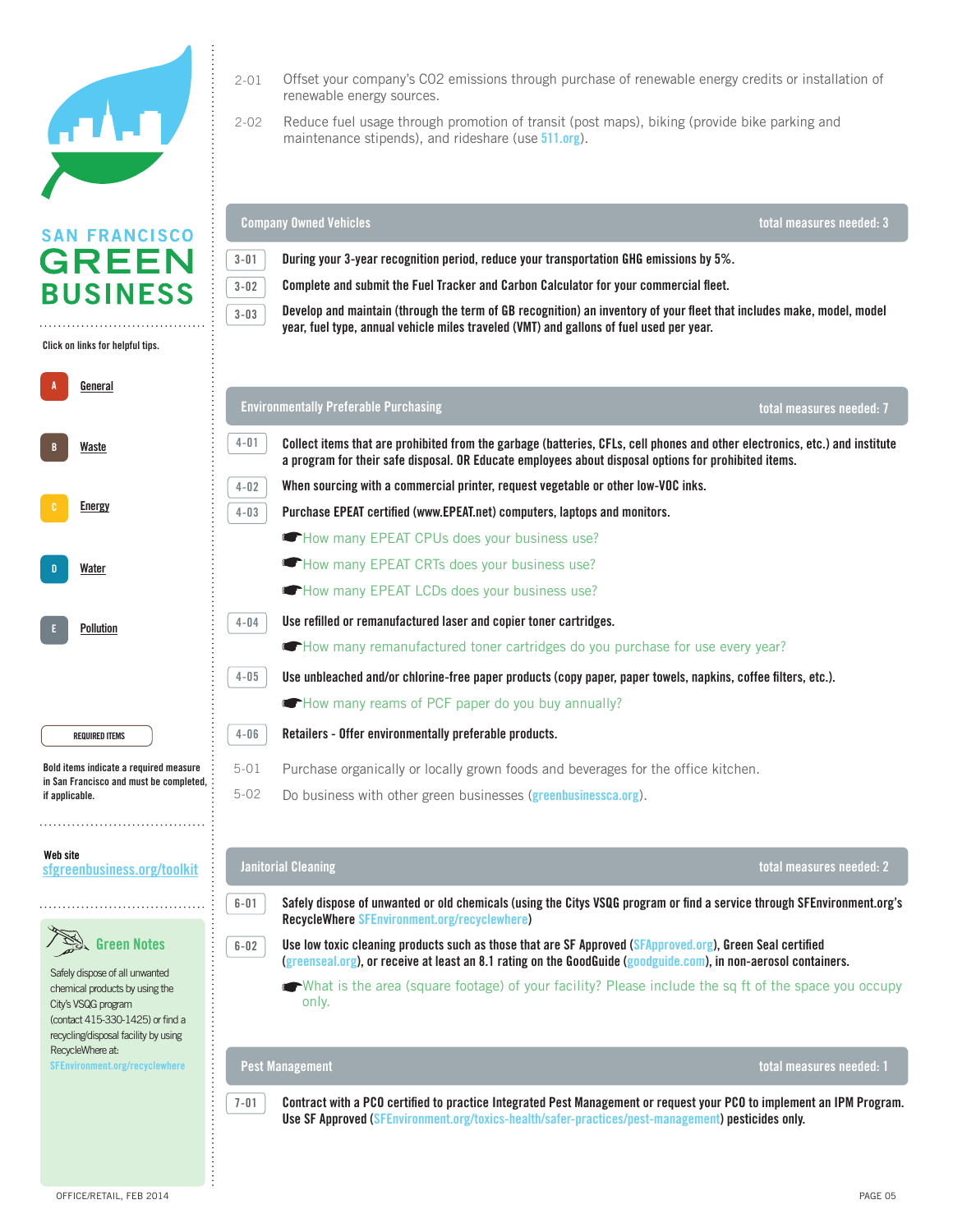

### FRANCISCO GREEN BUSINESS PROGRAM STANDA officers and the set SAN FRANCISCO GREEN BUSINESS PROGRAM STANDAR **RESTAURANT**

- In order to qualify as a San Francisco Green Business, you must be in compliance with environmental regulations and implement the minimum requirements of this checklist. **Instructions 1**
	- **2** This checklist is for your review only. When you are ready to apply, please register at This checklist is for your review only. When you are ready to apply, please register at greenbusiness ca.org. Fill out the checklist as best you can and then email or phone your San Francisco coordinator directly.
	- $\bullet$  In cases where the measures on this checklist are not entirely applicable, we may ask your business to implement additional practices customized for your business.

Mandatory Composting and Recycling Ordinance (www.sfenvironment.org/mandatory). ☛Do you pay your own garbage bill (yes or no)? If yes, please provide the level of service you recieve

Solid Waste This hand icon indicates that you will need to provide additional information so we can compute the environmental savings of your business (GHG reduced, gallons of water saved, kWh saved, etc.) Items appear in green. **4**

**REQUIRED ITEMS**

and conducting ongoing education.

**REQUIRED ITEMS** Bold items indicate a required measure in SF and must be completed, if applicable.

#### $\mathsf{H}$  many employees does  $\mathsf{H}$  and the certified location? (Leave blank if already entered for already entered for already entered for already entered for already entered for already entered for already entered for previous measure.) **General**

| П | Water                 |
|---|-----------------------|
| E | <b>Pollution</b>      |
| F | Wastewater            |
|   | <b>REQUIRED ITEMS</b> |

A **General** 

**A**

**B**

B Energy Conservation

**[Energy](http://sfgreenbusiness.org/green-your-business/toolkit/energy-conservation-guide/)**

**[Waste](http://sfgreenbusiness.org/green-your-business/toolkit/recycling-waste-reduction-guide/)**

Click on links for helpful tips. **Click on links for helpful tips.**

**SAN FRANCISCO GREEN** 

**BUSINESS** 

Bold items indicate **Bold items indicate a required measure**  a required measure in September 111 in San Francisco and must be completed,<br><sup>if</sup> sanligable if applicable. **if applicable.** 

#### Website **Web site** sfgreenbusiness.org/toolkit **[sfgreenbusiness.org/toolkit](http://sfgreenbusiness.org/toolkit)**



Offer individual employee awards ond individual diriployed awards<br>such as "zero waste hero of the  $\frac{1}{2}$ month." Reward the winners with prizes such as gift certificates to local also call Sero call Sero Call Sero Call Sero Call Sero Call Sero Call Sero Call Sero Call Sero Call Sero Call S

**composting, etc.) Post signage encouraging resource conservation (e.g. reminders to turn off lights, turn off faucets, recycling and 1-01**

A-02 Designate a recycling coordinator(s) to take responsibility for monitoring/maintaining proper waste diversion **General total measures needed: 3**

which must include a detailed green purchasing policy. The internal memory is internal memory of the internal memory of  $\sim$ **Adopt a written environmental policy statement stating your business's commitment to operate as a green business,** 

standards. For example: Post the Green Business logo, certification and pledge in a visible location; Post reminders listing steps you are taking to be a Green Business; Offer tours that highlight your Green Business successes; Offer website, and link it to the GBP home page. We also consumer was teamining a minimum of 40% posteriors was teamining waste recycled was teamining was teamining was teamining was teamining was teamining was teamining was tea **Inform your customers about your business environmental efforts and what you are doing to meet the green business customers green service or amenities options; Highlight your Green Business efforts and/or certification on your** 

#### $\overline{\mathbf{M}}$  equal both  $\overline{\mathbf{M}}$  equal both  $\overline{\mathbf{M}}$  exployees and guests. **Waste**

**1-01**

**1-02 1-03**

**1-04**

**1-02**

**1-03**

### a-08 Retailers -- offer durable, reusable bags at checkout. **Environmentally Preferable Purchasing total measures needed: 4**

a-donated but usable items (furniture, supplies, supplies, etc.). Documented but usable items (furniture, etc.). Documented but usable items (furniture,  $\alpha$ Purchase janitorial paper products with the highest post consumer waste (PCW) recycled content. Toilet paper and **recycled content.** *recorded content.* **tissues must contain a minimum of 20% PCW recycled content and paper towels must contain a minimum of 40% PCW** 

1-02 **Purchase napkins containing a minimum of 50% post consumer waste recycled content.** 



1-04 **Purchase copy, computer and fax paper with minimum 50% post consumer waste (recommended 100%).** 

**Figure 1** How many reams of paper do you buy annually?

 $\blacklozenge$  What is the recycled content of the paper? (Options: 30%, 100% and 50%, enter two digits)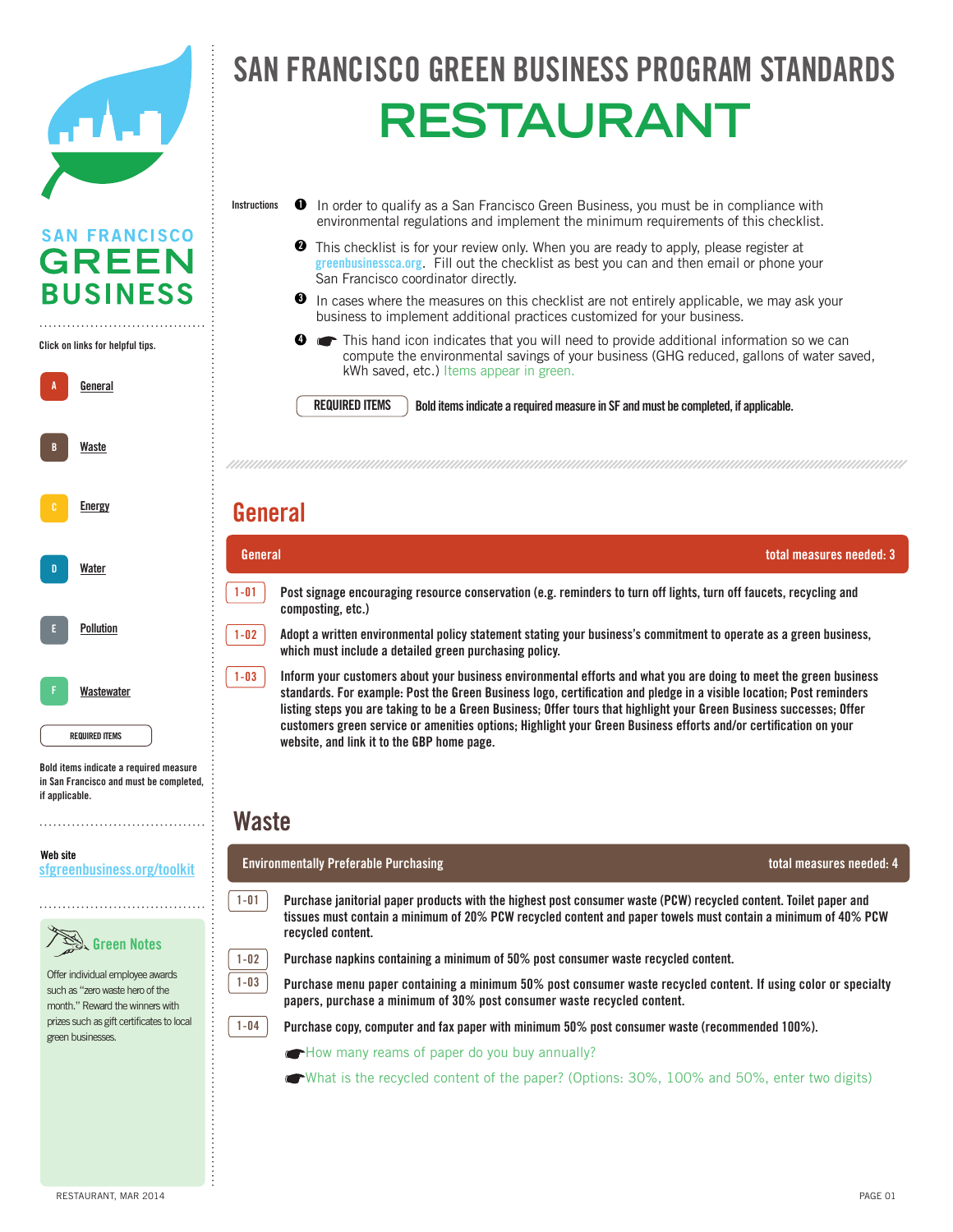

**A**

**B**

**D**

**E**

**F**

### **Waste**



 $2-01$  If you pay your energy bill, track monthly energy use using a spreadsheet or online tool (check with your utility provider or try Energy Star's Portfolio Manager).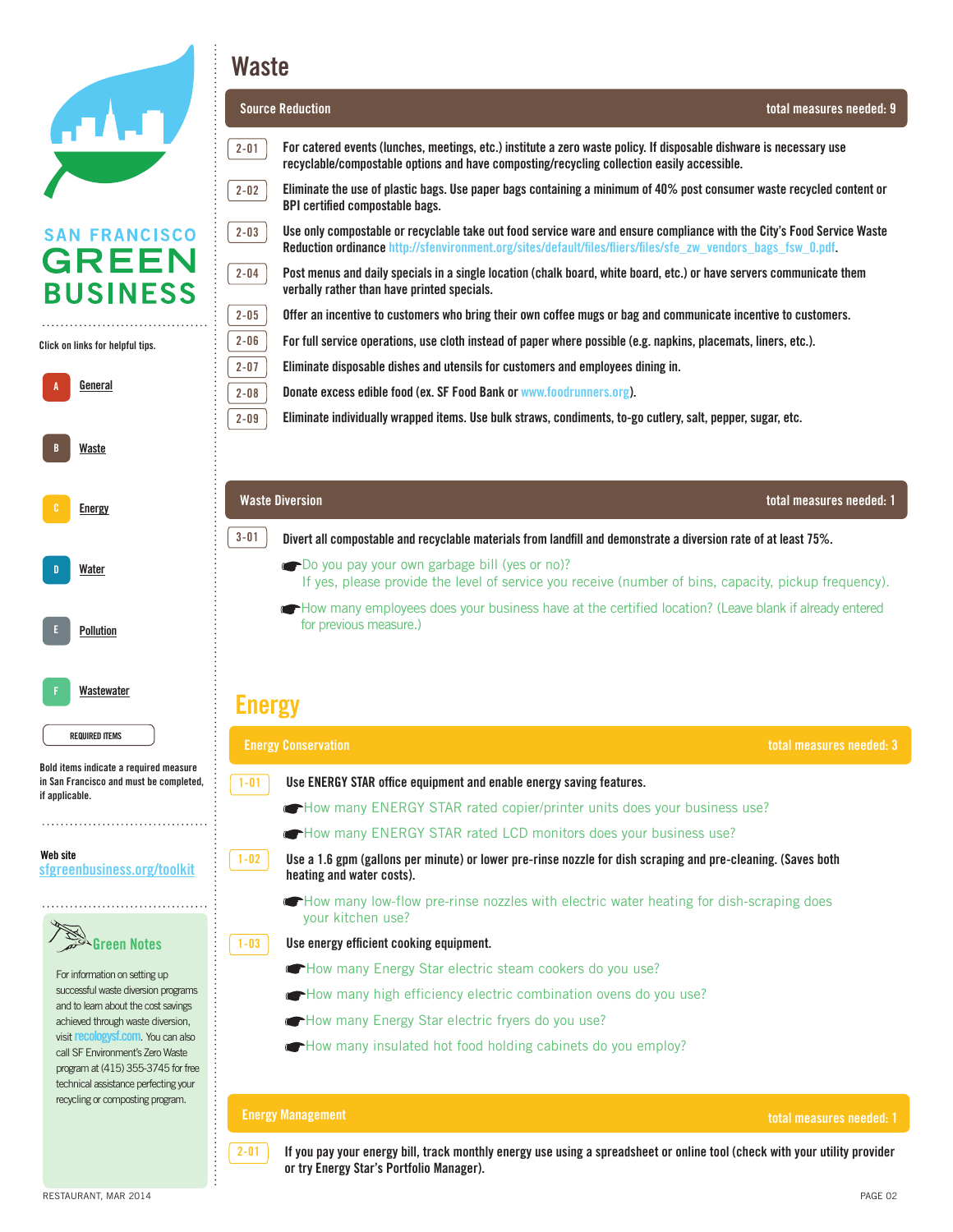

#### **HVAC (Heating, Ventilation And Air Conditioning)**

instructions ❶ In order to qualify as a San Francisco Green Business, you must be in compliance with environmental regulations and **3-01 Install programmable thermostat(s) and properly set cooling to 74°F and heating to 68°F. Program the thermostats for unoccupied hours when the facility is closed with cooling set at 90°F and heating at 55°F.**

San Francisco Green Business Program Standards

- Add side panels to your ventilation hood. **3-02**
- $\alpha$  annliances hack against the wall under the ventilation hood Push appliances back against the wall under the ventilation hood.<br>. **3-03**

Complete regularly scheduled maintenance on your HVAC (heating, ventilation and air conditioning) system at least twice a year which includes: Cleaning or replacing filters on heating and air-conditioning units; Performing maintenance at least twice a year; Cleaning air-conditioning condenser coils four times a year. Maintaining proper function of economizers on Air-Conditioning units. **3-04**

|                                                                                                                | <b>Lighting</b><br>total measures needed: 5                                                                                                                                                                                                      |
|----------------------------------------------------------------------------------------------------------------|--------------------------------------------------------------------------------------------------------------------------------------------------------------------------------------------------------------------------------------------------|
| Click on links for helpful tips.                                                                               | Replace non-dimming incandescent bulbs with LEDs.<br>$4 - 01$                                                                                                                                                                                    |
| <u>General</u>                                                                                                 | $4 - 02$<br>Replace high wattage MR-16 halogen lamps with LEDs.                                                                                                                                                                                  |
|                                                                                                                | $4 - 03$<br>Use lighting controls such as dual technology occupancy sensors, bypass/delay timers, photocells or time clocks.                                                                                                                     |
| Waste                                                                                                          | How many rooms are on occupancy sensors (usually in infrequently occupied areas such as<br>restrooms, private offices, locker rooms, conference spaces)?                                                                                         |
| Energy                                                                                                         | How many rooms have photo cells (usually for exterior lighting or areas with significant natural<br>light)?                                                                                                                                      |
|                                                                                                                | How many rooms have time clocks (for large banks of lights on circuit breaker that generally<br>operate during off hours)?                                                                                                                       |
| Water                                                                                                          | How many ice, vending, and snack machines have motion sensors and are placed in shaded<br>areas?                                                                                                                                                 |
| Pollution                                                                                                      | $4 - 04$<br>Use energy efficient exit signs, such as LEDs.                                                                                                                                                                                       |
|                                                                                                                | How many LED exit signs does your business use?                                                                                                                                                                                                  |
| Wastewater                                                                                                     | Replace all T-12 fluorescent lighting with energy-efficient T-8 or T-5 fixtures with electronic ballasts or other equivalent<br>$4 - 05$<br>efficacy lighting.                                                                                   |
| <b>REQUIRED ITEMS</b>                                                                                          | How many T-12 lamps have you replaced with T-8s (in electronic ballasts)?                                                                                                                                                                        |
| Bold items indicate a required measure<br>in San Francisco and must be completed,<br>if applicable.            | <b>Refrigeration</b><br>total measures needed: 7                                                                                                                                                                                                 |
|                                                                                                                | Use automatic door closers or open door buzzers on walk-in refrigerator/freezer doors.<br>$5 - 01$                                                                                                                                               |
| Web site<br>sfgreenbusiness.org/toolkit                                                                        | $5 - 02$<br>Maintain refrigerator doors by replacing worn gaskets, aligning doors, enabling automatic door closers, and replacing<br>worn or damaged strip curtains.                                                                             |
|                                                                                                                | $5 - 03$<br>Install plastic strip curtains on walk-in refrigerator/freezer doors.                                                                                                                                                                |
|                                                                                                                | $5 - 04$<br>Clean evaporator and condenser coils and ensure proper air-flow. Straighten damaged fins and remove objects that<br>block air to the coils. Perform and document coil maintenance at least four times a year.                        |
| Green Notes<br>SF Environment in a partnership                                                                 | $5 - 05$<br>Ensure refrigeration defrost time clocks are set properly including: length of defrost cycle (no more than 15 minutes),<br>frequency (no more than four times daily), and time (no defrost during peak energy hours - noon to 6 pm.) |
| with PG&E, provides free energy                                                                                | $5 - 06$<br>Insulate all refrigeration cold suction lines.                                                                                                                                                                                       |
| audits, reports, technical assistance,<br>and rebates, for all commercial                                      | $5 - 07$<br>Set refrigerator temperature between 38°F and 41°F and freezer between 10°F and 20°F.                                                                                                                                                |
| and multifamily customers in San<br>Francisco. Contact SF Environment's<br>SF Energy Watch program and we will |                                                                                                                                                                                                                                                  |
| refer you to PG&E's Express Efficiency<br>program for efficiency rebates not<br>لمتمرس بمرارما الممتن          | <b>Water Heating</b><br>total measures needed: 2                                                                                                                                                                                                 |



**6-01** Insulate all accessible hot water pipes leading to and from the water heater.

 $\boxed{6-02}$  Set the thermostat to deliver the minimum hot water temperature required by the health codes. Typically 140°F. such as charging a fee for disposable containers and bags.

covered in our programs. SF Energy Watch: **[SFEnergyWatch.org](http://SFEnergyWatch.org)**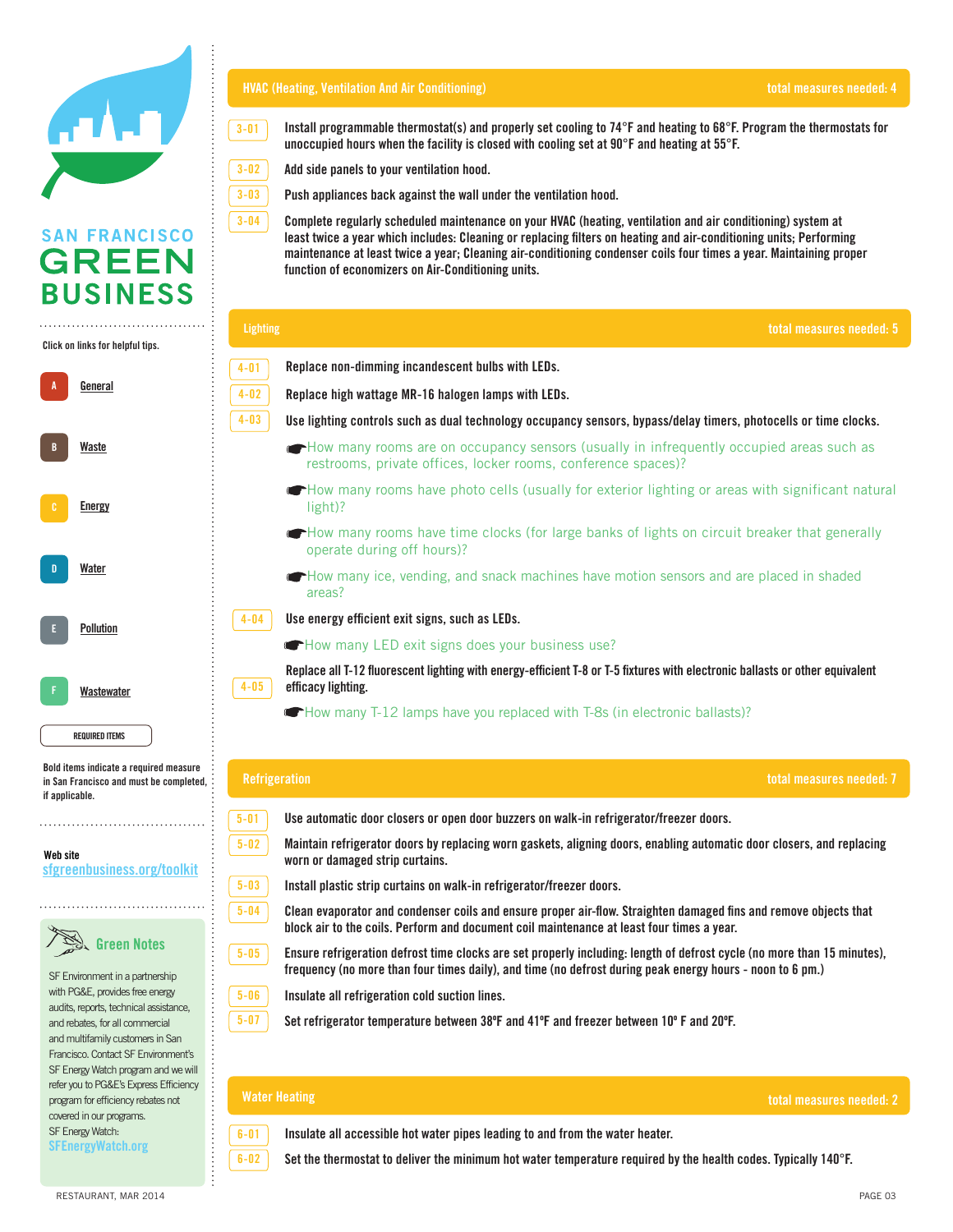|                                                                                                                                                                                                                                                     | <b>Water</b>                                                                                                                                                                                                                                                                                          |                          |
|-----------------------------------------------------------------------------------------------------------------------------------------------------------------------------------------------------------------------------------------------------|-------------------------------------------------------------------------------------------------------------------------------------------------------------------------------------------------------------------------------------------------------------------------------------------------------|--------------------------|
|                                                                                                                                                                                                                                                     | <b>Water Conservation</b>                                                                                                                                                                                                                                                                             | total measures needed: 7 |
|                                                                                                                                                                                                                                                     | $1 - 01$<br>Replace all urinals flushing at 1.0 gallons or greater with high efficiency urinals, flushing at less than 0.5 gallons, or<br>waterless urinals. Your water utility may have a rebate program for high efficiency urinals.                                                                |                          |
|                                                                                                                                                                                                                                                     | $1 - 02$<br>Retrofit toilets flushing at higher than 1.6 gallons with high efficiency toilets (1.28 gallons or less per flush). Your water<br>utility may have a rebate program for high efficiency toilets.                                                                                          |                          |
| <b>SAN FRANCISCO</b>                                                                                                                                                                                                                                | How many employees does your business employ?                                                                                                                                                                                                                                                         |                          |
| <b>GREEN</b>                                                                                                                                                                                                                                        | How many visitors utilize your facility per day (use averages)?                                                                                                                                                                                                                                       |                          |
| <b>BUSINESS</b>                                                                                                                                                                                                                                     | How many customers utilize your facility per day (use averages)?                                                                                                                                                                                                                                      |                          |
|                                                                                                                                                                                                                                                     | What is the flush volume of your OLD toilet?                                                                                                                                                                                                                                                          |                          |
| Click on links for helpful tips.                                                                                                                                                                                                                    | What is the flush volume of your NEW toilet?                                                                                                                                                                                                                                                          |                          |
| <u>General</u>                                                                                                                                                                                                                                      | Clean surfaces using dry sweeping methods and/or pressure wash surfaces with $a \le 1.6$ gpm high velocity spray nozzle.<br>$1 - 03$<br>Use of a hose to spray down surfaces is prohibited.                                                                                                           |                          |
|                                                                                                                                                                                                                                                     | $1 - 04$<br>Use 1.6 gpm or less pre-rinse spray valves to rinse dishes.                                                                                                                                                                                                                               |                          |
| Waste                                                                                                                                                                                                                                               | Implement a water conservation policy for food servers. Serve water in bars and restaurants only upon request. Provide<br>$1 - 05$<br>information at each table regarding the reasons for such measures.                                                                                              |                          |
|                                                                                                                                                                                                                                                     | $1 - 06$<br>Install low flow aerators with flow rates not to exceed 0.5 gpm on lavatory sinks.                                                                                                                                                                                                        |                          |
| <b>Energy</b>                                                                                                                                                                                                                                       | How many faucets do you have with low flow aerators installed?                                                                                                                                                                                                                                        |                          |
|                                                                                                                                                                                                                                                     | What is the flow rate of the aerator (it only qualifies as a low flow aerator if the flow rate is below<br>the federal standard of 2.2 gpm)?                                                                                                                                                          |                          |
| Water                                                                                                                                                                                                                                               | How many employees does your business have at the certified location? (Leave blank if already<br>entered for previous measure.)                                                                                                                                                                       |                          |
| <b>Pollution</b>                                                                                                                                                                                                                                    | $1 - 07$<br>Install aerators on kitchen sinks (except fill sinks) and showerheads that do not exceed flow rates of 1.5 gpm.                                                                                                                                                                           |                          |
| Wastewater                                                                                                                                                                                                                                          | <b>Water Management</b>                                                                                                                                                                                                                                                                               | total measures needed: 2 |
| <b>REQUIRED ITEMS</b>                                                                                                                                                                                                                               | $2 - 01$<br>Regularly check for and repair all leaks in your facility (toilet leaks can be detected in tank toilets with leak detecting<br>tablets, which may be available from your local water provider, or use food coloring).<br>$2 - 02$<br>Track monthly water use and monitor bills for leaks. |                          |
| Bold items indicate a required measure<br>in San Francisco and must be completed,<br>if applicable.                                                                                                                                                 |                                                                                                                                                                                                                                                                                                       |                          |
|                                                                                                                                                                                                                                                     | <b>Pollution</b>                                                                                                                                                                                                                                                                                      |                          |
| Web site<br>sfgreenbusiness.org/toolkit                                                                                                                                                                                                             | Clean Air                                                                                                                                                                                                                                                                                             | total measures needed: 2 |
|                                                                                                                                                                                                                                                     | $1 - 01$<br>Sign up for Emergency Ride Home (SFERH.org) that provides a free or low-cost ride home in cases of emergencies for<br>employees who use alternative transportation.                                                                                                                       |                          |
| Green Notes<br>San Francisco Public Utilities                                                                                                                                                                                                       | $1 - 02$<br>Set-up a Commuter Benefits Program to enable employees to use pre-tax deduction under IRS code 132(f) for transit,<br>vanpool or biking costs. (CommuterBenefits.org)                                                                                                                     |                          |
| Commission offers rebates for high<br>efficiency toilets and urinals. For<br>information on where you can buy<br>efficient fixtures and current rebates,<br>contact the SFPUC:<br>SFWater.org. To schedule a free<br>water wise evaluation, contact | <b>What is the total distance (in miles) that all your employees commute per day?</b>                                                                                                                                                                                                                 |                          |

SFPUC Water Conservation section at (415) 551-4730 or email **[waterconservation@sfwater.org](mailto:waterconservation@sfwater.org)**  $\vdots$ 

to make an appointment. Specify you are currently enrolled in the Green Business Program.

**Click**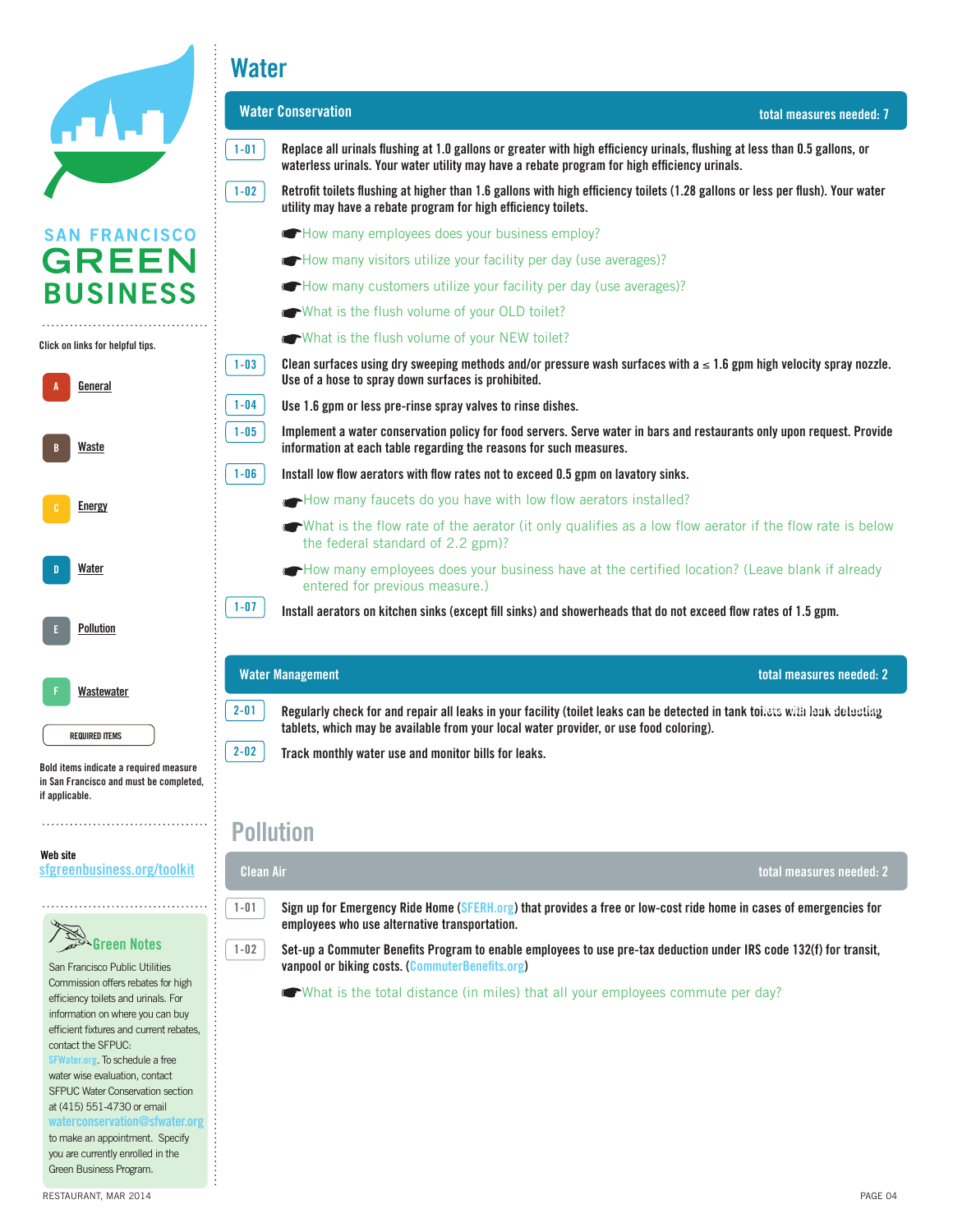|                                                                                                     | <b>Environmentally Preferable Purchasing</b>                                                                                                                                                                                                       | total measures needed: 3 |
|-----------------------------------------------------------------------------------------------------|----------------------------------------------------------------------------------------------------------------------------------------------------------------------------------------------------------------------------------------------------|--------------------------|
|                                                                                                     | $2 - 01$<br>Offer sustainable options for at least 50% of all seafood and communicate to customers which fish are sustainable. Use<br>Monterey Bay Aquarium's Seafood Watch Program as a guide (www.montereybayaquarium.org/cr/seafoodwatch.aspx). |                          |
|                                                                                                     | $2 - 02$<br>For at least 25% of your food and beverages, use certified organic, fair trade, sustainably harvested and/or locally grown<br>food products and beverages.                                                                             |                          |
|                                                                                                     | $2 - 03$<br>Use unbleached and/or chlorine-free paper products (copy paper, paper towels, napkins, coffee filters, etc.).                                                                                                                          |                          |
| <b>SAN FRANCISCO</b><br><b>GREEN</b>                                                                | How many reams of PCF paper do you buy annually?                                                                                                                                                                                                   |                          |
| <b>BUSINESS</b>                                                                                     | <b>Janitorial Cleaning</b>                                                                                                                                                                                                                         | total measures needed: 3 |
| Click on links for helpful tips.                                                                    | Safely dispose of unwanted or old chemicals (using the City's VSQG program or find a service through SFEnvironment.org's<br>$3 - 01$<br>RecycleWhere SFEnvironment.org/recyclewhere).                                                              |                          |
| General                                                                                             | $3 - 02$<br>Become a fragrance free or chemical free facility by eliminating chemical and aerosolized air fresheners/deodorizers. To<br>freshen air, open windows or adjust fan speed in restrooms and kitchens.                                   |                          |
|                                                                                                     | Use low toxic cleaning products such as those that are SF Approved (SFapproved.org), Green Seal certified<br>(GreenSeal.org), or receive at least an 8.1 rating on the GoodGuide (GoodGuide.com), in non-aerosol containers.                       |                          |
| Waste                                                                                               | $3 - 03$<br>What is the area (square footage) of your facility? Please include the sq ft of the space you occupy<br>only.                                                                                                                          |                          |
| <b>Energy</b>                                                                                       |                                                                                                                                                                                                                                                    |                          |
|                                                                                                     | <b>Kitchen</b>                                                                                                                                                                                                                                     | total measures needed: 1 |
| Water                                                                                               | Give or sell restaurant's used cooking oil for use as alternative fuel, such as biodiesel.<br>$4 - 01$                                                                                                                                             |                          |
|                                                                                                     | How many gallons of oil do you recycle for production of biodiesel each month?                                                                                                                                                                     |                          |
| <b>Pollution</b>                                                                                    |                                                                                                                                                                                                                                                    |                          |
|                                                                                                     | <b>Pest Management</b>                                                                                                                                                                                                                             | total measures needed: 1 |
| Wastewater                                                                                          | $5 - 01$<br>Contract with a PCO certified to practice Integrated Pest Management or request your PCO to implement an IPM Program.<br>Use SF Approved (SFEnvironment.org/toxics-health/safer-practices/pest-management) pesticides only.            |                          |
| <b>REQUIRED ITEMS</b>                                                                               |                                                                                                                                                                                                                                                    |                          |
| Bold items indicate a required measure<br>in San Francisco and must be completed,<br>if applicable. | Wastewater                                                                                                                                                                                                                                         |                          |
| Web site                                                                                            | <b>Kitchen</b>                                                                                                                                                                                                                                     | total measures needed: 1 |
| sfgreenbusiness.org/toolkit                                                                         | Ensure employees practice BMPs for management of FOGs (e.g. no pouring of grease down the drain, etc.).<br>$1 - 01$<br>For BMPs see http://www.sfwater.org/index.aspx?page=480.                                                                    |                          |
| <b>Green Notes</b>                                                                                  | <b>Storm Water Pollution Prevention</b>                                                                                                                                                                                                            | total measures needed: 6 |
| Safely dispose of all unwanted<br>chemical products by using the                                    | $2 - 01$<br>Keep dumpsters closed and impermeable to rainwater. Keep them from overflowing and keep dumpster/parking areas clean.                                                                                                                  |                          |
| City's VSQG program<br>(contact 415-330-1425) or find a                                             | $2 - 02$<br>Do not wash cars, equipment, floor mats or other items where run-off water flows straight to the storm drain.                                                                                                                          |                          |
| recycling/disposal facility by using<br>RecycleWhere at:<br>SFEnvironment.org/recyclewhere          | $2 - 03$<br>Label all storm water drains with "No dumping, Drains to Bay" message. Please contact the SFPUC Collection System<br>Division (415) 695-7339 to receive a storm drain label and instructions.                                          |                          |
| Please visit the website of the                                                                     | $2 - 04$<br>Have an outdoor ashtray or cigarette butt can for smokers.                                                                                                                                                                             |                          |
| Wastewater Enterprise at<br>sfwater.org to learn more about the                                     | $2 - 05$<br>Keep a spill kit handy to catch/collect spills from hazardous materials, grease, or leaking company, employee, or guest<br>vehicles. Make sure there is adequate absorbent material to contain the largest possible spill.             |                          |
| City's Fats, Oils and Grease (FOG)<br>Program.                                                      | $2 - 06$<br>Clean private catch basins annually (by October 15th), before the first rain and as needed thereafter.                                                                                                                                 |                          |

 $\ddot{\phantom{a}}$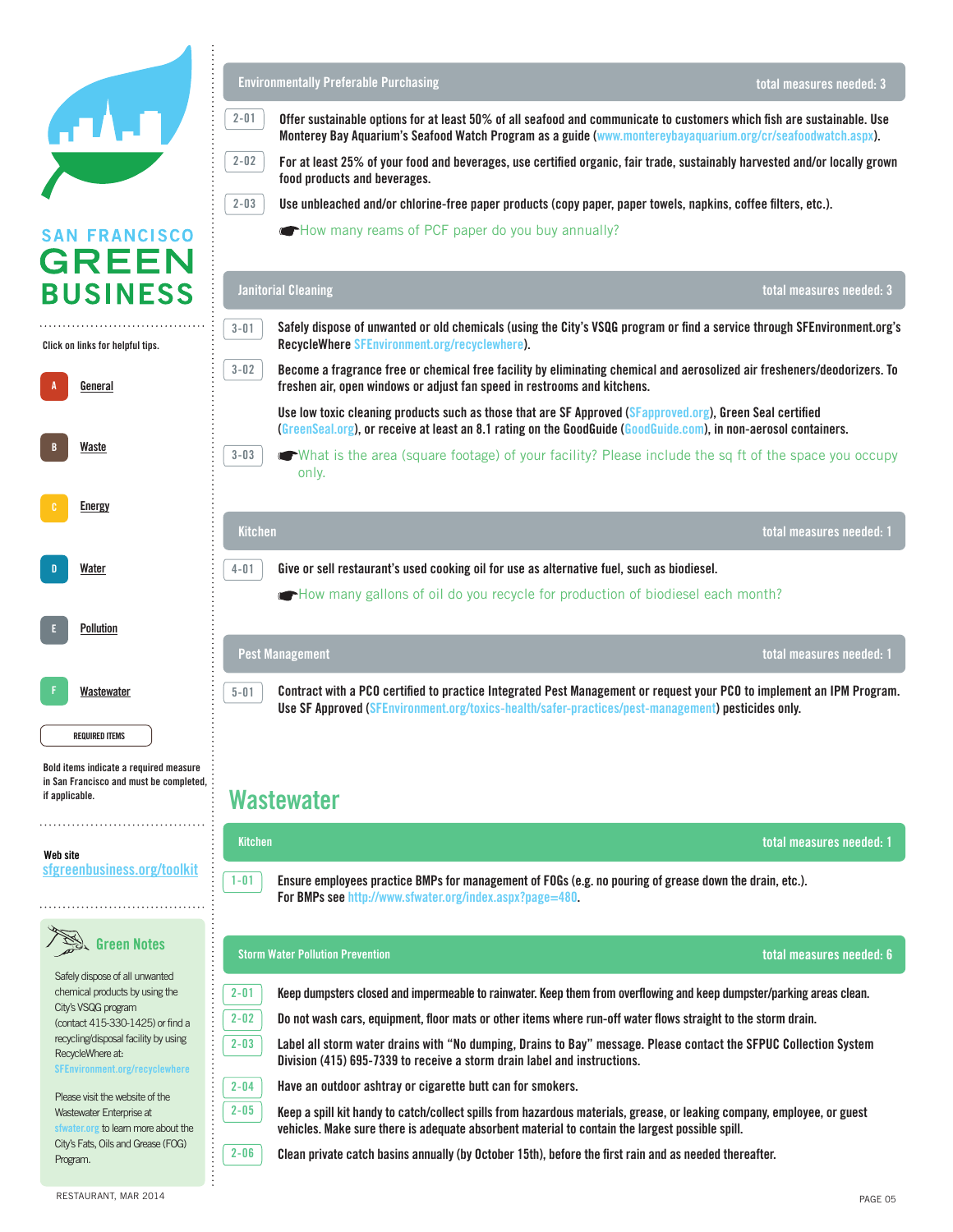**Regulation adopting Green Business Checklist for Dentists (San Francisco Environment Code, Chapter 15) Regulation #SFE-11-02-GB Dentists**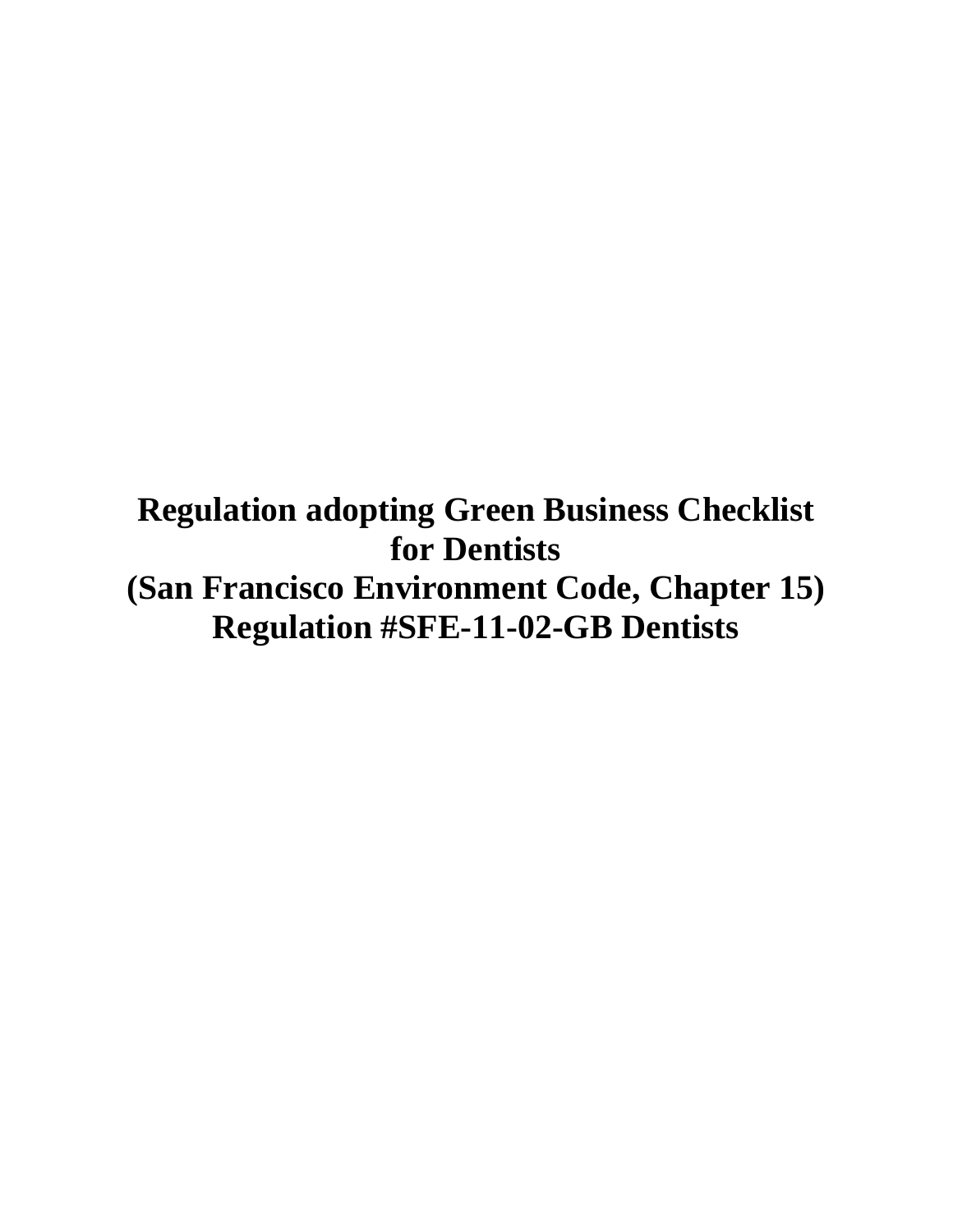

### FRANCISCO GREEN BUSINESS PROGRAM STANDA  $\overline{R}$ SAN FRANCISCO GREEN BUSINESS PROGRAM STANDAR **Dental practices**

**Instructions 1** In order to qualify as a San Francisco Green Business, you must be in compliance with environmental regulations and implement the minimum requirements of this checklist. **SAN FRANCISCO 2** This checklist is for your review only. When you are ready to apply, please register at This checklist is for your review only. When you are ready to apply, please register at greenbusiness ca.org. Fill out the checklist as best you can and then email or phone your **GREEN** San Francisco coordinator directly. **BUSINESS**  $\bullet$  In cases where the measures on this checklist are not entirely applicable, we may ask your business to implement additional practices customized for your business. . . . . . . . . . . . . . . . . . . . This hand icon indicates that you will need to provide additional information so we can **4** Click on links for helpful tips. **Click on links for helpful tips.** Solid Waste compute the environmental savings of your business (GHG reduced, gallons of water saved, kWh saved, etc.) Items appear in green. A **General A REQUIRED ITEMS** Bold items indicate a required measure in SF and must be completed, if applicable. **REQUIRED ITEMS [Waste](http://sfgreenbusiness.org/green-your-business/toolkit/recycling-waste-reduction-guide/) B** B Energy Conservation (number of bins, capacity, pickup frequency) in the pickup frequency of bins, capacity, pickup frequency) in t ☛How many employees does your business have at the certified location? (Leave blank if already entered for **[Energy](http://sfgreenbusiness.org/green-your-business/toolkit/energy-conservation-guide/) General**  $\mathcal{A}_\text{c}$  designation coordinator (s) to take responsibility for monitoring proper waste diversion proper was **General total measures needed: 5 D [Water](http://sfgreenbusiness.org/green-your-business/toolkit/water-conservation-guide/) 1-01** -01 Adopt a written environmental policy statement stating your business's commitment to operate as a green business, D Pollution Prevention **which must include a detailed green purchasing policy. [Pollution](http://sfgreenbusiness.org/green-your-business/toolkit/toxics-and-pollution-prevention-guide/) E 1-02** 1-02 Inform your customers about your business environmental efforts and what you are doing to meet the green business standards. For example: Post the Green Business logo, certification and pledge in a visible location; Post reminders **listing steps you are taking to be a Green Business; Offer tours that highlight your Green Business successes; Offer**  F **[Wastewater](http://sfgreenbusiness.org/green-your-business/toolkit/toxics-and-pollution-prevention-guide/) FF** customers green service or amenities options; Highlight your Green Business efforts and/or certification on your duplex printing). Make single-sided the exception instead of the rule. **website, and link it to the Green Business Program home page.** REQUIRED ITEM **REQUIRED ITEMS 1-03**  $1-03$  Provide 3 on-going incentives or training opportunities to encourage management and employee participation in the Green Business Program. For example, incorporate Green Business into performance appraisals, job descriptions, Bold items indicate **Bold items indicate a required measure training programs, employee orientations, staff meeting discussions, employee reference material, company newsletter**  a required measure in September 111 in San Francisco and must be completed,<br><sup>if</sup> sanligable A-06 In the employee can be employee can be employeed and use the employee capetal room, replace in the employee capetal room, replace the employee capetal room, replace and use bulk and use bulk and use bulk and use bulk or bulletins and company suggestion and reward programs. if applicable. **if applicable. 1-04 Post signage encouraging resource conservation (e.g. reminders to turn off lights, turn off faucets, recycling and Composting, etc.)** Website **Web site 1-05** 1-05 **Train new employees on green business procedures and practices implemented by your business through your** sfgreenbusiness.org/toolkit **[sfgreenbusiness.org/toolkit](http://sfgreenbusiness.org/toolkit) company's employee handbook.** a-09 Donate, sell, or exchange unwanted but uses, supplies, etc.). Documented but usable items (furniture,  $\alpha$ 

## Green Notes **Green Notes**

Offer individual employee awards  $s$ uch as "zero waste hero of the month." Reward the winners with mand was the minimal was considered. visit www.recologysf.com. You can also call Sero call Sero call Sero call Sero call Sero call Sero call Sero call Sero call Sero call Sero call<br>Sero call Sero call Sero call Sero call Sero call Sero call Sero call Sero call Sero call Sero call Sero call

a-12 Centralize employee schedules, meeting announcements and journals in a single location (bulletin board, whiteboard, email, etc.) to reduce printed copies. **Environmentally Preferable Purchasing total measures needed: 4**

a-11 Reuse paper or plastic packaging materials in your own shipments. **Waste**

1-01 Purchase janitorial paper products with the highest post consumer waste (PCW) recycled content. Toilet paper and tissues must contain a minimum of 20% PCW recycled content and paper towels must contain a minimum of 40% PCW recycled content.



**1-01**

 $1-02$  Use letterhead, envelopes and business cards containing a minimum of 50% post consumer waste recycled content, recommended 100%.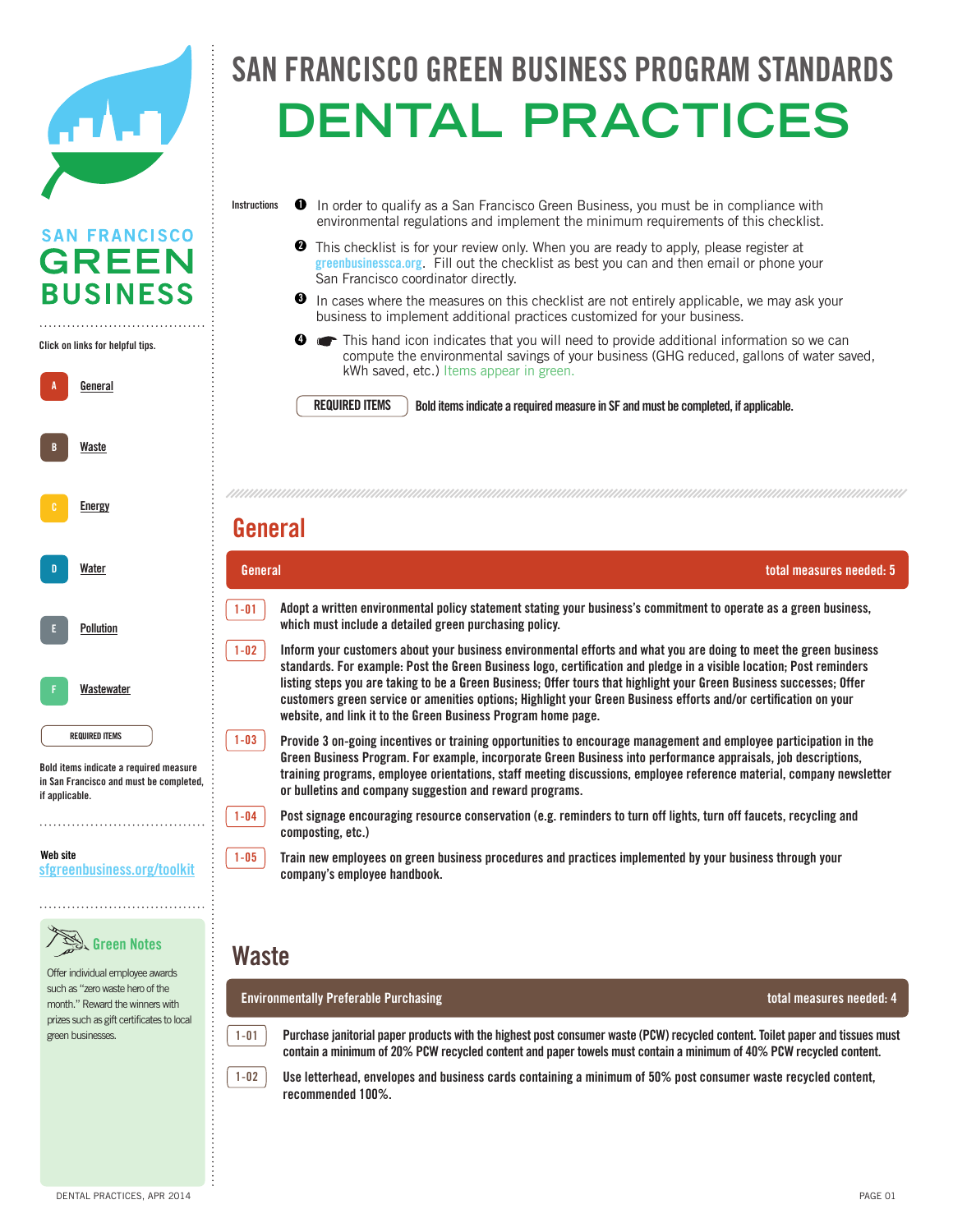

**SAN FRANCISCO GREEN** 

**BUSINESS** 

## **San Francisco Green Business Program Standards Program Standards Program Standards**

officers and the contract of the contract of the contract of the contract of the contract of the contract of t<br>Contract of the contract of the contract of the contract of the contract of the contract of the contract of th **Environmentally Preferable Purchasing, continued total measures needed: 4**

- $\left[1-03\right]$  Purchase copy, computer and fax paper with minimum 50% post consumer waste (recommended 100%).
	- How many reams of paper do you buy annually?
	- What is the xequaled centent of the paper? (Options,  $20\%$ ,  $100\%$  and  $50\%$ , opter two digital What is the recycled content of the paper? (Options: 30%, 100% and 50%, enter two digits)

Print marketing materials on paper containing a minimum of 50% post consumer waste recycled content, practices customized for your business. **recommended 100%.** 

savings of your business (GHG reduced, gallons of water saved, kWh saved, etc)

#### REQUIRED ITEM BOLD its manufacture indicate a required measure in SF and must be completed, if and must be completed, if and must be completed, if and must be completed, if applicable. If applicable, if applicable. If appl **Source Reduction total measures needed: 9**

**1-03**

**1-04**

**2-01**

**2-02 2-03** 

**2-04** 

. . . . . . . . . . . . . . . . . . Click on links for helpful tips. **Click on links for helpful tips.**

A **General** B Energy Conservation D Pollution Prevention **F [Wastewater](http://sfgreenbusiness.org/green-your-business/toolkit/toxics-and-pollution-prevention-guide/) A B D E FF [Water](http://sfgreenbusiness.org/green-your-business/toolkit/water-conservation-guide/) [Energy](http://sfgreenbusiness.org/green-your-business/toolkit/energy-conservation-guide/) [Waste](http://sfgreenbusiness.org/green-your-business/toolkit/recycling-waste-reduction-guide/) [Pollution](http://sfgreenbusiness.org/green-your-business/toolkit/toxics-and-pollution-prevention-guide/)**

Bold items indicate **Bold items indicate a required measure**  a required measured measured measured measured measured measured measured measured measured measured measured and must be completed, **in San Francisco and must be completed,**  if applicable. **if applicable.** 

REQUIRED ITEM **REQUIRED ITEMS**

Website **Web site** sfgreenbusiness.org/toolkit **[sfgreenbusiness.org/toolkit](http://sfgreenbusiness.org/toolkit)**

### Green Notes **Green Notes**

For information on setting up For information on setting up successful successful waste diversion programs of the state of the state of the state of the state of the state of the st waste diversion programs and to learn achieved through waste diversion, waste diversion, visit **[recologysf.com](http://recologysf.com)**. was also call SF Environment's Zero volutions call of Environment's Zero<br>Waste program at (415) 355-3745 for maste program at 415-3555-3745. free technical assistance perfecting  $f$ recycling or composting program.. about the cost savings achieved through

printers with multiple trays. **Keep a stack of previously used paper near printers to use for drafts or internal memos, or designate a draft tray on** 

**Eliminate individual bottles of water for employees and guests.** 



- $\overline{2-04}$  In the employee cafeteria, kitchen or break room, replace disposables with permanent dishware and use bulk items Mandatory Composting and Recycling Ordinance (www.sfenvironment.org/mandatory). **(snacks, condiments, salt/pepper, etc.).** onaono, oonamichoo, sare pepper, eto.*).* If yes or no provide the level of service you recieve you recieve you re
- Use reusable or recyclable impression trays. 3-01
- ose reusable or recyclable impression trays.<br>Donate, sell, or exchange unwanted but usable items (furniture, supplies, electronics, office **[SFEnvironment.org](http://www.SFEnvironment.org)** for help. supplies, etc.). Document donations and sales of materials. Use the RecycleWhere tool at 3-02
- Use reusable stainless steel or compostable saliva ejector / aspirator tips. 3-03
- -04 Reduce junk mail. See **[StopJunkMail.org](http://www.StopJunkMail.org)** for tips. 3-04
- compost bins, use BPI certified bags. Use it is internal memos, make it into  $\alpha$ Reduce number of trash/compost/recycle bin liners by reusing bags or having unlined bins. If lining 3-05
- For catered events (lunches, meetings, etc.) institute a zero waste policy. If disposable dish ware is necessary use recyclable/compostable options and have composting/recycling collection easily accessible. 3-06
- Reuse paper or plastic packaging materials in your own shipments. 3-07
- $2.09$  Eliminate the use of plastic bags. Use paper bags contained a minimum of  $40$  possesses consumer was tended  $r_{\rm{min}}$ Sterilize instruments in cloth wraps instead of disposable wraps. 3-08
- Replace disposable patient bibs, headrest covers, and tray covers with cloth versions. 3-09
- To minimize waste, offer pre-packaged products (such as toothbrushes, floss) to patients only upon request. 3-10

a-09 Donate, sell, or exchange unwanted but usable items (furniture, supplies, electronics, office supplies, etc.). Document

ecome a paperless office by using digital patient charts, forms, billing, and appointment reminders. 3-11

#### donations and sales of materials. Use the EcofindeRRR at since the EcofindeRRR at since  $\mathcal{L}$

- a-10 Send and receive faxes directly from computers without printing. **Divert all compostable and recyclable materials from landfill to demonstrate compliance with San Francisco's Mandatory Composting and Recycling Ordinance [\(SFEnvironment.org/mandatory](http://www.SFEnvironment.org/mandatory)). 4-01**
- How many employees does your business have at the certified location? (Leave blank if already entered for previous measure.)
- **a-1**3 For you pay your own garbage bill (yes or no)? If yes, please provide the level of service you receive (number of bins, capacity, pickup frequency).



#### **Waste Diversion total measures needed: 2**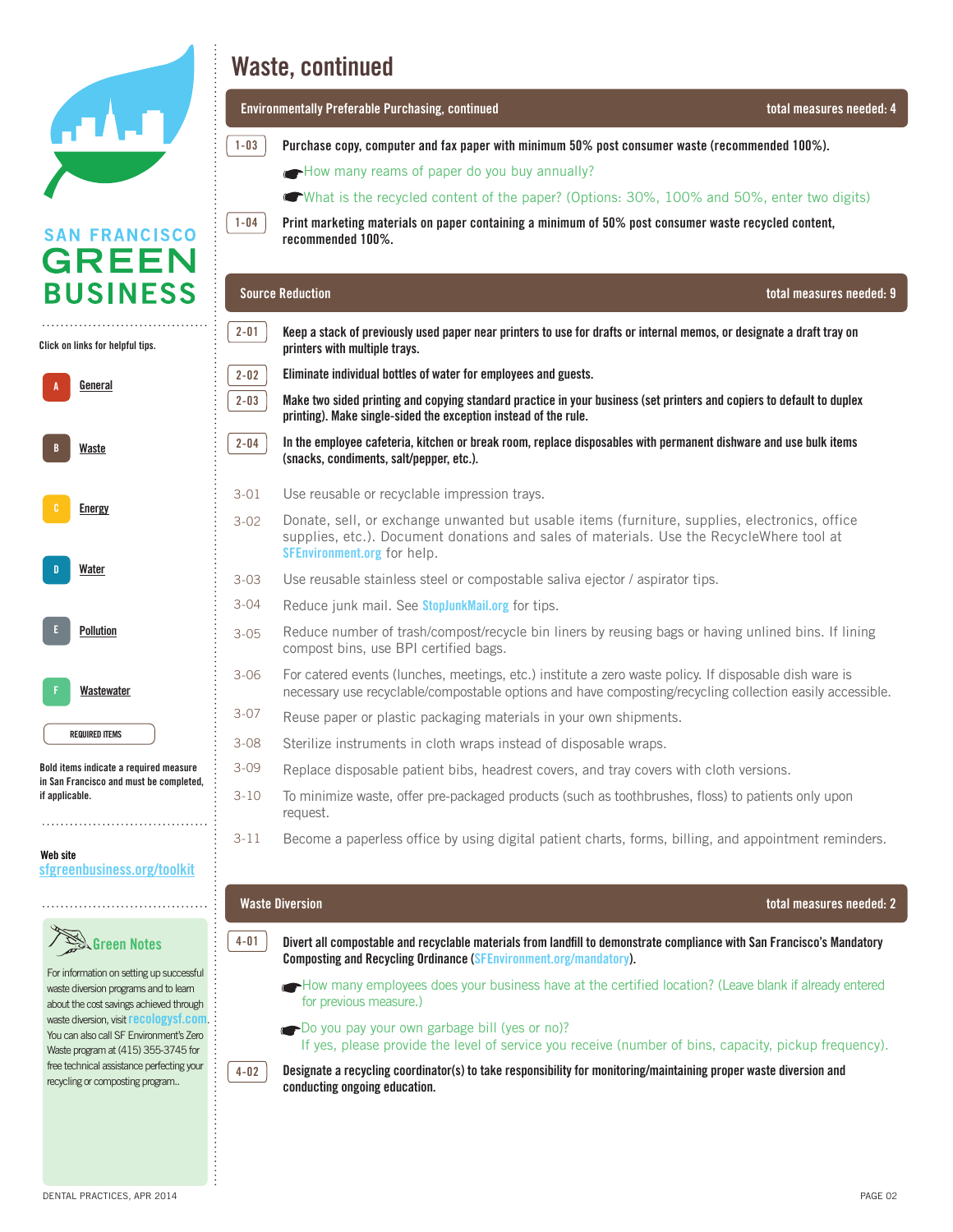|                                                                                                                     | <b>Energy</b>                                                                                                                                                                                                                  |                          |
|---------------------------------------------------------------------------------------------------------------------|--------------------------------------------------------------------------------------------------------------------------------------------------------------------------------------------------------------------------------|--------------------------|
|                                                                                                                     | <b>Energy Conservation</b>                                                                                                                                                                                                     | total measures needed: 6 |
|                                                                                                                     | $1 - 01$<br>Install programmable thermostat(s) and properly set cooling to 74°F and heating to 68°F. Program the<br>thermostats for unoccupied hours when the facility is closed with cooling set at 90°F and heating at 55°F. |                          |
|                                                                                                                     | $1 - 02$<br>Use small fans OR space heater during off hours instead of conditioning entire office.                                                                                                                             |                          |
|                                                                                                                     | Set refrigerator temperature between 38°F and 41°F and freezer between 10°F and 20°F.<br>$1 - 03$                                                                                                                              |                          |
| <b>SAN FRANCISCO</b>                                                                                                | $1 - 04$<br>Use ENERGY STAR® office equipment and enable energy saving features.                                                                                                                                               |                          |
| <b>GREEN</b>                                                                                                        | How many ENERGY STAR rated LCD monitors does your business use?                                                                                                                                                                |                          |
| <b>BUSINESS</b>                                                                                                     | How many ENERGY STAR rated copier/printer units does your business use?                                                                                                                                                        |                          |
| Click on links for helpful tips.                                                                                    | If you are a large business or have a complex network, use power management software programs to<br>$1 - 05$<br>automatically activate power management settings in computers and printers                                     |                          |
|                                                                                                                     | (see-http://www.energystar.gov/index.cfm?c=power_mgt.pr_power_mgt_enterprises).                                                                                                                                                |                          |
| General                                                                                                             | How many monitors have power management software installed to automatically turn off<br>units when idle?                                                                                                                       |                          |
|                                                                                                                     | Use ENERGY STAR qualified refrigerators (those over 10 years old should be replaced).<br>$1 - 06$                                                                                                                              |                          |
|                                                                                                                     | How many energy efficient minibars do you have?                                                                                                                                                                                |                          |
| B<br>Waste                                                                                                          | How many ENERGY STAR rated refrigerators does your business use?                                                                                                                                                               |                          |
| Water                                                                                                               | <b>Energy Management</b><br>If you pay your energy bill, track monthly energy use using a spreadsheet or online tool (check with your utility provider or<br>$2 - 01$                                                          | total measures needed: 1 |
| Pollution                                                                                                           | try Energy Star's Portfolio Manager).                                                                                                                                                                                          |                          |
| Wastewater                                                                                                          | <b>Lighting</b>                                                                                                                                                                                                                | total measures needed: 5 |
|                                                                                                                     | $3 - 01$<br>Replace all T-12 fluorescent lighting with energy-efficient T-8 or T-5 fixtures with electronic ballasts or other<br>equivalent efficacy lighting.                                                                 |                          |
| <b>REQUIRED ITEMS</b>                                                                                               | How many T-12 lamps have you replaced with T-8s (in electronic ballasts)?                                                                                                                                                      |                          |
| Bold items indicate a required measure                                                                              | $3 - 02$<br>Use energy efficient exit signs, such as LEDs.                                                                                                                                                                     |                          |
| in San Francisco and must be completed,<br>if applicable.                                                           | How many LED exit signs does your business use?                                                                                                                                                                                |                          |
|                                                                                                                     | $3 - 03$<br>Use lighting controls such as dual technology occupancy sensors, bypass/delay timers, photocells or time clocks.                                                                                                   |                          |
| Web site<br>sfgreenbusiness.org/toolkit                                                                             | How many ice, vending, and snack machines have motion sensors and are placed in shaded<br>areas?                                                                                                                               |                          |
|                                                                                                                     | How many rooms have time clocks (for large banks of lights on circuit breaker that generally<br>operate during off hours)?                                                                                                     |                          |
| <b>Green Notes</b>                                                                                                  | How many rooms have photo cells (usually for exterior lighting or areas with significant natural<br>light)?                                                                                                                    |                          |
| SF Environment in a partnership<br>with PG&E, provides free energy<br>audits, reports, technical assistance,        | How many rooms are on occupancy sensors (usually in infrequently occupied areas such as<br>restrooms, private offices, locker rooms, conference spaces)?                                                                       |                          |
| and rebates, for all commercial<br>and multifamily customers in San                                                 | Replace high wattage MR-16 halogen lamps with LEDs.<br>$3 - 04$                                                                                                                                                                |                          |
| Francisco. Contact SF Environment's                                                                                 | Replace non-dimming incandescent bulbs with LEDs.<br>$3 - 05$                                                                                                                                                                  |                          |
| SF Energy Watch program and we will<br>refer you to PG&E's Express Efficiency<br>program for efficiency rebates not | $4 - 01$<br>Replace halogen operatory light with LED lighting.                                                                                                                                                                 |                          |
| covered in our programs.<br>SF Energy Watch:<br><b>SFEnergyWatch.org</b>                                            |                                                                                                                                                                                                                                |                          |

**Production**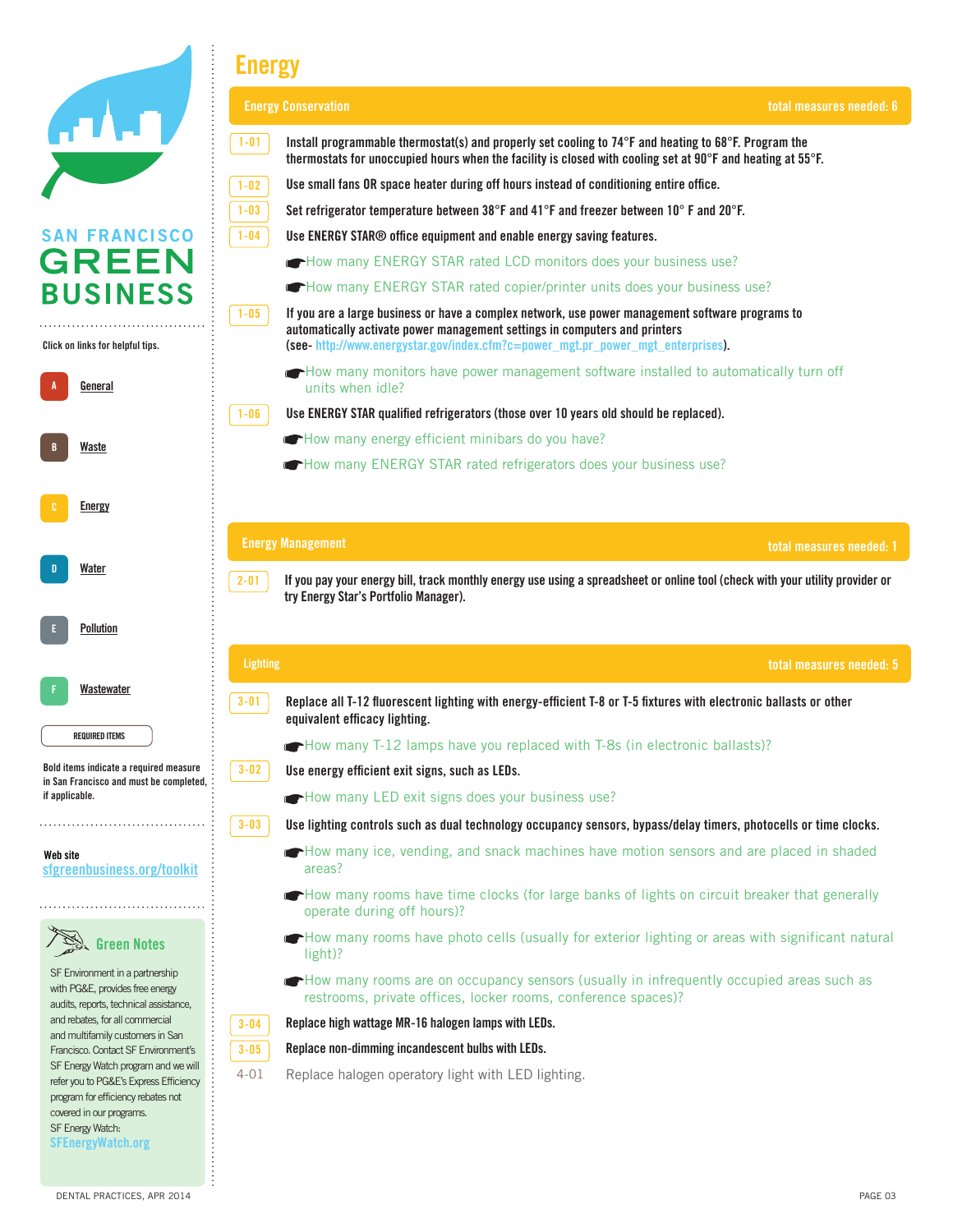

**Water**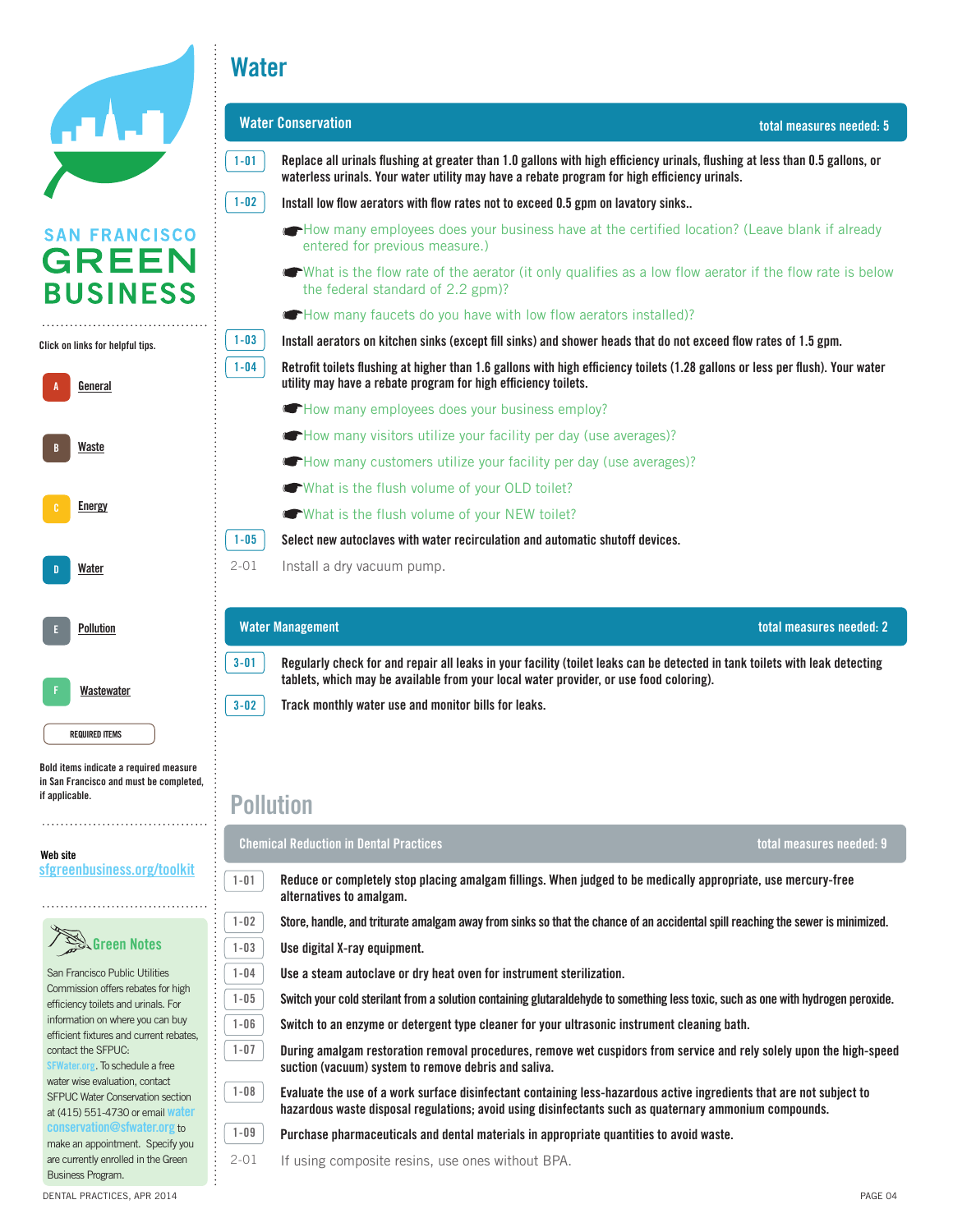

Click on links for helpful tips. **Click on links for helpful tips.**

A **General** B Energy Conservation D Pollution Prevention F **[Wastewater](http://sfgreenbusiness.org/green-your-business/toolkit/toxics-and-pollution-prevention-guide/) A B D E FF [Water](http://sfgreenbusiness.org/green-your-business/toolkit/water-conservation-guide/) [Energy](http://sfgreenbusiness.org/green-your-business/toolkit/energy-conservation-guide/) [Waste](http://sfgreenbusiness.org/green-your-business/toolkit/recycling-waste-reduction-guide/) [Pollution](http://sfgreenbusiness.org/green-your-business/toolkit/toxics-and-pollution-prevention-guide/)**

REQUIRED ITEM **REQUIRED ITEMS**

Bold items indicate **Bold items indicate a required measure**  a required measure in September 11 in San Francisco and must be completed, if applicable. **if applicable.** 

Website **Web site** sfgreenbusiness.org/toolkit **[sfgreenbusiness.org/toolkit](http://sfgreenbusiness.org/toolkit)**



Ensure your dental office is implementing the mandatory amalgam best management practices achieved through waste diversion, and the diversion of the diversion,  $\frac{1}{2}$ outlined at: **[SFEnvironment.org.](http://www.sfenvironment.org/sites/default/files/fliers/files/sfe_th_best_mgt_practices_for_dental_offices.pdf)** 

- Use an oil-free air compressor. 2-02
- 2-03 Use a dental CAD/CAM system.<br>
Use a Green Business, you must be in compliance with environmental regulations and with environmental regulations and the interval regulations and with environmental regulations and with 2-03
- Refrain from using sodium hypochlorite (bleach) to disinfect vacuum lines to avoid speeding the release of mercury from amalgam. The remember of mercury from amalgam. 2-04

|                                                                           | <b>Clean Air</b>                                                                                                                                                                                                                    | total measures needed: 4 |
|---------------------------------------------------------------------------|-------------------------------------------------------------------------------------------------------------------------------------------------------------------------------------------------------------------------------------|--------------------------|
| $3 - 01$                                                                  | Sign up for Emergency Ride Home (SFERH.org) that provides a free or low-cost ride home in cases of emergencies for<br>employees who use alternative transportation.                                                                 |                          |
| $3 - 02$                                                                  | Join the Air Districts Spare the Air program and notify employees and customers of Spare the Air days.<br>(EmployersSpareTheAir.org)                                                                                                |                          |
| $3 - 03$                                                                  | Set-up a Commuter Benefits Program to enable employees to use pre-tax deduction under IRS code 132(f) for transit,<br>vanpool or biking costs (CommuterBenefits.org).                                                               |                          |
|                                                                           | What is the total distance (in miles) that all your employees commute per day?                                                                                                                                                      |                          |
| $4 - 01$                                                                  | Offset your company's CO <sub>2</sub> emissions through purchase of renewable energy credits or installation of<br>renewable energy sources.                                                                                        |                          |
| $4 - 02$                                                                  | Reduce fuel usage through promotion of transit (post maps), biking (provide bike parking and<br>maintenance stipends), and rideshare (use 511.org).                                                                                 |                          |
|                                                                           | <b>Environmentally Preferable Purchasing</b>                                                                                                                                                                                        | total measures needed: 7 |
| $5 - 01$                                                                  | Replace standard fluorescent lights with low mercury fluorescent lights. Approved models can be found at sfapproved.org.                                                                                                            |                          |
|                                                                           | How many low mercury T8 lamps do you use in your facility?                                                                                                                                                                          |                          |
| $5 - 02$                                                                  | When sourcing with a commercial printer, request vegetable or other low-VOC inks.                                                                                                                                                   |                          |
| 5-03<br>Use refilled or remanufactured laser and copier toner cartridges. |                                                                                                                                                                                                                                     |                          |
|                                                                           | How many remanufactured toner cartridges do you purchase for use every year?                                                                                                                                                        |                          |
| $5 - 04$                                                                  | Use unbleached and/or chlorine-free paper products (copy paper, paper towels, napkins, coffee filters, etc.).                                                                                                                       |                          |
|                                                                           | How many reams of PCF paper do you buy annually?                                                                                                                                                                                    |                          |
| $5 - 05$                                                                  | Collect items that are prohibited from the garbage (batteries, CFLs, cell phones and other electronics, etc.) and institute<br>a program for their safe disposal. OR Educate employees about disposal options for prohibited items. |                          |
|                                                                           |                                                                                                                                                                                                                                     |                          |
|                                                                           | Purchase EPEAT certified (EPEAT.net) computers, laptops and monitors.                                                                                                                                                               |                          |
|                                                                           | How many EPEAT CPUs does your business use?                                                                                                                                                                                         |                          |
|                                                                           | How many EPEAT CRTs does your business use?                                                                                                                                                                                         |                          |
|                                                                           | How many EPEAT LCDs does your business use?                                                                                                                                                                                         |                          |
|                                                                           | 6-01 Use organic cotton gauze.                                                                                                                                                                                                      |                          |
| $5 - 06$<br>$6 - 02$                                                      | Purchase organically or locally grown foods and beverages for the office kitchen.                                                                                                                                                   |                          |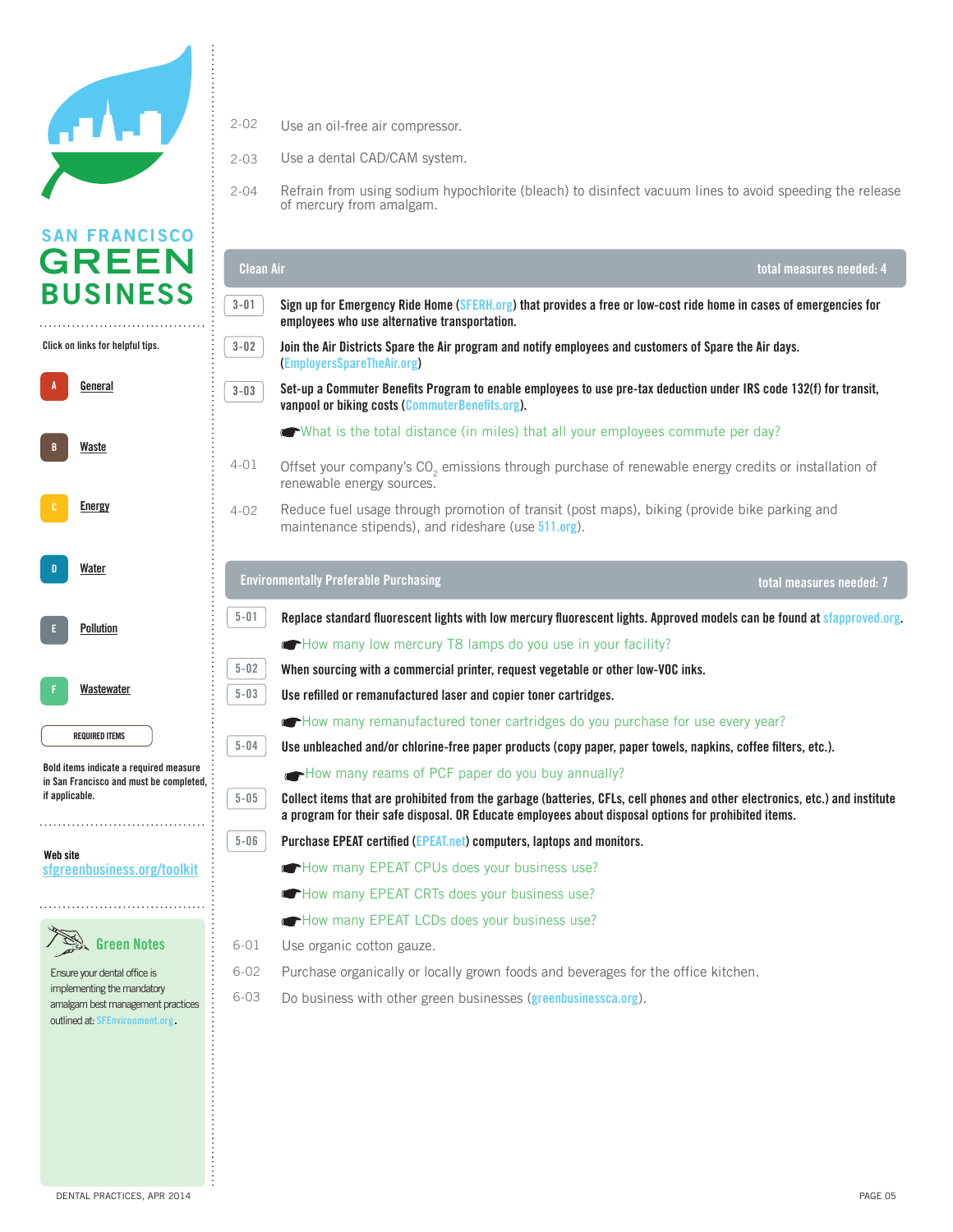

### Click on links for helpful tips. **Click on links for helpful tips.**



Bold items indicate **Bold items indicate a required measure**  a required measured measured measured measured measured measured measured measured measured measured measured and must be completed, **in San Francisco and must be completed,**  if applicable. **if applicable.** 

#### Website **Web site** sfgreenbusiness.org/toolkit **[sfgreenbusiness.org/toolkit](http://sfgreenbusiness.org/toolkit)**



Safely dispose of all unwanted chemical products by using the City's VSQG program (contact 415-330-1425) or find a recycling/disposal facility by using RecycleWhere at: **[SFEnvironment.org/recyclewhere](http://SFEnvironment.org/recyclewhere)** 

**Janitorial Cleaning**

- [\(greenseal.org](http://www.greenseal.org)), or receive at least an 8.1 rating on the GoodGuide ([goodguide.com](http://www.goodguide.com)), in non-aerosol containers. **Use low toxic cleaning products such as those that are SF Approved [\(SFApproved.org](http://www.SFApproved.org)), Green Seal certified** 
	- What is the area (square footage) of your facility? Please include the sq ft of the space you occupy  $\mathsf{only}$ , when you are ready to apply, please submit the enrollment form and checklist at enrollment form and checklist at  $\mathsf{only}$ , and checklist at  $\mathsf{only}$ , and checklist at  $\mathsf{only}$ , and checklist at  $\mathsf{only}$ , and che only.

Become a fragrance free or chemical free facility by eliminating chemical and aerosolized air fresheners/deodorizers. To freshen air, open windows or adjust fan speed in restrooms and kitchens.



.<br>Safely dispose of unwanted or old chemicals (using the Citys VSQG program or find a service through SFEnvironment.org's **RecycleWhere [SFEnvironment.org/recyclewhere\)](http://www.SFEnvironment.org/recyclewhere)** 

### Solid Waste **Pest Management**

Waste Diversion total measures needed: 2 **Use SF Approved ([SFEnvironment.org/toxics-health/safer-practices/pest-management\)](http://www.SFEnvironment.org/toxics-health/safer-practices/pest-management) pesticides only. Contract with a PCO certified to practice Integrated Pest Management or request your PCO to implement an IPM Program.** 

### $\mathcal{L}$ **Wastewater** of bins, capacity, pickup frequency

**8-01**

**7-01**

**7-02**

| <b>Pollution Prevention in Dental Practices</b><br>total measures needed: 3 |                                                                                                                                                                                                                                                                                                                                                                                                                                                                                                                                                                                  |  |
|-----------------------------------------------------------------------------|----------------------------------------------------------------------------------------------------------------------------------------------------------------------------------------------------------------------------------------------------------------------------------------------------------------------------------------------------------------------------------------------------------------------------------------------------------------------------------------------------------------------------------------------------------------------------------|--|
| $1 - 01$                                                                    | Install plastic disposable chairside amalgam traps in both the vacuum system and the cuspidor of each operatory where<br>restoration work is done. Change these Chairside traps frequently. Never rinse these traps in the sink.                                                                                                                                                                                                                                                                                                                                                 |  |
| $1 - 02$                                                                    | Have a licensed recycling contractor, mail-in service, or hazardous waste hauler recycle your amalgam wastes. You may<br>also transport small quantities yourself to your local CESQG program facility. Amalgam waste includes:; a. Non-contact<br>amalgam (scrap); b. Contact amalgam (e.g., extracted teeth containing amalgam); c. Amalgam or amalgam sludge captured<br>by chair-side traps, vacuum pump filters, screens, and other devices, including the traps filters and screens themselves; d.<br>Used amalgam capsules, and; e. Leaking or unusable amalgam capsules. |  |
| $1 - 03$                                                                    | Install clear plastic, easily removable under-sink hottle-trans, and have the contents recycled or disposed of as hazardous                                                                                                                                                                                                                                                                                                                                                                                                                                                      |  |

 $\overline{1-03}$  Install clear plastic, easily removable under-sink bottle-traps, and have the contents recycled or disposed of as hazardous duplex printing). Make single-sided the exception instead of the rule. **waste if they contain inadvertently spilled mercury containing material.**

**total measures needed: 1**

**total measures needed: 3**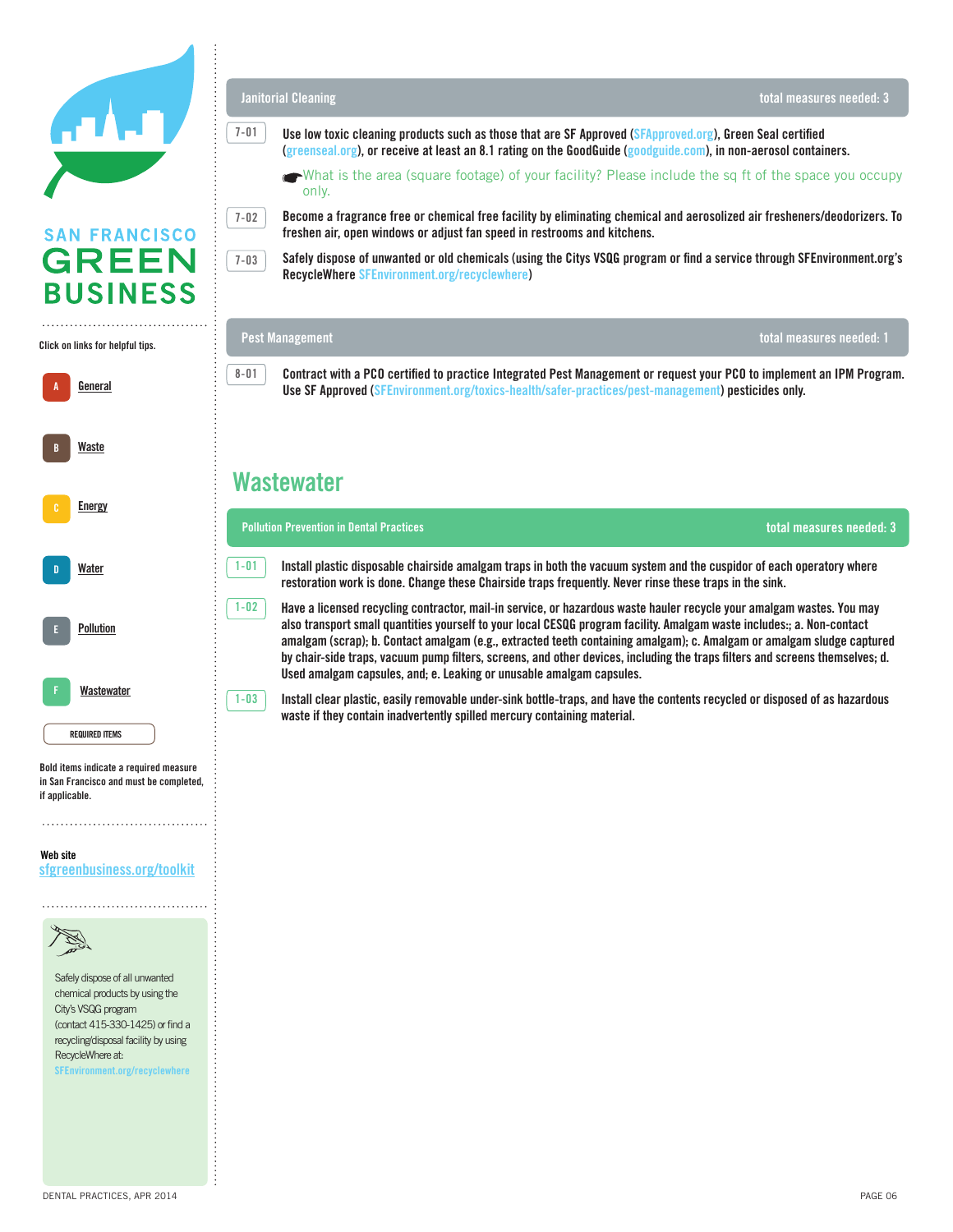**Regulation adopting Green Business Checklist for Janitorial Cleaning (San Francisco Environment Code, Chapter 15) Regulation #SFE-11-03-GB Janitorial Cleaning**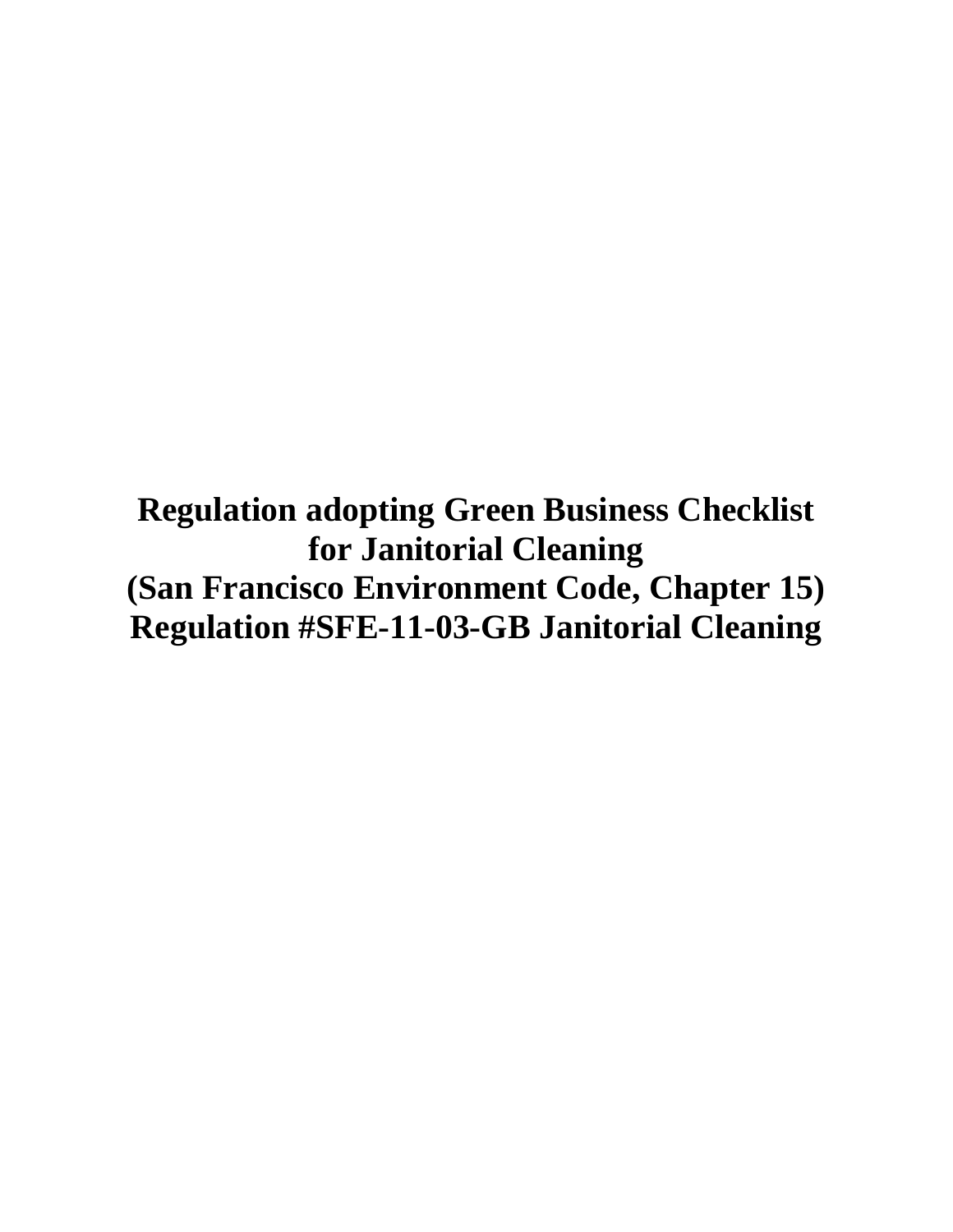

**SAN FRANCISCO GREEN** 

**BUSINESS** 

A **General** 

**A**

**B**

B Energy Conservation

**[Energy](http://sfgreenbusiness.org/green-your-business/toolkit/energy-conservation-guide/)**

**[Waste](http://sfgreenbusiness.org/green-your-business/toolkit/recycling-waste-reduction-guide/)**

Click on links for helpful tips. **Click on links for helpful tips.**

### FRANCISCO GREEN BUSINESS PROGRAM STANDA officers and the complete state of the state of the state of the state of the state of the state of the state o SAN FRANCISCO GREEN BUSINESS PROGRAM STANDAR **Janitorial services**

- In order to qualify as a San Francisco Green Business, you must be in compliance with environmental regulations and implement the minimum requirements of this checklist. **Instructions 1**
	- **2** This checklist is for your review only. When you are ready to apply, please register at This checklist is for your review only. When you are ready to apply, please register at greenbusiness ca.org. Fill out the checklist as best you can and then email or phone your San Francisco coordinator directly.
	- $\bullet$  In cases where the measures on this checklist are not entirely applicable, we may ask your business to implement additional practices customized for your business.

(number of bins, capacity, pickup frequency) in the pickup frequency of bins, capacity, pickup frequency) in t

Solid Waste This hand icon indicates that you will need to provide additional information so we can compute the environmental savings of your business (GHG reduced, gallons of water saved, kWh saved, etc.) Items appear in green. **4**

**REQUIRED ITEMS**

**REQUIRED ITEMS** Bold items indicate a required measure in SF and must be completed, if applicable.

### ☛How many employees does your business have at the certified location? (Leave blank if already entered for **General**

| Water                                                                                                                        | General                                                                                                                                                                                                                                                                                                                                                                                                                                                                                                                                                            | total measures needed: 5 |
|------------------------------------------------------------------------------------------------------------------------------|--------------------------------------------------------------------------------------------------------------------------------------------------------------------------------------------------------------------------------------------------------------------------------------------------------------------------------------------------------------------------------------------------------------------------------------------------------------------------------------------------------------------------------------------------------------------|--------------------------|
| Pollution                                                                                                                    | Post signage encouraging resource conservation (e.g. reminders to turn off lights, turn off faucets, recycling and<br>$1 - 01$<br>composting, etc.)                                                                                                                                                                                                                                                                                                                                                                                                                |                          |
|                                                                                                                              | $1 - 02$<br>Train new employees on green business procedures and practices implemented by your business through your<br>company's employee handbook.                                                                                                                                                                                                                                                                                                                                                                                                               |                          |
|                                                                                                                              | Adopt a written environmental policy statement stating your business's commitment to operate as a green business,<br>$1 - 03$<br>which must include a detailed green purchasing policy.                                                                                                                                                                                                                                                                                                                                                                            |                          |
| <b>REQUIRED ITEMS</b><br>Bold items indicate a required measure<br>in San Francisco and must be completed,<br>if applicable. | Inform your customers about your business environmental efforts and what you are doing to meet the green business<br>$1 - 04$<br>standards. For example: Post the Green Business logo, certification and pledge in a visible location; Post reminders<br>listing steps you are taking to be a Green Business; Offer tours that highlight your Green Business successes; Offer<br>customers green service or amenities options; Highlight your Green Business efforts and/or certification on your<br>website, and link it to the Green Business Program home page. |                          |
| Web site<br>sfgreenbusiness.org/toolkit                                                                                      | Provide 3 on-going incentives or training opportunities to encourage management and employee participation in the<br>$1 - 05$<br>Green Business Program. For example, incorporate Green Business into performance appraisals, job descriptions,<br>training programs, employee orientations, staff meeting discussions, employee reference material, company newsletter<br>or bulletins and company suggestion and reward programs.                                                                                                                                |                          |
| <b>Green Notes</b><br>Offer individual employee awards                                                                       | Waste                                                                                                                                                                                                                                                                                                                                                                                                                                                                                                                                                              |                          |
| such as "green cleaning hero of the<br>month." Reward the winners with                                                       | <b>Environmentally Preferable Purchasing</b>                                                                                                                                                                                                                                                                                                                                                                                                                                                                                                                       | total measures needed: 4 |
| prizes such as gift certificates to local<br>green businesses.                                                               | Use letterhead, envelopes and business cards containing a minimum of 50% post consumer waste recycled content,<br>$1 - 01$<br>recommended 100%.                                                                                                                                                                                                                                                                                                                                                                                                                    |                          |
|                                                                                                                              | $1 - 02$<br>Purchase copy, computer and fax paper with minimum 50% post consumer waste (recommended 100%).                                                                                                                                                                                                                                                                                                                                                                                                                                                         |                          |

How many reams of paper do you buy annually?

What is the recycled content of the paper? (Options: 30%, 100% and 50%, enter two digits)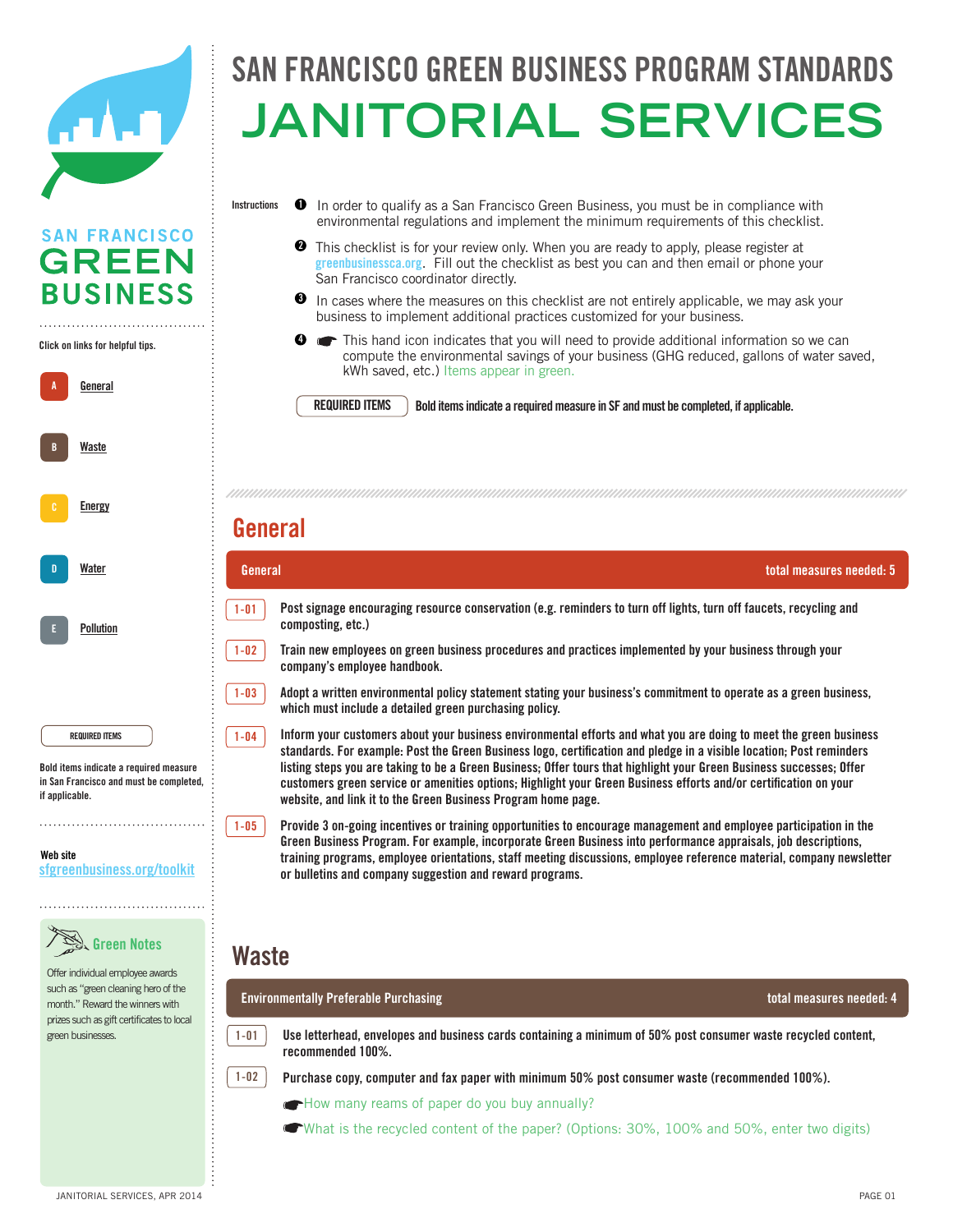

| A | General       |
|---|---------------|
| B | Waste         |
| c | <b>Energy</b> |
| D | Water         |
| E | Pollution     |



For information on setting up For information on setting up successful waste diversion programs and to learn and to learn about the cost savings about the cost savings achieved through achieved through waste diversion, waste diversion, visit **[recologysf.com](http://recologysf.com)**. was also call SF Environment's Zero volutions call of Environment's Zero<br>Waste program at (415) 355-3745 for  $M_{\odot}$  program at  $(125)$  555-5745 for free technical assistance perfecting free technical assistance perfecting your recycling or composting program..

## **San Francisco Green Business Program Standards Program Standards Program Standards**

### officers and the contract of the contract of the contract of the contract of the contract of the contract of t<br>Contract of the contract of the contract of the contract of the contract of the contract of the contract of th **Environmentally Preferable Purchasing, continued total measures needed: 4**

**1-03 1-04**

 $\frac{1-03}{1-03}$  Print marketing materials on paper containing a minimum of 50% post consumer waste recycled content,<br>recommended 100% **recommended 100%.** 

Purchase janitorial paper products with the highest post consumer waste (PCW) recycled content. Toilet paper and tissues must contain a minimum of 20% PCW recycled content and paper towels must contain a minimum of 40% PCW recycled content.

| <b>GREEN</b>                                                                      |          | <b>Source Reduction</b><br>total measures needed: 9                                                                                                                                                                             |
|-----------------------------------------------------------------------------------|----------|---------------------------------------------------------------------------------------------------------------------------------------------------------------------------------------------------------------------------------|
| <b>BUSINESS</b>                                                                   | $2 - 01$ | Use reusable spray bottles for dusters, glass cleaners, etc., instead of disposable containers.                                                                                                                                 |
| Click on links for helpful tips.                                                  | $2 - 02$ | Use microfiber or other washable cloths and dusters instead of paper towels.                                                                                                                                                    |
| General                                                                           | $2 - 03$ | Make two sided printing and copying standard practice in your business (set printers and copiers to default to duplex<br>printing). Make single-sided the exception instead of the rule.                                        |
|                                                                                   | $2 - 04$ | Keep a stack of previously used paper near printers to use for drafts or internal memos, or designate a draft tray on<br>printers with multiple trays.                                                                          |
| Waste                                                                             | $2 - 05$ | In the employee cafeteria, kitchen or break room, replace disposables with permanent dishware and use bulk items<br>(snacks, condiments, salt/pepper, etc.).                                                                    |
|                                                                                   | $2 - 06$ | Eliminate individual bottles of water for employees and guests.                                                                                                                                                                 |
| <b>Energy</b>                                                                     | $3 - 01$ | Reuse paper or plastic packaging materials in your own shipments.                                                                                                                                                               |
| <b>Water</b>                                                                      | $3 - 02$ | Donate, sell, or exchange unwanted but usable items (furniture, supplies, electronics, office<br>supplies, etc.). Document donations and sales of materials. Use the RecycleWhere tool at<br><b>SFEnvironment.org</b> for help. |
| <b>Pollution</b>                                                                  | $3 - 03$ | For catered events (lunches, meetings, etc.) institute a zero waste policy. If disposable dishware is<br>necessary use recyclable/compostable options and have composting/recycling collection easily accessible.               |
|                                                                                   | $3 - 04$ | Reduce number of trash/compost/recycle bin liners by reusing bags or having unlined bins. If lining<br>compost bins, use BPI certified bags.                                                                                    |
|                                                                                   | $3 - 05$ | Reducejunk mail. See <b>StopJunkMail.org</b> for tips.                                                                                                                                                                          |
| <b>REQUIRED ITEMS</b>                                                             |          |                                                                                                                                                                                                                                 |
| Bold items indicate a required measure<br>in San Francisco and must be completed, |          | <b>Waste Diversion</b><br>total measures needed: 3                                                                                                                                                                              |
| if applicable.                                                                    | $4 - 01$ | Offer recycling and composting collection services for customers that do not currently recycle.                                                                                                                                 |
| Web site                                                                          | $4 - 02$ | Divert all compostable and recyclable materials from landfill to demonstrate compliance with San Francisco's Mandatory<br><b>Composting and Recycling Ordinance (SFEnvironment.org/mandatory).</b>                              |
| sfgreenbusiness.org/toolkit                                                       |          | How many employees does your business have at the certified location? (Leave blank if already entered<br>for previous measure.)                                                                                                 |
| $\overline{\mathcal{S}}$ Green Notes                                              |          | Do you pay your own garbage bill (yes or no)?<br>If yes, please provide the level of service you receive (number of bins, capacity, pickup frequency).                                                                          |
| For information on setting up successful<br>waste diversion programs and to learn | $4 - 03$ | Designate a recycling coordinator(s) to take responsibility for monitoring/maintaining proper waste diversion and<br>conducting ongoing education.                                                                              |
| about the cost savings achieved through<br>waste diversion, visit recologysf.com. | $5 - 01$ | Recycle film plastics. (plastic wrap, bags etc)                                                                                                                                                                                 |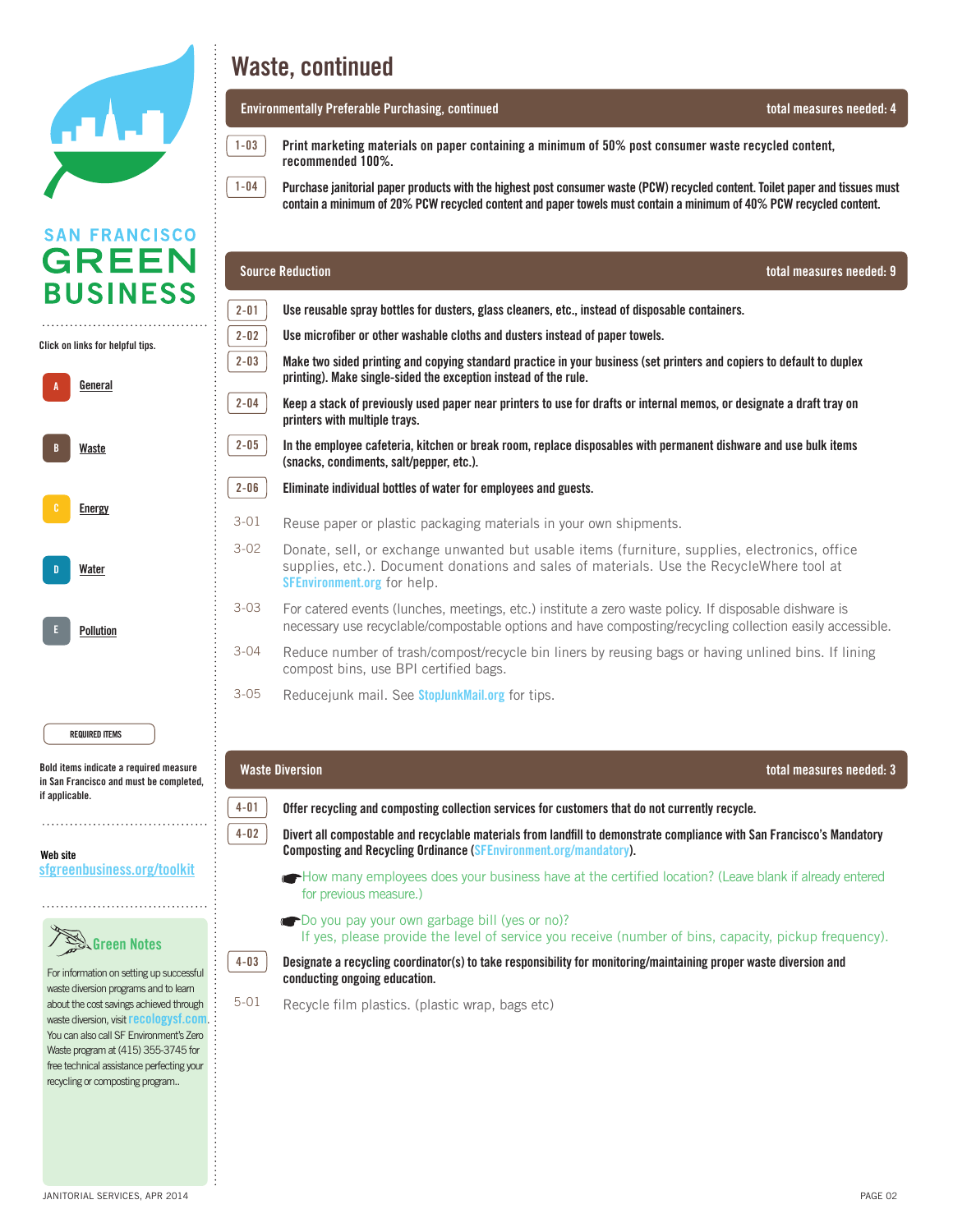|                                                                                                                                                                                                                                                               | <b>Energy</b>                                                                                                                                                                                                                                                                 |  |
|---------------------------------------------------------------------------------------------------------------------------------------------------------------------------------------------------------------------------------------------------------------|-------------------------------------------------------------------------------------------------------------------------------------------------------------------------------------------------------------------------------------------------------------------------------|--|
|                                                                                                                                                                                                                                                               | <b>Energy Conservation</b><br>total measures needed: 6                                                                                                                                                                                                                        |  |
|                                                                                                                                                                                                                                                               | $1 - 01$<br>Use small fans OR space heater during off hours instead of conditioning entire office.                                                                                                                                                                            |  |
|                                                                                                                                                                                                                                                               | $1 - 02$<br>Use ENERGY STAR® office equipment and enable energy saving features.                                                                                                                                                                                              |  |
|                                                                                                                                                                                                                                                               | How many ENERGY STAR rated LCD monitors does your business use?                                                                                                                                                                                                               |  |
|                                                                                                                                                                                                                                                               | How many ENERGY STAR rated copier/printer units does your business use?                                                                                                                                                                                                       |  |
| <b>SAN FRANCISCO</b><br><b>GREEN</b>                                                                                                                                                                                                                          | $1 - 03$<br>If you are a large business or have a complex network, use power management software programs to<br>automatically activate power management settings in computers and printers<br>(see-http://www.energystar.gov/index.cfm?c=power_mgt.pr_power_mgt_enterprises). |  |
| <b>BUSINESS</b>                                                                                                                                                                                                                                               | How many monitors have power management software installed to automatically turn off<br>units when idle?                                                                                                                                                                      |  |
| Click on links for helpful tips.                                                                                                                                                                                                                              | Use ENERGY STAR qualified refrigerators (those over 10 years old should be replaced).<br>$1 - 04$                                                                                                                                                                             |  |
|                                                                                                                                                                                                                                                               | How many energy efficient minibars do you have?                                                                                                                                                                                                                               |  |
| General                                                                                                                                                                                                                                                       | How many ENERGY STAR rated refrigerators does your business use?                                                                                                                                                                                                              |  |
|                                                                                                                                                                                                                                                               | Set refrigerator temperature between 38°F and 41°F and freezer between 10°F and 20°F.<br>$1 - 05$                                                                                                                                                                             |  |
| Waste                                                                                                                                                                                                                                                         | Install programmable thermostat(s) and properly set cooling to 74°F and heating to 68°F. Program the<br>$1 - 06$<br>thermostats for unoccupied hours when the facility is closed with cooling set at 90°F and heating at 55°F.                                                |  |
| Energy                                                                                                                                                                                                                                                        |                                                                                                                                                                                                                                                                               |  |
|                                                                                                                                                                                                                                                               | <b>Energy Management</b><br>total measures needed: 1                                                                                                                                                                                                                          |  |
| Water                                                                                                                                                                                                                                                         | If you pay your energy bill, track monthly energy use using a spreadsheet or online tool (check with your utility provider or<br>$2 - 01$<br>try Energy Star's Portfolio Manager).                                                                                            |  |
| Pollution                                                                                                                                                                                                                                                     |                                                                                                                                                                                                                                                                               |  |
|                                                                                                                                                                                                                                                               | <b>Lighting</b><br>total measures needed: 5                                                                                                                                                                                                                                   |  |
|                                                                                                                                                                                                                                                               | $3 - 01$<br>Replace non-dimming incandescent bulbs with LEDs.                                                                                                                                                                                                                 |  |
| <b>REQUIRED ITEMS</b>                                                                                                                                                                                                                                         | $3 - 02$<br>Replace high wattage MR-16 halogen lamps with LEDs.                                                                                                                                                                                                               |  |
| Bold items indicate a required measure                                                                                                                                                                                                                        | Replace all T-12 fluorescent lighting with energy-efficient T-8 or T-5 fixtures with electronic ballasts or other<br>$3 - 03$<br>equivalent efficacy lighting.                                                                                                                |  |
| in San Francisco and must be completed,<br>if applicable.                                                                                                                                                                                                     | • How many T-12 lamps have you replaced with T-8s (in electronic ballasts)?                                                                                                                                                                                                   |  |
|                                                                                                                                                                                                                                                               | $3 - 04$<br>Use energy efficient exit signs, such as LEDs.                                                                                                                                                                                                                    |  |
| Web site                                                                                                                                                                                                                                                      | How many LED exit signs does your business use?                                                                                                                                                                                                                               |  |
| sfgreenbusiness.org/toolkit                                                                                                                                                                                                                                   | $3 - 05$<br>Use lighting controls such as dual technology occupancy sensors, bypass/delay timers, photocells or time clocks.                                                                                                                                                  |  |
|                                                                                                                                                                                                                                                               | How many ice, vending, and snack machines have motion sensors and are placed in shaded<br>areas?                                                                                                                                                                              |  |
| <b>Green Notes</b><br>SF Environment in a partnership                                                                                                                                                                                                         | How many rooms have time clocks (for large banks of lights on circuit breaker that generally<br>operate during off hours)?                                                                                                                                                    |  |
| with PG&E, provides free energy<br>audits, reports, technical assistance,                                                                                                                                                                                     | How many rooms have photo cells (usually for exterior lighting or areas with significant natural<br>light)?                                                                                                                                                                   |  |
| and rebates, for all commercial<br>and multifamily customers in San<br>Francisco. Contact SF Environment's<br>SF Energy Watch program and we will<br>refer you to PG&E's Express Efficiency<br>program for efficiency rebates not<br>covered in our programs. | How many rooms are on occupancy sensors (usually in infrequently occupied areas such as<br>restrooms, private offices, locker rooms, conference spaces)?                                                                                                                      |  |
| SF Energy Watch:<br><b>SFEnergyWatch.org</b>                                                                                                                                                                                                                  |                                                                                                                                                                                                                                                                               |  |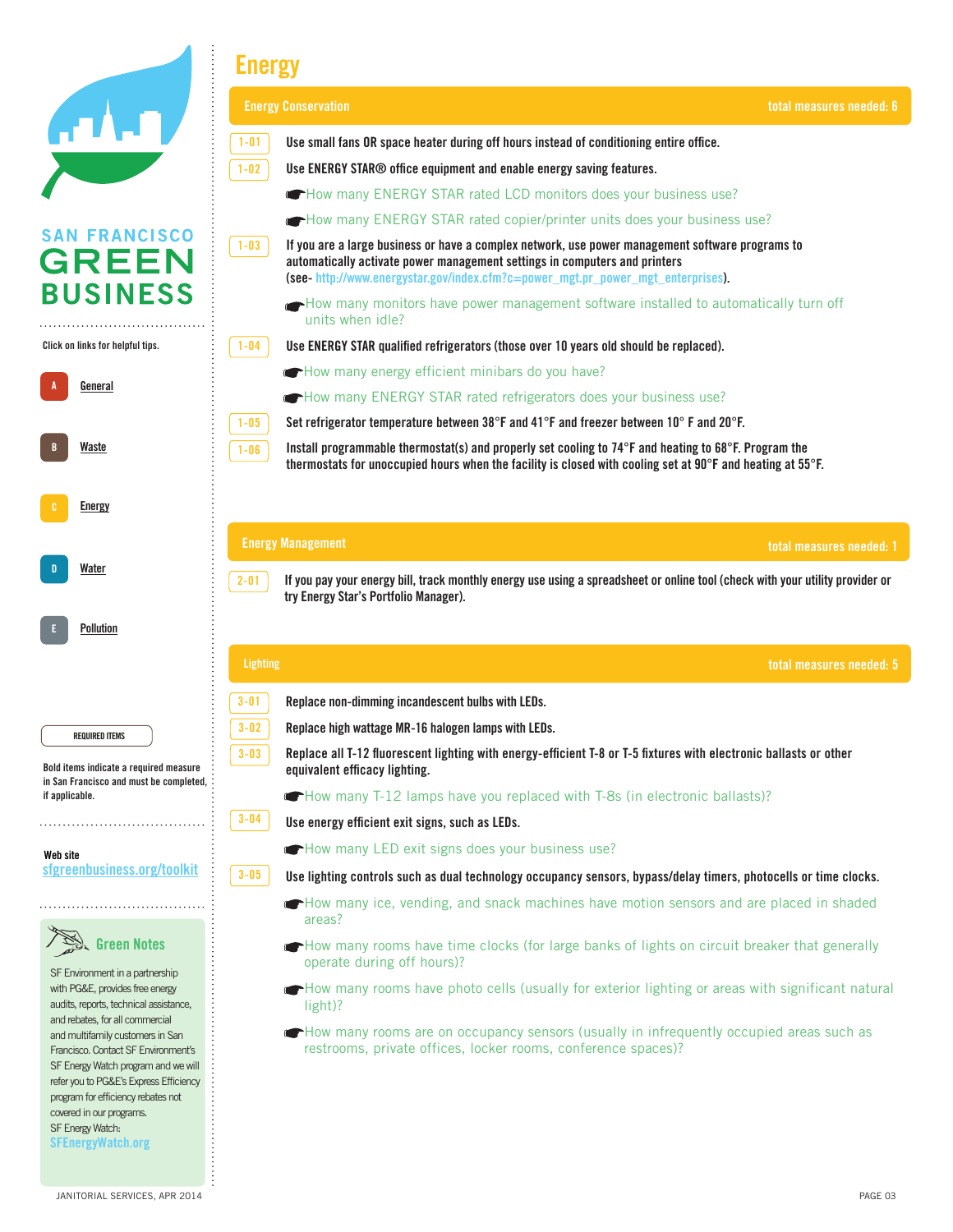| <b>ATALO</b> |  |  |
|--------------|--|--|
|              |  |  |
|              |  |  |

### **Water**

|                                      | <b>Janitorial Practices</b>                                                                                                                                                                                                              | total measures needed: 1 |
|--------------------------------------|------------------------------------------------------------------------------------------------------------------------------------------------------------------------------------------------------------------------------------------|--------------------------|
|                                      | Institute and maintain a "No Running Water" policy. Train staff to never leave water running while cleaning.<br>$1 - 01$                                                                                                                 |                          |
|                                      | <b>Water Conservation</b>                                                                                                                                                                                                                | total measures needed: 4 |
| <b>SAN FRANCISCO</b><br><b>GREEN</b> | $2 - 01$<br>Replace all urinals flushing at greater than 1.0 gallons with high efficiency urinals, flushing at less than 0.5 gallons, or<br>waterless urinals. Your water utility may have a rebate program for high efficiency urinals. |                          |
| <b>BUSINESS</b>                      | $2 - 02$<br>Retrofit toilets flushing at higher than 1.6 gallons with high efficiency toilets (1.28 gallons or less per flush). Your water<br>utility may have a rebate program for high efficiency toilets.                             |                          |
|                                      | How many employees does your business employ?                                                                                                                                                                                            |                          |
| Click on links for helpful tips.     | How many visitors utilize your facility per day (use averages)?                                                                                                                                                                          |                          |
|                                      | How many customers utilize your facility per day (use averages)?                                                                                                                                                                         |                          |
| General                              | What is the flush volume of your OLD toilet?                                                                                                                                                                                             |                          |
|                                      | What is the flush volume of your NEW toilet?                                                                                                                                                                                             |                          |
| Waste                                | $2 - 03$<br>Install low flow aerators with flow rates not to exceed 0.5 gpm on lavatory sinks                                                                                                                                            |                          |
| <b>Energy</b>                        | How many employees does your business have at the certified location? (Leave blank if already<br>entered for previous measure.)                                                                                                          |                          |
|                                      | What is the flow rate of the aerator (it only qualifies as a low flow aerator if the flow rate is below<br>the federal standard of 2.2 gpm)?                                                                                             |                          |
| Water                                | • How many faucets do you have with low flow aerators installed)?                                                                                                                                                                        |                          |
|                                      | $2 - 04$<br>Install aerators on kitchen sinks (except fill sinks) and shower heads that do not exceed flow rates of 1.5 gpm.                                                                                                             |                          |
| Pollution                            |                                                                                                                                                                                                                                          |                          |
|                                      | <b>Water Management</b>                                                                                                                                                                                                                  | total measures needed: 2 |
|                                      | $3 - 01$<br>Regularly check for and repair all leaks in your facility (toilet leaks can be detected in tank toilets with leak detecting<br>tablets, which may be available from your local water provider, or use food coloring).        |                          |
| <b>REQUIRED ITEMS</b>                | Track monthly water use and monitor bills for leaks.<br>$3 - 02$                                                                                                                                                                         |                          |

Bold items indicate **Bold items indicate a required measure**  a required measured measured measured measured measured measured measured measured measured measured measured and must be completed, **in San Francisco and must be completed,**  if applicable. **if applicable.** 

Website **Web site** sfgreenbusiness.org/toolkit **[sfgreenbusiness.org/toolkit](http://sfgreenbusiness.org/toolkit)**



San Francisco Public Utilities **Commission offers rebates for high** ediministic to lead the cost saving.<br>
efficiency toilets and urinals. For ensionsy tension and annuals their wherevere the mistury you can buy<br>efficient fixtures and current rebates, emerent meaned and dament real<br>contact the SFPUC: **[SFWater.org](http://sfwater.org). To schedule a free** of materials assessed as a media assistance perfection. mater mee enalidation, compact program. at (415) 551-4730 or email **[water](mailto:waterconservation@sfwater.org)  [conservation@sfwater.org](mailto:waterconservation@sfwater.org)** to make an appointment. Specify you are currently enrolled in the Green Business Program.

**EXECUTE AND SEND AND RECEIVE FACE CONSUMING CONSUMING A** consider the employees who use alternative transportation. **I-02** Doin the Air Districts Spare the Air program and notify employees and customers of Spare the Air days. a-12 Centralize employee schedules, meeting announcements and journals in a single location (bulletin board, whiteboard, email, **Sign up for Emergency Ride Home ([SFERH.org](http://sferh.org)) that provides a free or low-cost ride home in cases of emergencies for ([EmployersSpareTheAir.org](http://employerssparetheair.org)) 1-02**

a-09 Donate, sell, or exchange unwanted but usable items (furniture, supplies, electronics, office supplies, etc.). Document **total measures needed: 4**

Set-up a Commuter Benefits Program to enable employees to use pre-tax deduction under IRS code 132(f) for transit, **vanpool or biking costs ([CommuterBenefits.org](http://www.CommuterBenefits.org)). 1-03**

What is the total distance (in miles) that all your employees commute per day?

donations and sales of materials. Use the EcofindeRRR at sfenvironment.org for help.

a-08 Retailers -- offer durable, reusable bags at checkout.

**Pollution**

**Clean Air**

**1-01**

 $2-01$  Offset your company's CO2 emissions through purchase of renewable energy credits or installation of renewable energy sources. 2-01

-02 Reduce fuel usage through promotion of transit (post maps), biking (provide bike parking and a-16 Retailers - offer an incentive to customers who bring the incentive to coffee mugs, etc. and or use a disincentive to coffee mugs, coffee mugs, coffee mugs, coffee mugs, etc. and or use a disincentive to coffee must, maintenance stipends), and rideshare (use **[511.org](http://www.511.org)**). 2-02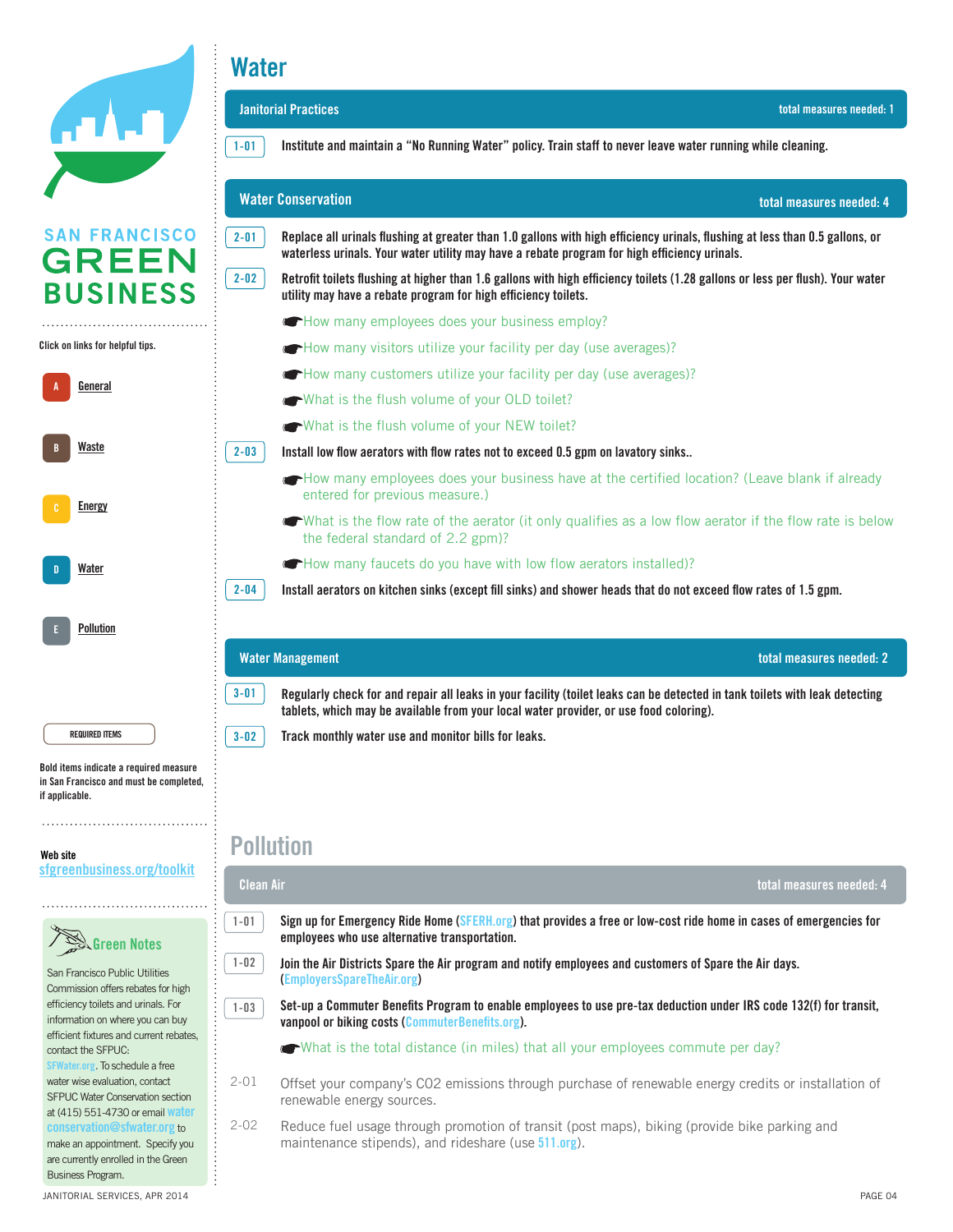

### Click on links for helpful tips. **Click on links for helpful tips.**

| A | General       |
|---|---------------|
| B | Waste         |
| c | <b>Energy</b> |
| D | Water         |
| E | Pollution     |
|   |               |

REQUIRED ITEM **REQUIRED ITEMS**

Bold items indicate **Bold items indicate a required measure in San Francisco and must be completed,** and complete the complete complete the complete of the complete complete complete complete complete complete c if applicable. **if applicable.** 

#### Website **Web site** sfgreenbusiness.org/toolkit **[sfgreenbusiness.org/toolkit](http://sfgreenbusiness.org/toolkit)**



SF Environment has multilingual training resources to help janitorial services train staff on the use of green cleaning products and methods. For more information about training, contact or<br>Environment's Toxics Reduction program at (415) 355-3766. about training, contact SF

### San Francisco Green Business Program Standards **Company Owned Vehicles**

**3-02 3-03**

.<br>Develop and maintain (through the term of GB recognition) an inventory of your fleet that includes make, model, model **year, fuel type, annual vehicle miles traveled (VMT) and gallons of fuel used per year. 3-01**

 $\mathcal{L}_{\mathcal{A}}$  in cases where not entirely applicable, we may ask your business to implement additional additional and times to implement additional additional additional additional additional additional additional additi

**total measures needed: 3**

**Complete and submit the Fuel Tracker and Carbon Calculator for your commercial fleet.** 

implement the minimum requirements of this checklist. During your 3-year recognition period, reduce your transportation GHG emissions by 5%.<br>

#### <sup>❹</sup> ☛ This hand icon indicates that you will need to provide additional information so we can compute the environmental **Employee Education total measures needed: 10** savings of your business (GHG reduced, gallons of water saved, kWh saved, etc) **4-01 Provide gloves and safety goggles for cleaning staff. Educate staff of their importance and train them to use them even**  when using "mild" products.  $\blacksquare$ **4-02 Identify high-risk products (ex. acid bowl cleaners, disinfectants, floor strippers) and train cleaning staff to use them with extra care and protection.** Solid Waste **Keep and maintain a binder of product MSDSs (Material Safety Data Sheets) readily available for your employees. 4-03 4-04** <sup>1-04</sup> Schedule regular safety training refreshers with cleaning staff. Provide safety training material in English, Spanish, and **Chinese.**  $\overline{A}$ **4-05** Train cleaning staff to read the MSDS before using new products. .<br>Train cleaning staff to use products as directed by vendor and to be aware that stronger mixtures are not necessarily **4-06**  $\mathbf{r}$ **better.**  $\mathcal{L}_{\text{H}}$  many employees does the certified location? (Leave blank if already entered for all  $\mathcal{L}_{\text{H}}$ **4-07** Develop and maintain a set of written standard operating procedures to be available to all cleaning personnel and clients **in English, Spanish and Chinese.**  $A_0$  designation and some responsibility for monotoning  $\mathcal{L}$ **4-08** Train cleaning staff using SF Environment's green cleaning videos and curriculum which can be found at **[SFEnvironment.org/greencleaning.](http://www.SFEnvironment.org/greencleaning)** 5-01 When introducing new products, train staff to expect a performance adjustment period. It takes about a week for the residue of the previous product to stop interfering with the new products performance. 5-02 Train cleaning staff to use auto-dilution systems and make it a policy to use them whenever they are available.  $A_0$  make two sided principal properties in  $A_0$  and copiers to default to default to default to default to default to default to default to default to default to default to default to default to default to default to d 5-03 Train employees to spray cleaner directly onto the cleaning cloth, unless product directions indicate to sit on surface. content or BPI certified composite design of the BPI certified composite design of the BPI certified composite A-06 In the employee cafeteria, kitchen or break room, replace disposables with permanent dishware and use bulk **Environmentally Preferable Purchasing total measures needed: 7**items (snacks, condiments, salt/pepper, etc.). **6-01 Collect items that are prohibited from the garbage (batteries, CFLs, cell phones and other electronics, etc.) and institute a** program for their safe disposal. OR Educate employees about disposal options for prohibited items. **6-02** 6-02 **When sourcing with a commercial printer, request vegetable or other low-VOC inks.** 6-03 **Purchase only processed chlorine free (PCF) janitorial paper for customers. 6-03** .<br>Use unbleached and/or chlorine-free paper products (copy paper, paper towels, napkins, coffee filters, etc.). **6-04 C**How many reams of PCF paper do you buy annually? **6-05** Use refilled or remanufactured laser and copier toner cartridges. **6-05** How many remanufactured toner cartridges do you purchase for use every year? Purchase EPEAT certified (www.EPEAT.net) computers, laptops and monitors. **6-06**  $\overline{\phantom{a}}$  For catered events (lunches, meetings, etc.) institute a zero waste policy. If disposable disposable disposable disposable disposable disposable disposable disposable disposable disposable disposable disposabl **Figure 20** FIGUS and have compositions and have component continuously accessible. **A-14 Reduce number of the EPEAT CRTs does your business use?** In all the MPI bins, use BPI bins, use BPI bins, u free technical assistance perfecting How many EPEAT LCDs does your business use? 7-01 7-01 Do business with other green businesses (**[greenbusinessca.org](http://www.greenbusinessca.org)**). 7-02 7-02 Purchase organically or locally grown foods and beverages for the office kitchen.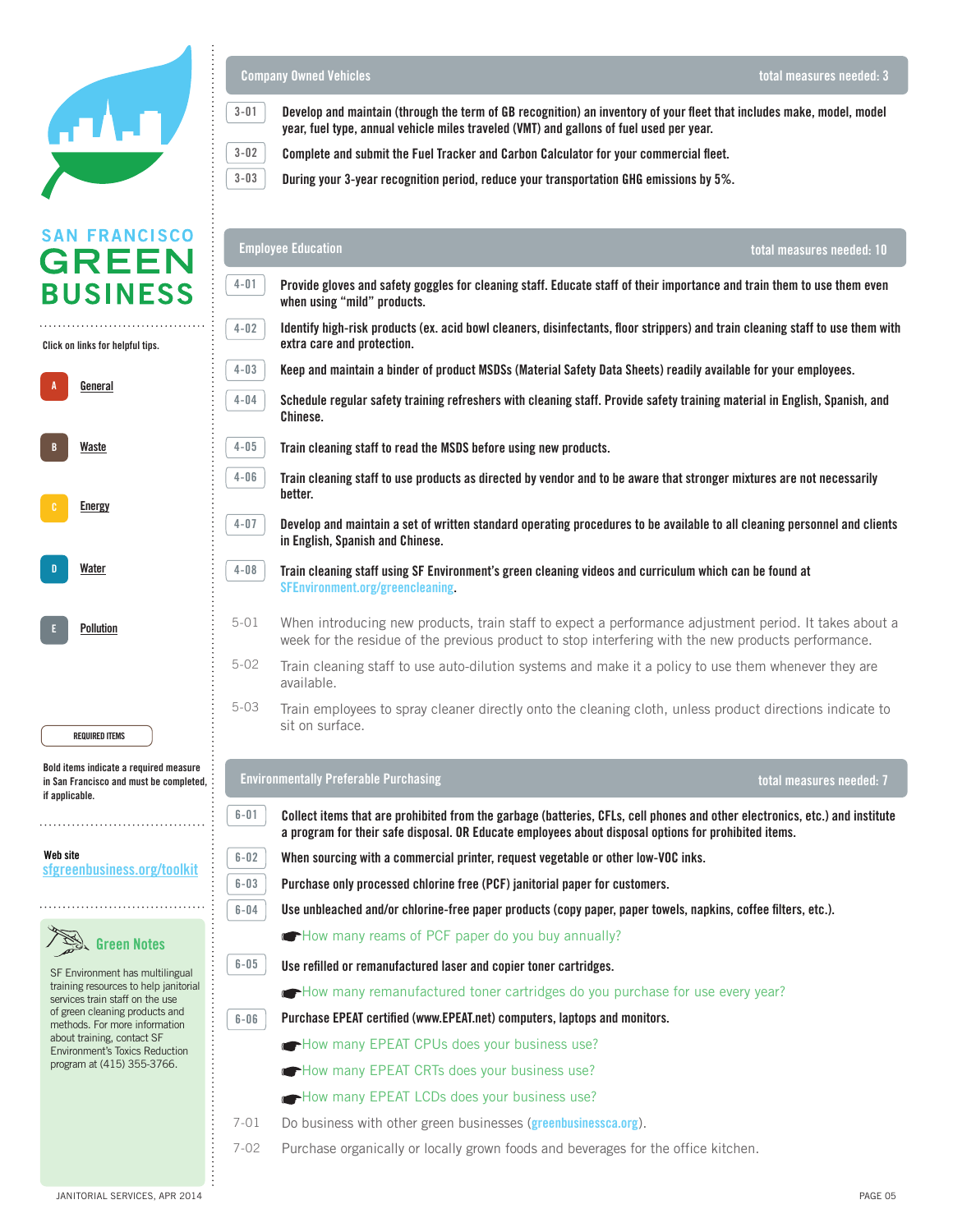

Click on links for helpful tips. **Click on links for helpful tips.**

| A | General       |
|---|---------------|
| B | Waste         |
| c | <b>Energy</b> |
| D | Water         |
| E | Pollution     |

Bold items indicate **Bold items indicate a required measure**  a required measured measured measured measured measured measured measured measured measured measured measured and must be completed, **in San Francisco and must be completed,**  if applicable. **if applicable.** 

Website **Web site** sfgreenbusiness.org/toolkit **[sfgreenbusiness.org/toolkit](http://sfgreenbusiness.org/toolkit)**



Safely dispose of all unwanted chemical products by using the city's VSQG program  $\frac{6}{2}$  (contact 415-330-1425) or find a recycling/disposal facility by using also call SF Environments Controlled Barbor and SF 2014  $SFEnvironment.org/recyclewhere$ 

free technical assistance perfecting

D Pollution Prevention

REQUIRED ITEM **REQUIRED ITEMS**

#### **Janitorial Cleaning**

**8-05**

**8-06**

**8-03**

**8-04**

**8-02**



**total measures needed: 1**

**Use microfiber cloths, mops, and dusters to minimize the need for chemical cleaners. Wash them separately from other fabrics to increase their useful life. 8-01**

San Francisco Green Business Program Standards

 $\overline{a}$   $\overline{b}$  In  $\overline{a}$  In order to  $\overline{a}$  and  $\overline{b}$  complied a  $\overline{b}$  franchisco  $\overline{b}$  regulations and  $\overline{b}$  regulations and  $\overline{b}$ Eliminate the use of chemical and aerosolized air fresheners/deodorizers. To freshen air, open windows or adjust fan<br> ❷ This checklist is for your review only. When you are ready to apply, please submit the enrollment form and checklist at **speed in restrooms and kitchens.** 

Safely dispose of unwanted or old chemicals (using the City's VSQG program or find a service through SFEnvironment.org's ❸ In cases where the measures on this checklist are not entirely applicable, we may ask your business to implement additional **RecycleWhere [SFEnvironment.org/recyclewhere\)](http://www.SFEnvironment.org/recyclewhere)**

Use low toxic cleaning products such as those that are SF Approved (S<mark>FApproved.org), Green Seal certified</mark><br>Crreanseal arg), or receive at least an 8.1 rating on the GoodGuide (goodguide com), in non-aerosol containers [\(greenseal.org](http://www.greenseal.org)), or receive at least an 8.1 rating on the GoodGuide (<mark>[goodguide.com](http://www.goodguide.com)), in non-aerosol containers.</mark>

What is the area (square footage) of your facility? Please include the sq ft of the space you occupy<br>only only.

**Stop use and dispose of all stainless steel cleaners & polishes that contain Trichloroethylene (TCE) and Perchlorethylene (PCE).**

 $\overline{8-06}$  Minimize the use of disinfectants to only surfaces in restrooms or on door handles. When necessary, use a hydrogen **peroxide based disinfecting product with an automatic dilution system.** 

- $01$  Clean drains frequently with hot water and steam to stop flies from breeding. 9-01
- hazardous than most products. Mandatory Composting and Recycling Ordinance (www.sfenvironment.org/mandatory). Strip floors only when the finish is worn- no more than twice a year per job site. Floor strippers are more 9-02
- Adopt practices that reduce or eliminate the need to use floor strippers, such as buffing stone floors, top coat buffing approaches, or installing flooring materials that do not require finishes. 9-03
- Use carpet extraction equipment that meets at a minimum the Carpet and Rug Institute Bronze Seal of previous measure.) Approval (**[carpet-rug.org](http://www.carpet-rug.org)**). 9-04
- A-05 Ensure proper ventilation in all places where chemicals are used and stored. 9-05
- Use vacuum cleaners meeting the Carpet and Rug Institute "Green Label" Testing Program Vacuum Source Reduction total measures needed: 9 Cleaner Criteria for improved indoor air quality (**[carpet-rug.org](http://www.carpet-rug.org)**). 9-06

A-03 Keep a stack of previously used paper near printers. Use it for scratch paper or internal memos, make it into

#### notepads, or designate a bypass tray on printer for printing draft single-sided documents. **Pest Management**

 $\overline{\phantom{a}}$  Make two sided principal probability in your business (set printers and copiers and copiers to default to default to default to default to default to default to default to default to default to default to defa duplex printing). Make single-sided the exception instead of the rule. **Contract with a PCO certified to practice Integrated Pest Management or request your PCO to implement an IPM Program. Use SF Approved ([SFEnvironment.org/toxics-health/safer-practices/pest-management\)](http://www.SFEnvironment.org/toxics-health/safer-practices/pest-management) pesticides only. 10-01**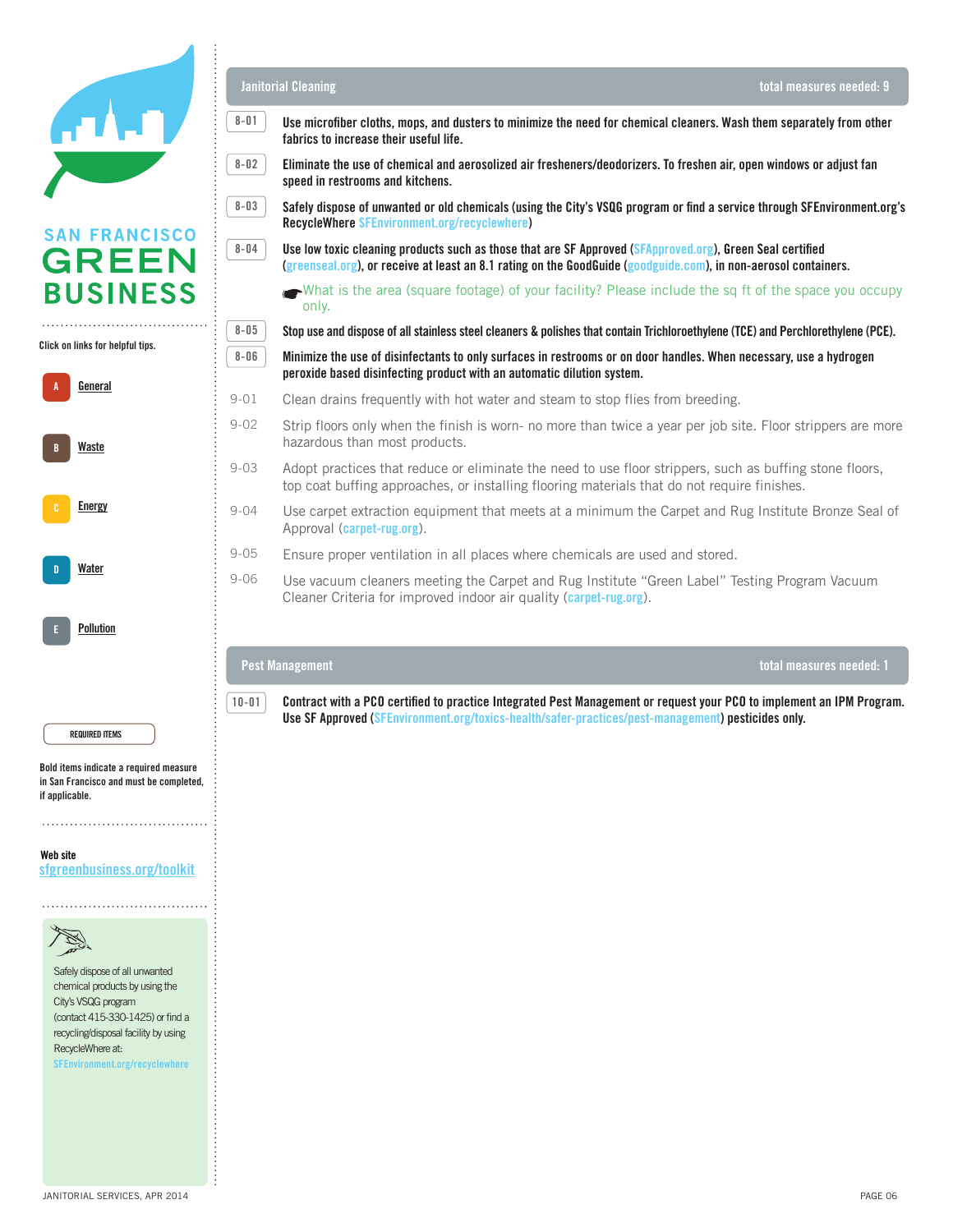**Regulation adopting Green Business Checklist for Catering (San Francisco Environment Code, Chapter 15) Regulation #SFE-11-04-GB Catering**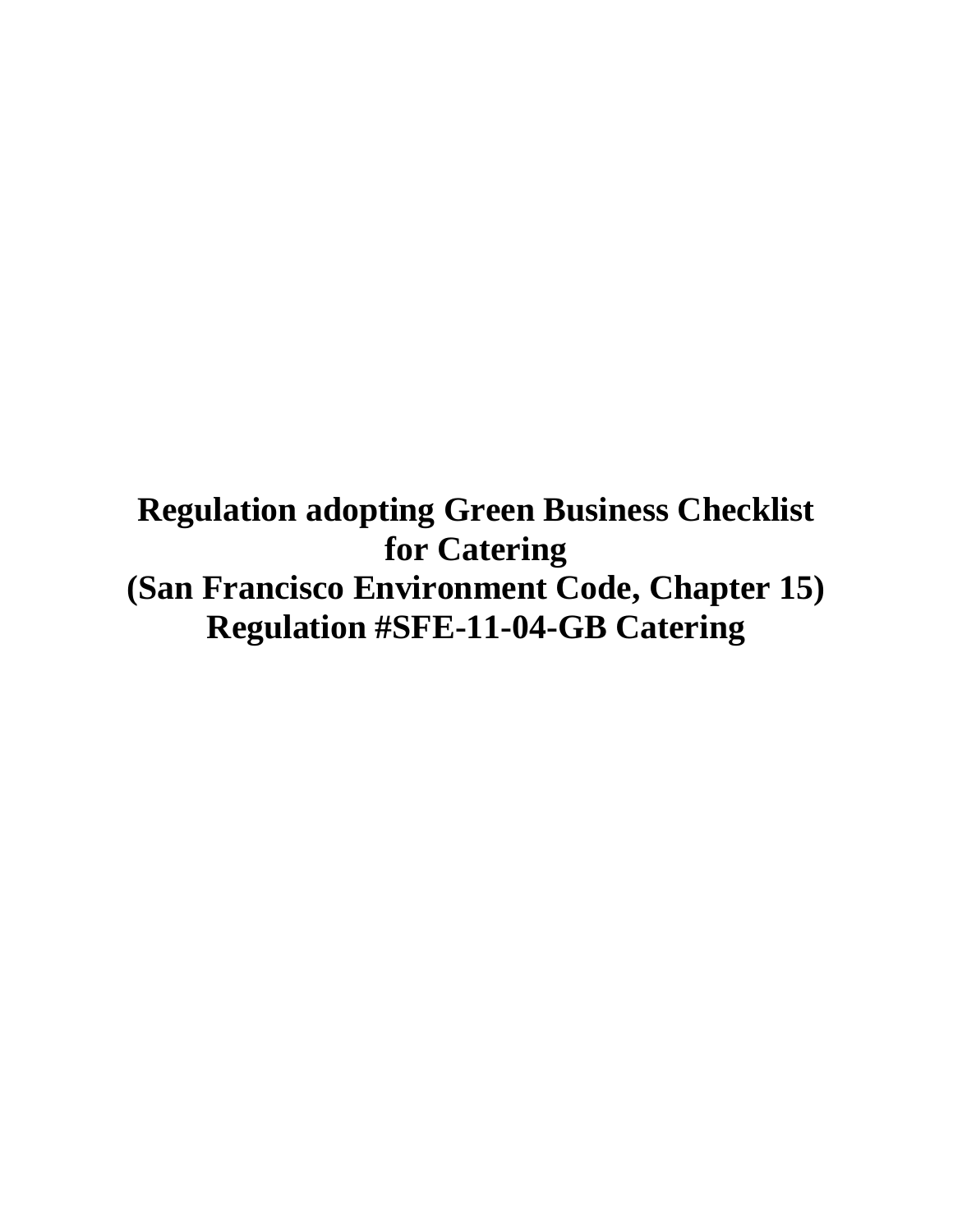

A **General** 

**A**

**B**

B Energy Conservation

**[Energy](http://sfgreenbusiness.org/green-your-business/toolkit/energy-conservation-guide/)**

**[Waste](http://sfgreenbusiness.org/green-your-business/toolkit/recycling-waste-reduction-guide/)**

Click on links for helpful tips. **Click on links for helpful tips.**

. . . . . . . . . . . . . . . . . . . .

**SAN FRANCISCO GREEN BUSINESS** 

### FRANCISCO GREEN BUSINESS PROGRAM STANDA officers and the second contract of the second contract of the second contract of the second contract of the s SAN FRANCISCO GREEN BUSINESS PROGRAM STANDAR **CATERING**

- In order to qualify as a San Francisco Green Business, you must be in compliance with environmental regulations and implement the minimum requirements of this checklist. **Instructions 1**
	- This checklist is for your review only. When you are ready to apply, please register at This checklist is for your review only. When you are ready to apply, please register at greenbusiness ca.org. Fill out the checklist as best you can and then email or phone your San Francisco coordinator directly. **2**
	- $\bullet$  In cases where the measures on this checklist are not entirely applicable, we may ask your business to implement additional practices customized for your business.

☛Do you pay your own garbage bill (yes or no)? If yes, please provide the level of service you recieve

Solid Waste This hand icon indicates that you will need to provide additional information so we can compute the environmental savings of your business (GHG reduced, gallons of water saved, kWh saved, etc.) Items appear in green. **4**

**REQUIRED ITEMS**

**REQUIRED ITEMS** Bold items indicate a required measure in SF and must be completed, if applicable.

#### $\mathsf{rad}$  , the certified location  $\mathsf{rad}$  if already entered for alleady entered for alleady entered for all **General**

| D                                                               | General  | total measures needed: 5                                                                                                                                                                                                                                                                                                                                                                                                |
|-----------------------------------------------------------------|----------|-------------------------------------------------------------------------------------------------------------------------------------------------------------------------------------------------------------------------------------------------------------------------------------------------------------------------------------------------------------------------------------------------------------------------|
| Water                                                           | 1-01     | Train new employees on green business procedures and practices implemented by your business through your<br>company's employee handbook.                                                                                                                                                                                                                                                                                |
| <b>Pollution</b>                                                | $1 - 02$ | Provide 3 on-going incentives or training opportunities to encourage management and employee participation in the<br>Green Business Program. For example, incorporate Green Business into performance appraisals, job descriptions,<br>training programs, employee orientations, staff meeting discussions, employee reference material, company newsletter<br>or bulletins and company suggestion and reward programs. |
| Wastewater                                                      | $1 - 03$ | Post signage encouraging resource conservation (e.g. reminders to turn off lights, turn off faucets, recycling and<br>composting, etc.)                                                                                                                                                                                                                                                                                 |
| <b>REQUIRED ITEMS</b><br>Bold items indicate a required measure | $1 - 04$ | Adopt a written environmental policy statement stating your business's commitment to operate as a green business,<br>which must include a detailed green purchasing policy.                                                                                                                                                                                                                                             |
| in San Francisco and must be completed,<br>if applicable.       | $1 - 05$ | Inform your customers about your business environmental efforts and what you are doing to meet the green business<br>standards. For example: Post the Green Business logo, certification and pledge in a visible location; Post reminders                                                                                                                                                                               |

**customers green service or amenities options; Highlight your Green Business efforts and/or certification on your** website, and link it to the GBP home page. **listing steps you are taking to be a Green Business; Offer tours that highlight your Green Business successes; Offer** 

### a-10 Send and receive faxes directly from computers without printing. **Waste**

Offer individual employee awards such as "zero waste hero of the month." Reward the winners with prizes such as gift certificates to

a-12 Centralize employee schedules, meeting and journals in a single location (bulletin board, whiteboard, whiteboard, which is a single location (bulletin board, which is a single location (bulletin board, which is a sing **Environmentally Preferable Purchasing total measures needed: 8**

Purchase janitorial paper products with the highest post consumer waste (PCW) recycled content. Toilet paper and tissues must contain a minimum of 20% PCW recycled content and paper towels must contain a minimum of 40% PCW recyclable/compostable options and have composting/recycling collection easily accessible. **recycled content. 1-01**

1-02 **I** Use a corrugated or recyclable board in place of foam core boards.

a-11 Reuse paper or plastic packaging materials in your own shipments.

**1-02 1-03 1-04**

Purchase color copy paper with a minimum of 30% post consumer waste recycled content.

1-04 **Print marketing materials on paper containing a minimum of 50% post consumer waste recycled content, recommended 100%.**

Website **Web site**

sfgreenbusiness.org/toolkit **[sfgreenbusiness.org/toolkit](http://sfgreenbusiness.org/toolkit)**

Green Notes **Green Notes**

local green businesses.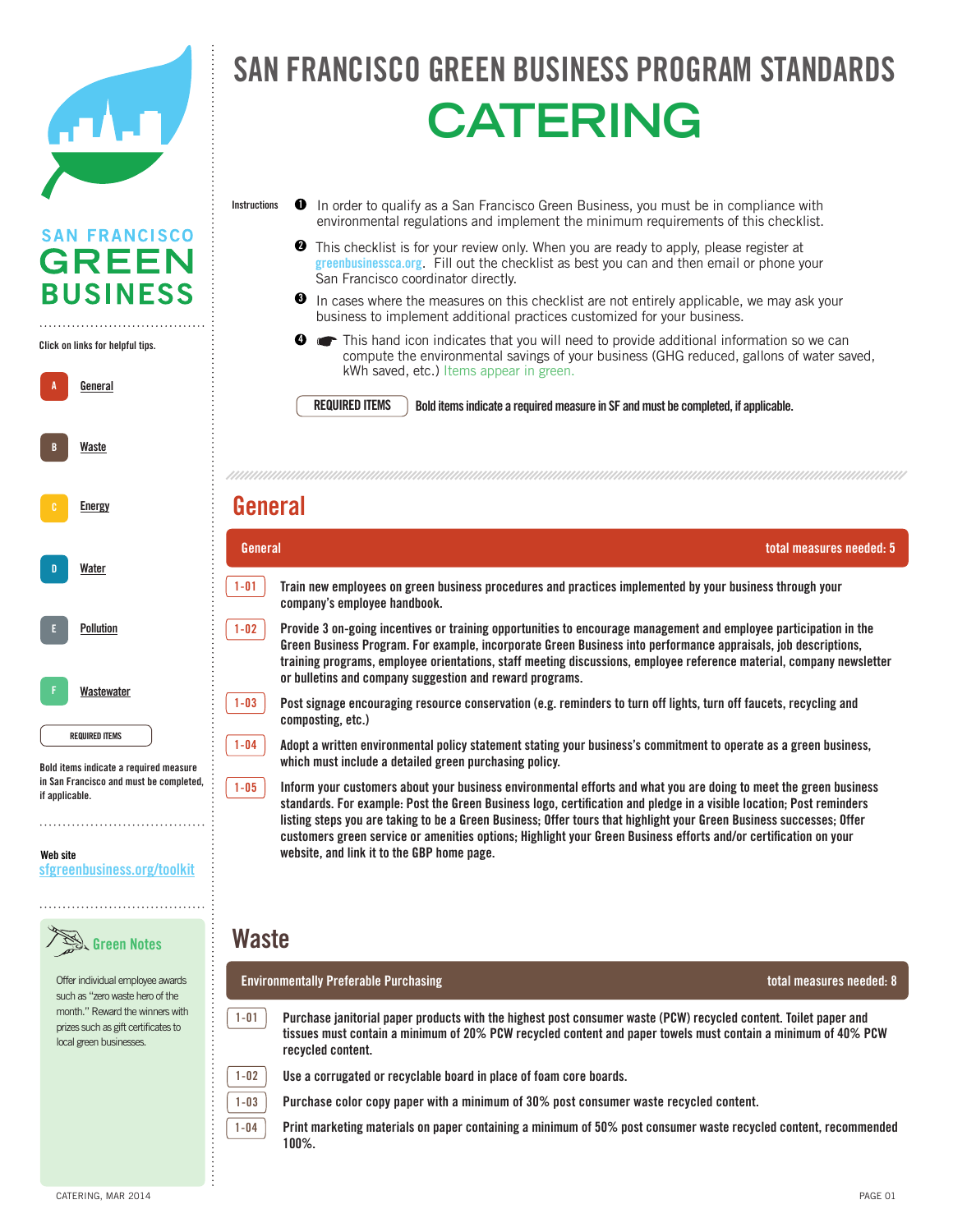

### Click on links for helpful tips. **Click on links for helpful tips.**

| A | General               |  |
|---|-----------------------|--|
| B | Waste                 |  |
| c | <b>Energy</b>         |  |
| D | Water                 |  |
| E | Pollution             |  |
| F | Wastewater            |  |
|   | <b>REQUIRED ITEMS</b> |  |

Bold items indicate **Bold items indicate a required measure**  a required measured measured measured measured measured measured measured measured measured measured measured and must be completed, **in San Francisco and must be completed,**  if applicable. **if applicable.** 

#### Website **Web site** sfgreenbusiness.org/toolkit **[sfgreenbusiness.org/toolkit](http://sfgreenbusiness.org/toolkit)**

### Green Notes **Green Notes**

For information on setting up For information on setting up successful waste diversion programs and to learn about the pregrame and to ream about the<br>cost savings achieved through vsst satings asmoted misagn<br>waste diversion, visit maste arreferent, there is a series of the **[recologysf.com](http://recologysf.com)**. You can also Waste program at 415-355-3745 for call SF Environment's zero Waste program at:<br>Zero Waste program at: esto tracto program at:<br>(415) 355-3745 for free (120) 600 67 16 16, 180<br>technical assistance perfecting your recycling or composting program.

**Waste**

**1-07 1-06**

**1-08**

**1-05**

**Source Reduction** 

#### **Environmentally Preferable Purchasing total measures needed: 8**

**instructions as a San Francisco Green Business, you must be in compliance with environmental regulations and in compliance with environmental regulations and in compliance with environmental regulations and in compliance Use letterhead, envelopes and business cards containing a minimum of 50% post consumer waste recycled content,** 

Office/Retail

Purchase napkins containing a minimum of 50% post consumer waste recycled content.

.<br>Purchase menu paper containing a minimum 50% post consumer waste recycled content. If using color or specialty onaso where the measures are not the measures on the measures where the measures on the measures of the measure papers, purchase a minimum of 30% post consumer waste recycled content.

Purchase copy, computer and fax paper with minimum 50% post consumer waste (recommended 100%).

- What is the recycled content of the paper? (Options: 30%, 100% and 50%, enter two digits)?
- How many reams of paper do you buy annually?

#### $\overline{\phantom{x}}$  Eliminate the use of plastic bags. Use paper bags containing a minimum of 40% post consumer waste recycled content or **2-01 BPI certified compostable bags.**  $A_{\rm{max}}$  divertices and recyclable materials from landfill to demonstrate compliance with San Francisco's  $A_{\rm{max}}$ **2-02**  Use only compostable or recyclable take out food service ware and ensure compliance with the City's Food Service Waste <mark>Reduction ordinance http:</mark>//sfenvironment.org/sites/default/files/fliers/files/sfe\_zw\_vendors\_bags\_fsw\_0.pdf. For catered events (lunches, meetings, etc.) institute a zero waste policy. If disposable dishware is necessary use **2-03 For succeded stank (tanshed) modellige) star) modelled at the matter pontyr in alleptically accessible.**<br>recyclable/compostable options and have composting/recycling collection easily accessible. previous measure.) **Donate excess edible food (ex. SF Food Bank or [www.foodrunners.org\)](http://www.foodrunners.org). 2-04**   $\overline{a}$  **2**-05 Eliminate individual bottles of water for employees and guests. **2-05**  and conducting the conduction of  $\alpha$ **2-06 In the employee cafeteria, kitchen or break room, replace disposables with permanent dishware and use bulk items (snacks, condiments, salt/pepper, etc.).**  $\sum_{i=1}^{n}$ **2-07 Make two sided printing and copying standard practice in your business (set printers and copiers to default to duplex Figure 2** or printing). Make single-sided the exception instead of the rule. Keep a stack of previously used paper near printers to use for drafts or internal memos, or designate a draft tray on **2-08 printers with multiple trays.**  $\rho$  met sydem matches two sides standard properties in  $\rho$  and copiers to default to default to default to default to default to default to default to default to default to default to default to default to default to de **2-09**  For full service operations, use cloth instead of paper where possible (e.g. napkins, placemats, liners, etc.). **2-10**   $2\text{-}10$   $\,$   $\,$   $\,$  Eliminate individually wrapped items. Use bulk straws, condiments, to-go cutlery, salt, pepper, sugar, etc. Reduce junk mail. See [www.StopJunkMail.org](http://www.StopJunkMail.org) for tips. 3-01 3-02 3-02 Reduce number of trash/compost/recycle bin liners by reusing bags or having unlined bags. If lining compost bins, use BPI certified bags.

3-03 Reuse paper or plastic packaging materials in your own shipments. 3-03

#### $\alpha$  donations and sales of materials. Use the EcofindeRRR at since  $\alpha$  at since  $\alpha$  at since  $\alpha$

**4-01**

**4-02**

<sup>4-01</sup> Designate a recycling coordinator(s) to take responsibility for monitoring/maintaining proper waste diversion and **a-11** Conducting ongoing education.

a-09 Donate, sell, or exchange unwanted but uses, supplies, electronics, or electronics, or electronics,  $\alpha$ 

 $4-02$  Divert all compostable and recyclable materials from landfill and demonstrate a diversion rate of at least 75%.

- Do you pay your own garbage bill (yes or no)?
- If yes, please provide the level of service you receive (number of bins, capacity, pickup frequency).
- How many employees does your business have at the certified location? (Leave blank if already entered a-14 Reduce number of trash-composition bins. If  $\alpha$  is liners by reusing unlined bins. If  $\alpha$ for previous measure.)

**Waste Diversion total measures needed: 2**

**total measures needed: 10**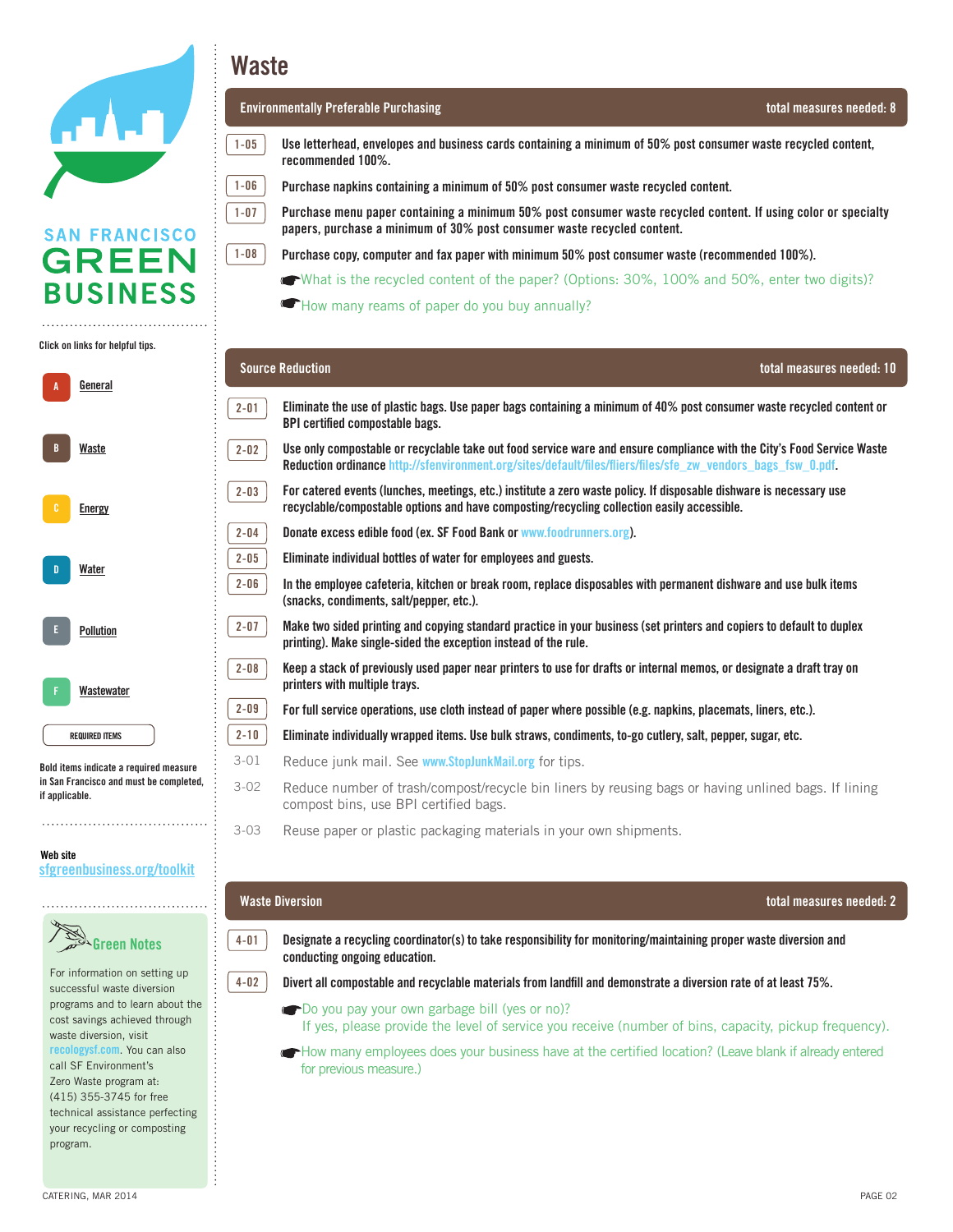|                                                                                                     | <b>Energy</b>                                                                                                                                                                                                                                                                                                                                                                                                             |                          |
|-----------------------------------------------------------------------------------------------------|---------------------------------------------------------------------------------------------------------------------------------------------------------------------------------------------------------------------------------------------------------------------------------------------------------------------------------------------------------------------------------------------------------------------------|--------------------------|
|                                                                                                     | <b>Energy Conservation</b>                                                                                                                                                                                                                                                                                                                                                                                                | total measures needed: 4 |
|                                                                                                     | $1 - 01$<br>Use small fans OR space heater during off hours instead of conditioning entire office.                                                                                                                                                                                                                                                                                                                        |                          |
|                                                                                                     | $1 - 02$<br>Use ENERGY STAR office equipment and enable energy saving features.                                                                                                                                                                                                                                                                                                                                           |                          |
|                                                                                                     | How many ENERGY STAR rated copier/printer units does your business use?                                                                                                                                                                                                                                                                                                                                                   |                          |
|                                                                                                     | How many ENERGY STAR rated LCD monitors does your business use?                                                                                                                                                                                                                                                                                                                                                           |                          |
| <b>SAN FRANCISCO</b>                                                                                | $1 - 03$<br>Use energy efficient cooking equipment.                                                                                                                                                                                                                                                                                                                                                                       |                          |
| <b>GREEN</b>                                                                                        | How many Energy Star electric steam cookers do you use?                                                                                                                                                                                                                                                                                                                                                                   |                          |
| <b>BUSINESS</b>                                                                                     | How many high efficiency electric combination ovens do you use?                                                                                                                                                                                                                                                                                                                                                           |                          |
|                                                                                                     | How many Energy Star electric fryers do you use?                                                                                                                                                                                                                                                                                                                                                                          |                          |
| Click on links for helpful tips.                                                                    | How many insulated hot food holding cabinets do you employ?                                                                                                                                                                                                                                                                                                                                                               |                          |
| <u>General</u>                                                                                      | $1 - 04$<br>Use a 1.6 gpm (gallons per minute) or lower pre-rinse nozzle for dish scraping and pre-cleaning. (Saves both<br>heating and water costs).                                                                                                                                                                                                                                                                     |                          |
| Waste                                                                                               | How many low-flow pre-rinse nozzles with electric water heating for dish-scraping does<br>your kitchen use?                                                                                                                                                                                                                                                                                                               |                          |
|                                                                                                     | <b>Energy Management</b>                                                                                                                                                                                                                                                                                                                                                                                                  | total measures needed: 1 |
| <b>Energy</b>                                                                                       |                                                                                                                                                                                                                                                                                                                                                                                                                           |                          |
|                                                                                                     | $2 - 01$<br>If you pay your energy bill, track monthly energy use using a spreadsheet or online tool (check with your utility provider<br>or try Energy Star's Portfolio Manager).                                                                                                                                                                                                                                        |                          |
| Water                                                                                               |                                                                                                                                                                                                                                                                                                                                                                                                                           |                          |
|                                                                                                     | <b>HVAC (Heating, Ventilation And Air Conditioning)</b>                                                                                                                                                                                                                                                                                                                                                                   | total measures needed: 4 |
| <b>Pollution</b><br>Wastewater                                                                      | Complete regularly scheduled maintenance on your HVAC (heating, ventilation and air conditioning) system at<br>$3 - 01$<br>least twice a year which includes: Cleaning or replacing filters on heating and air-conditioning units; Performing<br>maintenance at least twice a year; Cleaning air-conditioning condenser coils four times a year. Maintaining proper<br>function of economizers on Air-Conditioning units. |                          |
|                                                                                                     | $3 - 02$<br>Push appliances back against the wall under the ventilation hood.                                                                                                                                                                                                                                                                                                                                             |                          |
| <b>REQUIRED ITEMS</b>                                                                               | $3 - 03$<br>Add side panels to your ventilation hood.                                                                                                                                                                                                                                                                                                                                                                     |                          |
| Bold items indicate a required measure<br>in San Francisco and must be completed,<br>if applicable. | Install programmable thermostat(s) and properly set cooling to $74^{\circ}F$ and heating to 68 $^{\circ}F$ . Program the thermostats for<br>$3 - 04$<br>unoccupied hours when the facility is closed with cooling set at 90°F and heating at 55°F.                                                                                                                                                                        |                          |
|                                                                                                     |                                                                                                                                                                                                                                                                                                                                                                                                                           |                          |
| Web site                                                                                            | <b>Lighting</b>                                                                                                                                                                                                                                                                                                                                                                                                           | total measures needed: 5 |
| sfgreenbusiness.org/toolkit                                                                         | Replace non-dimming incandescent bulbs with LEDs.<br>$4 - 01$                                                                                                                                                                                                                                                                                                                                                             |                          |
|                                                                                                     | $4 - 02$                                                                                                                                                                                                                                                                                                                                                                                                                  |                          |
|                                                                                                     | Replace high wattage MR-16 halogen lamps with LEDs.<br>$4 - 03$                                                                                                                                                                                                                                                                                                                                                           |                          |
| <b>Green Notes</b>                                                                                  | Replace all T-12 fluorescent lighting with energy-efficient T-8 or T-5 fixtures with electronic ballasts or other equivalent<br>efficacy lighting.                                                                                                                                                                                                                                                                        |                          |
| SF Environment in a partnership<br>with PG&E, provides free energy                                  | • How many T-12 lamps have you replaced with T-8s (in electronic ballasts)?                                                                                                                                                                                                                                                                                                                                               |                          |
| audits, reports, technical assistance,                                                              | $4 - 04$<br>Use energy efficient exit signs, such as LEDs.                                                                                                                                                                                                                                                                                                                                                                |                          |
| and rebates, for all commercial<br>and multifamily customers in San                                 | How many LED exit signs does your business use?                                                                                                                                                                                                                                                                                                                                                                           |                          |
| Francisco. Contact SF Environment's<br>SF Energy Watch program and we will                          | Use lighting controls such as dual technology occupancy sensors, bypass/delay timers, photocells or time clocks.<br>$4 - 05$                                                                                                                                                                                                                                                                                              |                          |
| refer you to PG&E's Express Efficiency                                                              | How many ice, vending, and snack machines have motion sensors and are placed in shaded                                                                                                                                                                                                                                                                                                                                    |                          |
| program for efficiency rebates not<br>covered in our programs.                                      | areas?                                                                                                                                                                                                                                                                                                                                                                                                                    |                          |
| SF Energy Watch:<br><b>SFEnergyWatch.org</b>                                                        | How many rooms have time clocks (for large banks of lights on circuit breaker that generally<br>operate during off hours)?                                                                                                                                                                                                                                                                                                |                          |
|                                                                                                     |                                                                                                                                                                                                                                                                                                                                                                                                                           |                          |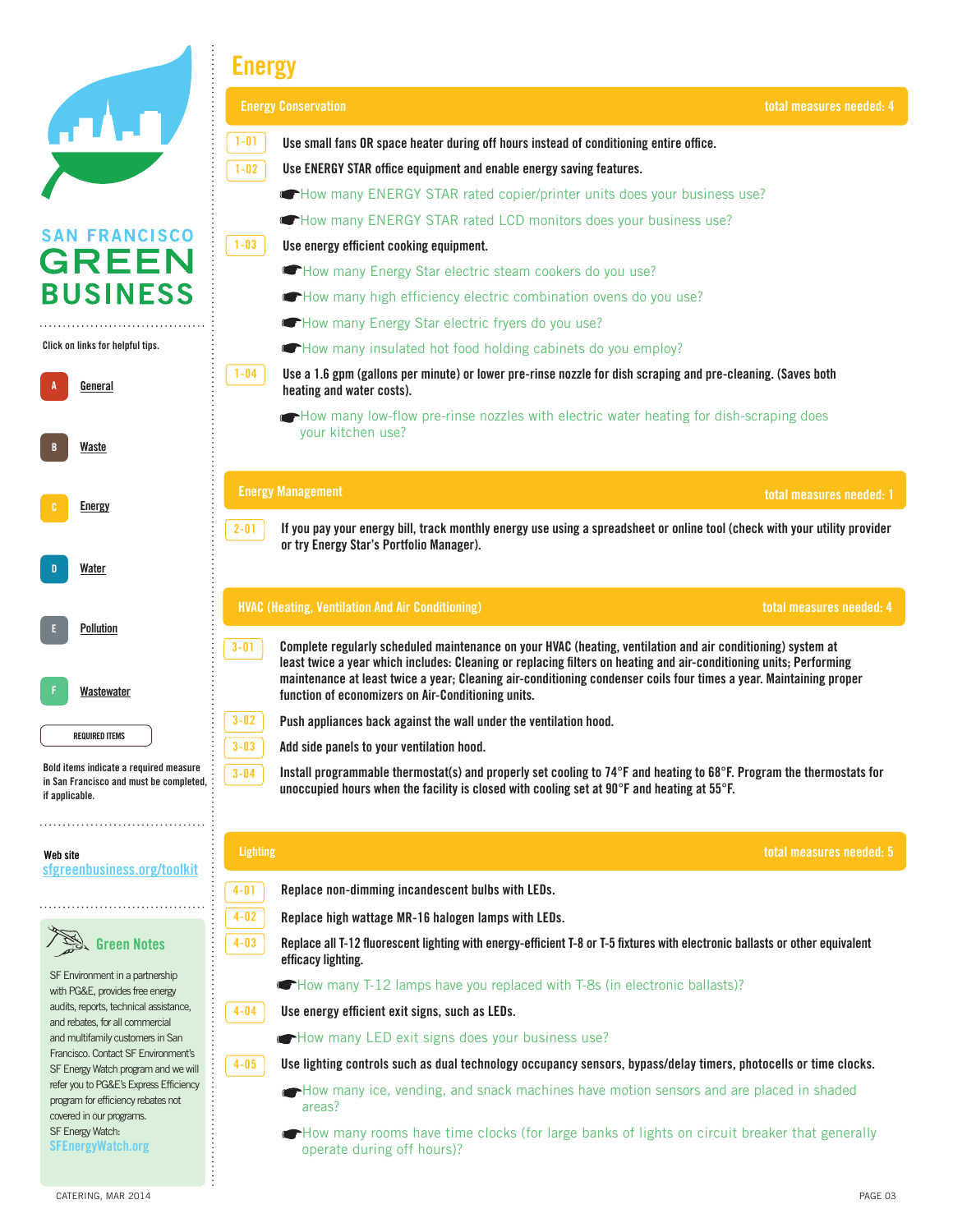

### Click on links for helpful tips. **Click on links for helpful tips.**



Bold items indicate **Bold items indicate a required measure**  a required measured measured measured measured measured measured measured measured measured measured measured and must be completed, **in San Francisco and must be completed,**  if applicable. **if applicable.** 

REQUIRED ITEM **REQUIRED ITEMS**

#### Website **Web site** sfgreenbusiness.org/toolkit **[sfgreenbusiness.org/toolkit](http://sfgreenbusiness.org/toolkit)**

## Green Notes **Green Notes**

San Francisco Public Utilities Commission offers rebates for high efficiency toilets and urinals. For information on where you can buy efficient fixtures and current rebates, contact the SFPUC: [SFWater.org](http://sfwater.org). To schedule a free

water wise evaluation, contact SFPUC Water Conservation section at (415) 551-4730 or email

**[waterconservation@sfwater.org](mailto:waterconservation@sfwater.org)** to make an appointment. Specify you are currently enrolled in the Green Business Program.

How many rooms have photo cells (usually for exterior lighting or areas with significant natural light)?

San Francisco Green Business Program Standards

 $\mathcal{L}(\mathcal{E})$  is a set of  $\mathcal{E}(\mathcal{E})$ 

**in** How many rooms are on occupancy sensors (usually in infrequently occupied areas such as  $\frac{1}{2}$ restrooms, private offices, locker rooms, conference spaces)?

|          | <b>Refrigeration</b><br>total measures needed: 7                                                                                                                                                                                     |  |  |  |
|----------|--------------------------------------------------------------------------------------------------------------------------------------------------------------------------------------------------------------------------------------|--|--|--|
| $5 - 01$ | Install plastic strip curtains on walk-in refrigerator/freezer doors.                                                                                                                                                                |  |  |  |
| $5 - 02$ | Maintain refrigerator doors by replacing worn gaskets, aligning doors, enabling automatic door closers, and replacing<br>worn or damaged strip curtains.                                                                             |  |  |  |
| $5 - 03$ | Use automatic door closers or open door buzzers on walk-in refrigerator/freezer doors.                                                                                                                                               |  |  |  |
| $5 - 04$ | Set refrigerator temperature between 38°F and 41°F and freezer between 10°F and 20°F.                                                                                                                                                |  |  |  |
| $5 - 05$ | Insulate all refrigeration cold suction lines.                                                                                                                                                                                       |  |  |  |
| $5 - 06$ | Ensure refrigeration defrost time clocks are set properly including: length of defrost cycle (no more than 15 minutes).<br>frequency (no more than four times daily), and time (no defrost during peak energy hours - noon to 6 pm.) |  |  |  |
| $5 - 07$ | Clean evaporator and condenser coils and ensure proper air-flow. Straighten damaged fins and remove objects that<br>block air to the coils. Perform and document coil maintenance at least four times a year.                        |  |  |  |
|          |                                                                                                                                                                                                                                      |  |  |  |
|          | <b>Water Heating</b><br>total measures needed: 2                                                                                                                                                                                     |  |  |  |

Set the thermostat to deliver the minimum hot water temperature required by the health codes. Typically 140°F.

**B** Insulate all accessible hot water pipes leading to and from the water heater.

duplex printing). Make single-sided the exception instead of the rule.

#### $\mathbf{M}_{\mathbf{G}}$  and copying standard product in your business (set printers and copiers and copiers to default to default to default to default to default to default to default to default to default to default to default t **Water**

**6-01 6-02**

**1-01**

**1-02**

#### A-05 Eliminate the use of plastic bags. Use paper bags containing a minimum of 40% post containing a minimum o<br>The use paper bags containing a minimum of 40% post consumer was television of 40% post consumer was televisio **Water Conservation total measures needed: 6**

**waterless urinals. Your water utility may have a rebate program for high efficiency urinals. Replace all urinals flushing at 1.0 gallons or greater with high efficiency urinals, flushing at less than 0.5 gallons, or** 

wetrofit toilets flushing at higher than 1.6 gallons with high efficiency toilets (1.28 gallons or less per flush). Your water **a** utility may have a rebate program for high efficiency toilets.

- **--** How many employees does your business employ?
- **A**-How many visitors utilize your facility per day (use averages)?
	- How many customers utilize your facility per day (use averages)?
- what is the flush volume of your OLD toilet?
- $\blacklozenge$  What is the flush volume of your NEW toilet?

 $1-03$  Install aerators on kitchen sinks (except fill sinks) and showerheads that do not exceed flow rates of 1.5 gpm.

Clean surfaces using dry sweeping methods and/or pressure wash surfaces with a ≤ 1.6 gpm high velocity spray nozzle. a-13 For catered events (lunches, meetings, etc.) institute a zero waste policy. If disposable dishware is necessary used was television of disposable dishware is necessary used was television of the state of the state of **Use of a hose to spray down surfaces is prohibited.**

Use 1.6 gpm or less pre-rinse spray valves to rinse dishes.

1-06 **Install low flow aerators with flow rates** not to exceed 0.5 gpm on lavatory sinks.

How many faucets do you have with low flow aerators installed?

- What is the flow rate of the aerator (it only qualifies as a low flow aerator if the flow rate is below are retailers - offer an incentive to customers who bring the incentive mugs, coffee mugs, etc. and or use a distinctive mugs, coffee mugs, etc. and or use a distinctive mugs, etc. and or use a distinctive must be discuss the federal standard of 2.2 gpm)?
- CATERING, MAR 2014 PAGE 04 PAGE 1 (1999) PAGE 1 (1999) PAGE 1 (1999) PAGE 1 (1999) PAGE 1 (1999) PAGE 1 (1999) How many employees does your business have at the certified location? (Leave blank if already entered for previous measure.)



**1-06**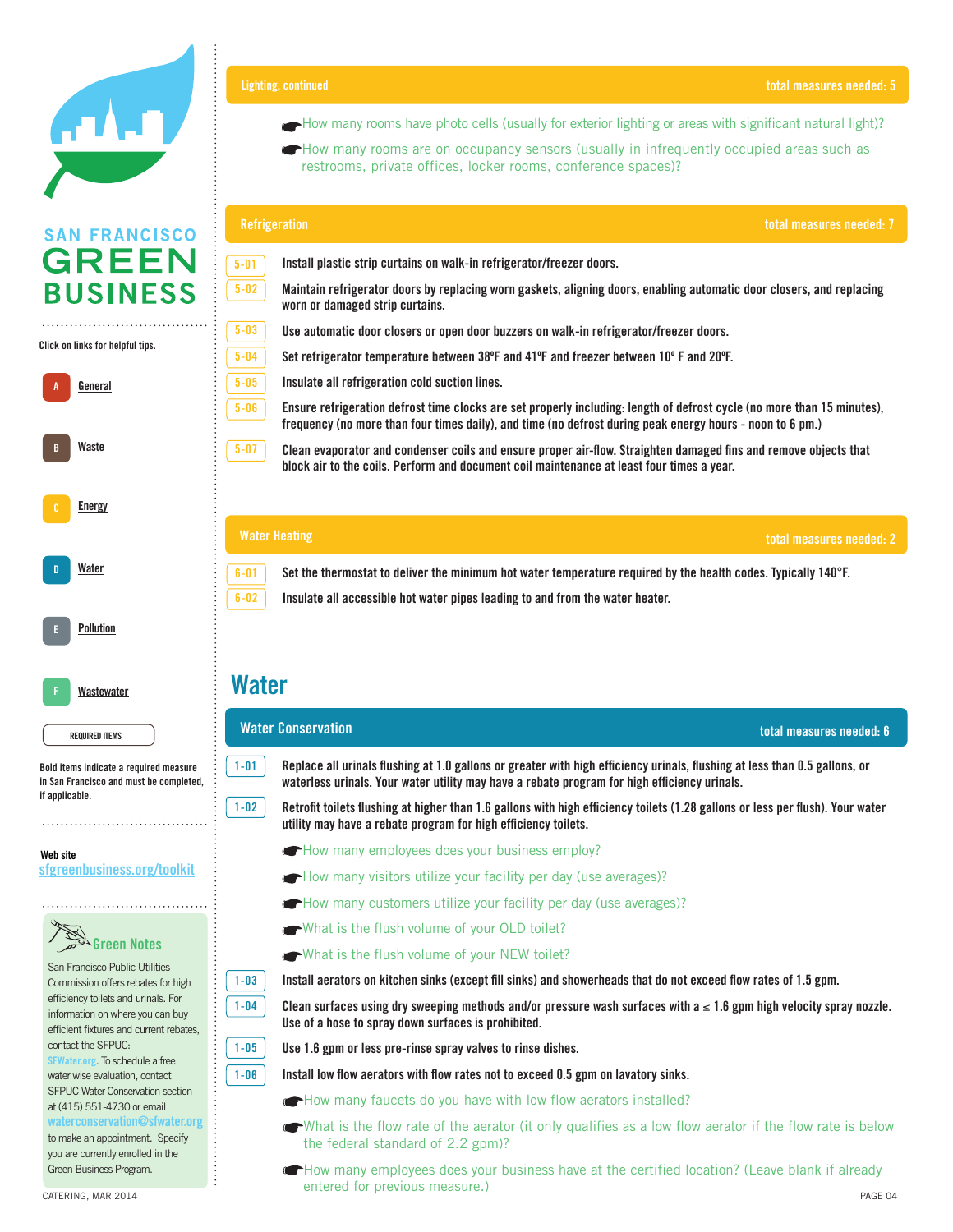

 $\cdots$ 

| A | General               |
|---|-----------------------|
| B | Waste                 |
| c | <b>Energy</b>         |
| D | Water                 |
| Ė | <b>Pollution</b>      |
| Ë | Wastewater            |
|   | <b>REQUIRED ITEMS</b> |



### **Water Management total measures needed: 2**

**2-01 Regularly check for and repair all leaks in your facility (toilet leaks can be detected in tank toilets with leak detecting tablets, which may be available from your local water provider, or use food coloring).**

San Francisco Green Business Program Standards

 $\mathcal{L}(\mathcal{E})$  is a set of  $\mathcal{E}(\mathcal{E})$ 

 $\overline{a}$   $\overline{a}$  In  $\overline{b}$  Tread manthly water we and manitor bills for lacke 2-02 **Track monthly water use and monitor bills for leaks.** 

### **Pollution**

|                                                                                                                                   | <b>Clean Air</b> |                                                                                                                                                                                                                                        | total measures needed: 3 |  |
|-----------------------------------------------------------------------------------------------------------------------------------|------------------|----------------------------------------------------------------------------------------------------------------------------------------------------------------------------------------------------------------------------------------|--------------------------|--|
| Click on links for helpful tips.                                                                                                  | $1 - 01$         | Sign up for Emergency Ride Home (SFERH.org) that provides a free or low-cost ride home in cases of emergencies for<br>employees who use alternative transportation.                                                                    |                          |  |
| <u>General</u>                                                                                                                    | $1 - 02$         | Join the Air Districts Spare the Air program and notify employees and customers of Spare the Air days.<br>www.employerssparetheair.org.                                                                                                |                          |  |
| Waste                                                                                                                             | $1 - 03$         | Set-up a Commuter Benefits Program to enable employees to use pre-tax deduction under IRS code 132(f) for transit,<br>vanpool or biking costs. (CommuterBenefits.org)                                                                  |                          |  |
|                                                                                                                                   |                  | ● What is the total distance (in miles) that all your employees commute per day?                                                                                                                                                       |                          |  |
| <b>Energy</b>                                                                                                                     | $2 - 01$         | Offset your company's CO <sub>2</sub> emissions through purchase of renewable energy credits or installation of<br>renewable energy sources.                                                                                           |                          |  |
| Water                                                                                                                             | $2 - 02$         | Reduce fuel usage through promotion of transit (post maps), biking (provide bike parking and<br>maintenance stipends), and rideshare (use 511.org).                                                                                    |                          |  |
| <b>Pollution</b>                                                                                                                  |                  | <b>Company Owned Vehicles</b>                                                                                                                                                                                                          | total measures needed: 3 |  |
|                                                                                                                                   | $3 - 01$         | During your 3-year recognition period, reduce your transportation GHG emissions by 5%.                                                                                                                                                 |                          |  |
| Wastewater                                                                                                                        | $3 - 02$         | Complete and submit the Fuel Tracker and Carbon Calculator for your commercial fleet.                                                                                                                                                  |                          |  |
| Develop and maintain (through the term of GB recognition) an inventory of your fleet that includes make, model, model<br>$3 - 03$ |                  |                                                                                                                                                                                                                                        |                          |  |
| <b>REQUIRED ITEMS</b>                                                                                                             |                  | year, fuel type, annual vehicle miles traveled (VMT) and gallons of fuel used per year.                                                                                                                                                |                          |  |
| Bold items indicate a required measure<br>in San Francisco and must be completed,<br>if applicable.                               |                  | <b>Environmentally Preferable Purchasing</b>                                                                                                                                                                                           | total measures needed: 7 |  |
|                                                                                                                                   | $4 - 01$         | Purchase EPEAT certified (www.EPEAT.net) computers, laptops and monitors.                                                                                                                                                              |                          |  |
| Web site<br>sfgreenbusiness.org/toolkit                                                                                           |                  | How many EPEAT LCDs does your business use?                                                                                                                                                                                            |                          |  |
|                                                                                                                                   |                  | How many EPEAT CRTs does your business use?                                                                                                                                                                                            |                          |  |
|                                                                                                                                   |                  | How many EPEAT CPUs does your business use?                                                                                                                                                                                            |                          |  |
| <b>Green Notes</b>                                                                                                                | $4 - 02$         | When sourcing with a commercial printer, request vegetable or other low-VOC inks.                                                                                                                                                      |                          |  |
|                                                                                                                                   | $4 - 03$         | Use refilled or remanufactured laser and copier toner cartridges.                                                                                                                                                                      |                          |  |
| Safely dispose of all unwanted<br>chemical products by using the                                                                  |                  | <b>The many remanufactured toner cartridges do you purchase for use every year?</b>                                                                                                                                                    |                          |  |
| City's VSQG program<br>(contact 415-330-1425) or find a<br>recycling/disposal facility by using                                   | $4 - 04$         | Collect items that are prohibited from the garbage (batteries, CFLs, cell phones and other electronics, etc.) and institute<br>a program for their safe disposal. OR Educate employees about disposal options for prohibited items.    |                          |  |
| RecycleWhere at:                                                                                                                  | $4 - 05$         | Use unbleached and/or chlorine-free paper products (copy paper, paper towels, napkins, coffee filters, etc.).                                                                                                                          |                          |  |
| SFEnvironment.org/recyclewhere                                                                                                    |                  | How many reams of PCF paper do you buy annually?                                                                                                                                                                                       |                          |  |
|                                                                                                                                   | $4 - 06$         | Offer sustainable options for at least 50% of all seafood and communicate to customers which fish are sustainable. Use<br>Monterey Bay Aquarium's Seafood Watch Program as a guide (www.montereybayaquarium.org/cr/seafoodwatch.aspx). |                          |  |
|                                                                                                                                   | $4 - 07$         | For at least 25% of your food and beverages, use certified organic, fair trade, sustainably harvested and/or locally grown<br>food products and beverages.                                                                             |                          |  |
| CATERING, MAR 2014                                                                                                                |                  |                                                                                                                                                                                                                                        | PAGE 05                  |  |